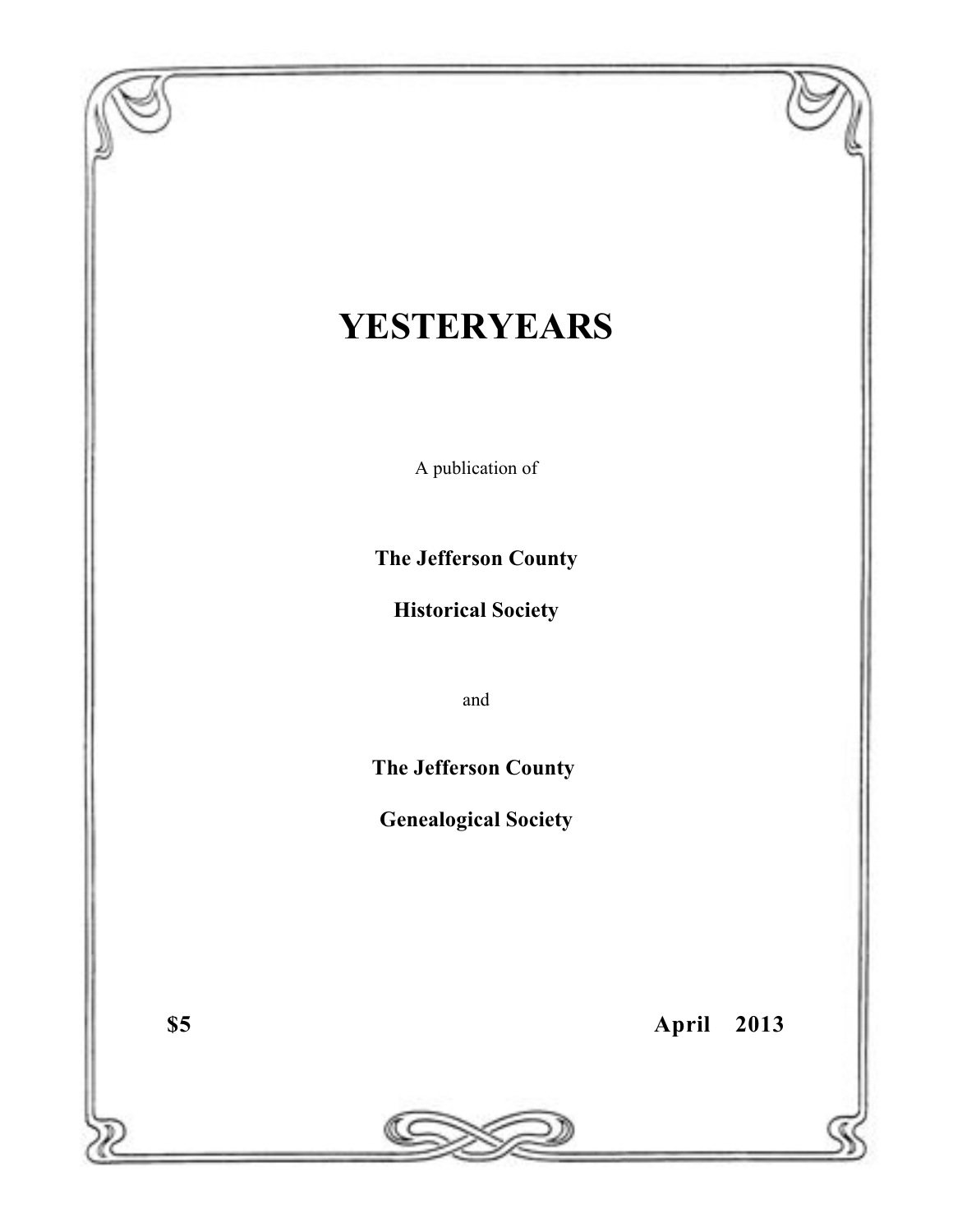#### **JEFFERSON COUNTY GENEALOGICAL SOCIETY**

Box 174, Oskaloosa, KS 66066-0174 **jcgs1979@yahoo.com**

Meetings are held the fourth Monday evening of every month (except Dec.) at 7 p,.m. at the Research Center at Old Jefferson Town on Highway 59 in Oskaloosa, KS. All who are interested in family history are welcome. The Research Center "library" is open year round on Saturdays from 1-5 p.m. It is also open on Sundays 1:30-5 p.m., **May thru**

**September**. **(NOTE: This was a change enacted in 2005 for months for Sunday opening).**

| 2013 Officers                 |                               |                    |
|-------------------------------|-------------------------------|--------------------|
| President                     | Roberta Hagemann, Ozawkie     | $(785)$ 484-2346   |
| Vice President                | Frank Shrimplin               | $(785)$ 945-3354   |
| Treasurer                     | Tom Grose                     | $(785) 863 - 2740$ |
| <b>Recording Secretary</b>    | Joy Lominska, Lawrence        | $(785) 842 - 5697$ |
| Corresponding Sec'y           | Marilyn Sharkey, Oskaloosa    | $(785) 863 - 2423$ |
| Membership Sec'y              | Stacy Hull, Oskaloosa         | $(785)$ 393-1726   |
| Librarian                     | Marilyn Sharkey, Oskaloosa    | $(785) 863 - 2423$ |
| <b>JCGS Newsletter Editor</b> | Joy Lominska, Lawrence        | $(785) 842 - 5697$ |
| <b>Yesteryears Editor</b>     | Richard Wellman, Baldwin City | $(785)$ 594-2176   |

**Yesteryears** is published twice yearly, and is mailed to all members of JCGS and JCHS, and is exchanged with some Gen. & Hist. libraries.

\_\_\_\_\_\_\_\_\_\_\_\_\_\_\_\_\_\_\_\_\_\_\_\_\_\_\_\_\_\_\_\_\_\_\_\_\_\_\_\_\_\_\_\_\_\_\_\_\_\_\_\_\_\_\_\_\_\_\_\_\_\_\_\_\_\_\_\_\_\_\_\_\_\_\_\_\_\_

### **JEFFERSON COUNTY HISTORICAL SOCIETY**

Box 146 Oskaloosa, KS 66066-0146

The Jefferson County Historical Society owns and maintains OLD JEFFERSON TOWN, a historical village of authentic structures from Jefferson County. Located on Highway 59 in Oskaloosa, KS., the county seat. The town is open on weekend afternoons from May through September. Board meetings are held the 2nd Thursday of each month at Old Jefferson Town at 7: p.m.

| 2013 Officers                 |                            |                    |
|-------------------------------|----------------------------|--------------------|
| President                     | Leanne Chapman, Oskaloosa, | $(785) 863 - 3257$ |
| Vice President                | Marilyn Sharkey, Oskaloosa | $(785) 863 - 2423$ |
| Recording Sec'y               | open                       |                    |
| Corresponding Sec'y           | Marilyn Sharkey, Oskaloosa | $(785) 863 - 2423$ |
| Treasurer                     | Mary Luse, Winchester      | $(913) 683 - 2123$ |
| Membership Records            | Stacy Hull, Oskaloosa      | $(785)$ 393-1726   |
| Memorials Sec'y               | Mary Luse, Winchester      | $(913) 683 - 2123$ |
| Build. & Grounds              | Dave Mueller, Oskaloosa    | $(785) 863 - 2046$ |
| ,,                            | Mike Nickels, Oskaloosa    | $(785) 863 - 2037$ |
| 66                            | Kenny Kramer, McLouth      | $(913) 796 - 6291$ |
| <b>JCHS</b> Newsletter Editor | open                       |                    |

#### **BOARD OF DIRECTORS**

**Kathleen McConnell**, McLouth; **Delvis Steffey**, Ozawkie; **Gail Thomas**, Oskaloosa; **Richard Wellman**, Gen. Soc. Rep.; **Ron Ellis**, Meriden; **"open"**, Nortonville; **Virginia Winsor**, Winchester: **Margaret Dick**, Perry; **Bill Manville**, Valley Falls

Docent= **Steve Dick;** Chapel Schedule.**=Leanne Chapman** @ (785) 863-3257 ; Special Tours (communications via **Marilyn Sharkey** @(785) 863-2423).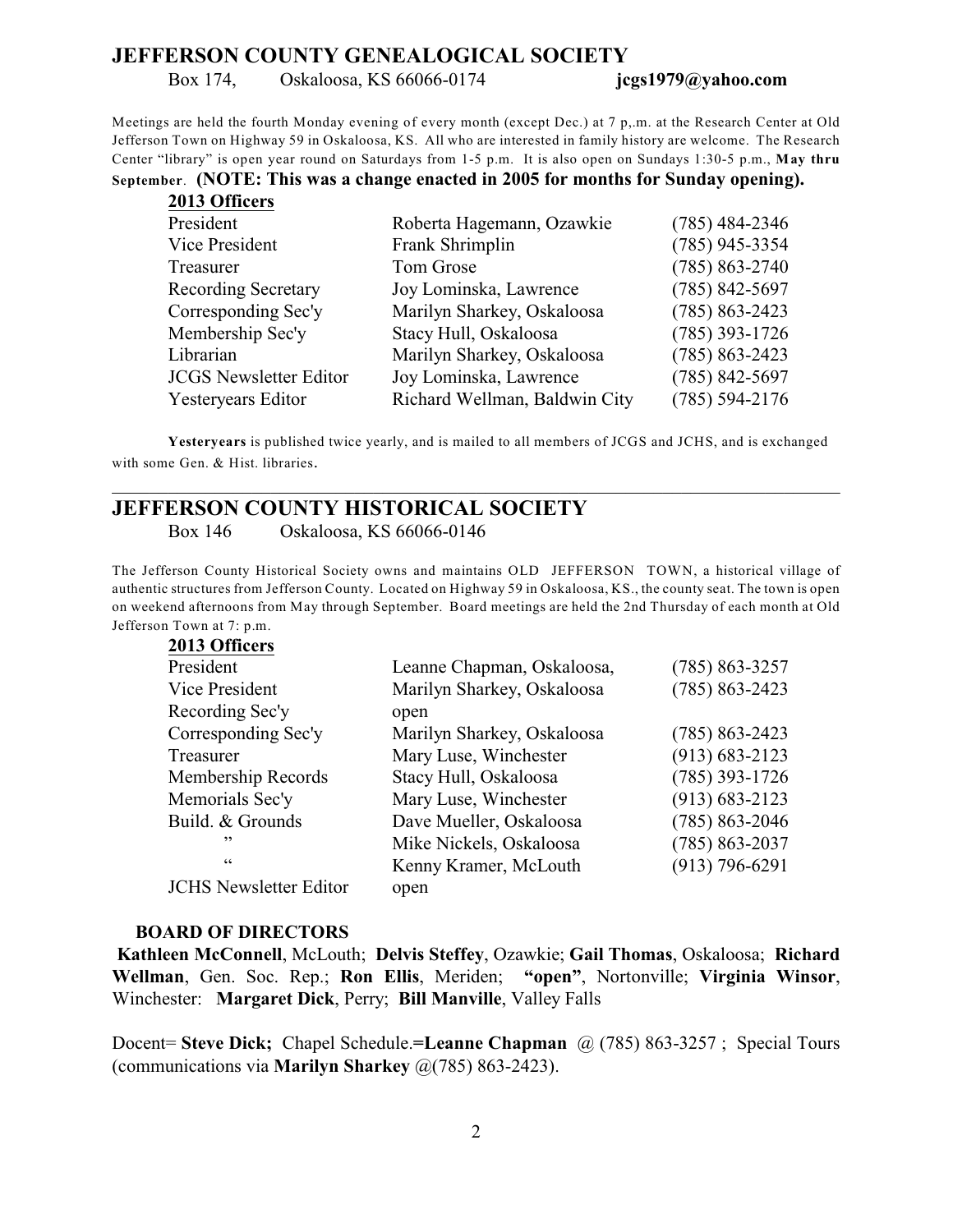# **TABLE OF CONTENTS - Apr. 2013**

| Death Records of Jeff. Co., (1911 - July 1947 :: partial D - H)4 |  |
|------------------------------------------------------------------|--|
|                                                                  |  |
|                                                                  |  |
|                                                                  |  |
|                                                                  |  |
|                                                                  |  |
|                                                                  |  |
|                                                                  |  |
|                                                                  |  |
|                                                                  |  |
|                                                                  |  |
| Personal Property Assessment of 1908, Oskaloosa Twp. 21          |  |
|                                                                  |  |
|                                                                  |  |
|                                                                  |  |
|                                                                  |  |
|                                                                  |  |
|                                                                  |  |
|                                                                  |  |

### **RICHARD CHAPMAN**

**- - - - - - - - - - - - -**

 Richard Chapman, 59, died unexpectedly at his home February 11, 2013. He married Leanne Woodward on March 26, 1974. His surviving spouse, Leanne Chapman, has been the president of the Jefferson Co. Historical Soc. for the past three years. YESTERYEARS extends condolences to the family.

# **- - - - - - - - - - - - - -**

## **EDITOR'S COMMENTS**

 As with most volunteer organizations, it gets harder to find persons willing to step up and become involved. The Historical Soc. has some unfilled leadership openings as well as needing volunteers to help with events and their planning. . The Genealogical Soc. can use some more volunteers to assist visitors using the Society's Research Center. Please let us know if you are willing to help. Talk to any officer of either organization.

If you have any requests, or ideas for YESTERYEARS, let me hear from you.

Richard Wellman. jcgs1979@yahoo.com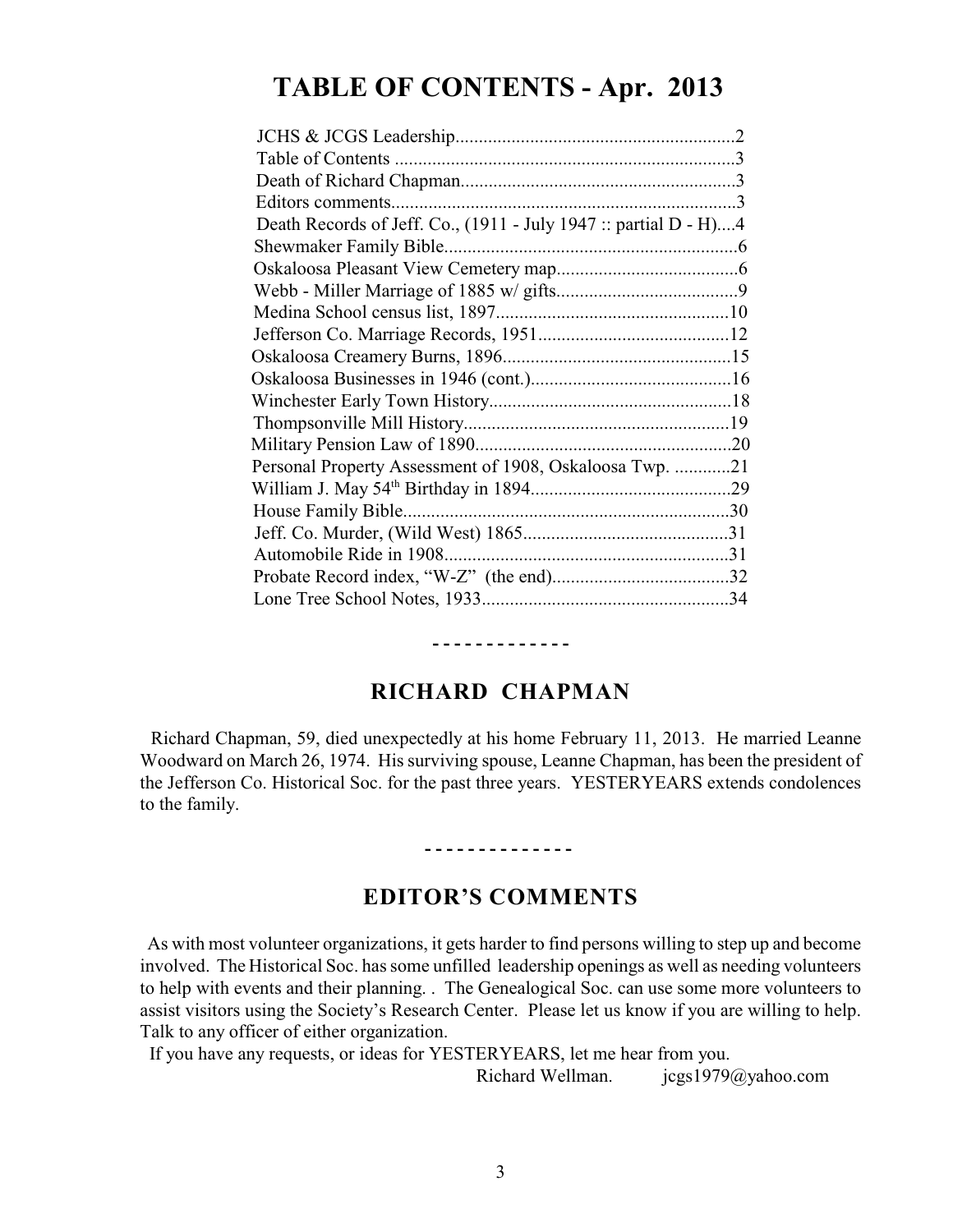## **DEATH RECORDS OF JEFFERSON CO.**

 These records are contained in nine printed notebooks that appear to be the death records that the "town/township" reporter was to provide information so that death certificates could be produced after 1911. Most of the names are contained in the computerized list of Jefferson Co. Death records compiled by the Jefferson Co. Gen. Soc. However, **the following are either not on the list or their burial location is unknown.** If you have knowledge about burial locations of any of these persons, please notify the Gen. Soc. so that we can improve our records . If they were not buried in Jefferson Co. they may have been buried in adjacent counties or been transported back to their ancestral "home area". These records provide some additional information beyond the information given below. It lists: sex, race, age, place cause of death, single/married/widowed, physician, and undertaker.

| <b>NAME</b>                   | <b>AGE</b>      | <b>DATE OF DEATH</b>     | <b>PLACE OF DEATH</b> |
|-------------------------------|-----------------|--------------------------|-----------------------|
| Deppe, Fritz                  | $\overline{?}$  | Jan. 1926                | Oskaloosa             |
| Desseris (?), Thomas T.       | 72y             | 21 June 1928             | Oskaloosa             |
| Devers (?), Charles Edward    | 53y             | 19 Apr. 1925             | Oskaloosa             |
| Dewitt, Alpha May             | $\overline{?}$  | 16 Apr. 1928             | Ozawkie               |
| Dick, Nancy Margaret          | 72y             | 1 Apr. 1920              | Ky. Twp.              |
| Disney, Bert C.               | 50y             | 15 Apr 1941              | Perry, RR 1           |
| Doty, Louise Marie            | 24d             | 3 Jul 1934               | Oskaloosa             |
| Doyle, Kate                   | 57y             | 5 Oct 1924               | Oskaloosa             |
| Dressler, Katharyn Mary Ellen | 10d             | $\overline{\mathcal{L}}$ | ? McLouth             |
| Duffield, Perry               | 85y             | 20 Oct 1932              | Oskaloosa             |
| Dunaway, James William        | 74y             | 23 Jan 1947              | Perry                 |
| Duree, baby                   |                 | 7 Aug 1919               | ? Perry               |
| Eaton, John W.                | 90y             | 8 Apr 1934               | Meriden               |
| Eaton, John W.                | 58y             | 22 May 1934              | Meriden               |
| Eaton, William Tracy (UNKN)   | 59y             | 23 Apr 1924              | Perry                 |
| Edwards, Irene                | 53y             | 16 Jul 1946              | Winchester            |
| Elliott, Jesse W.             | 79y             | 28 Oct 1914              | Oskaloosa             |
| Elwood, Joseph                | 66 <sub>y</sub> | 13 Jul 1936              | Ozawkie               |
| Engle, John M.                | 57y             | 25 Jun 1923              | Oskaloosa             |
| Everett, Clive Alford         | 6m              | 24 Mar 1920              | Perry                 |
| Fairley, George W.            | 64y             | 4 Jul 1935               | Meriden               |
| Falls, Jimmie                 |                 | 25 Apr 1926              | Kaw Twp.              |
| Fanning, Sarina               | 89y             | 10 Dec 1924              | Grantville            |
| Farr, Stanley                 | 63y             | 7 Oct 1919               | Oskaloosa             |
| Fassnaught, infant            | 9d              | 3 Aug 1929               | Ozawkie               |
| Felber, infant                |                 | 16 Apr 1921              | Ozawkie               |
| Feyh, William                 | 37y             | 5 Jun 1918               | Kaw Twp.              |
| Fleming, John M.              | 90y             | 9 Apr 1932               | Meriden               |
| Flickenger, George H.         | 35y             | 27 Oct 1930              | Oskaloosa             |
| Ford, Chester C.              | 45y             | 4 Mar 1946               | U.P. right of way     |
| Foster, Sarah                 | 22y             | 11 Dec 1915              | Oskaloosa             |
| Frendle, Emogine A. (UNKN)    | 3y              | 14 Jan 1922              | Oskaloosa             |
| Frogle, Anna D.               | 89y             | 1 Jan 1943               | Ky. Twp.              |
| Fulton, Carrie May            | 70y             | 9 Nov. 1943              | Winchester            |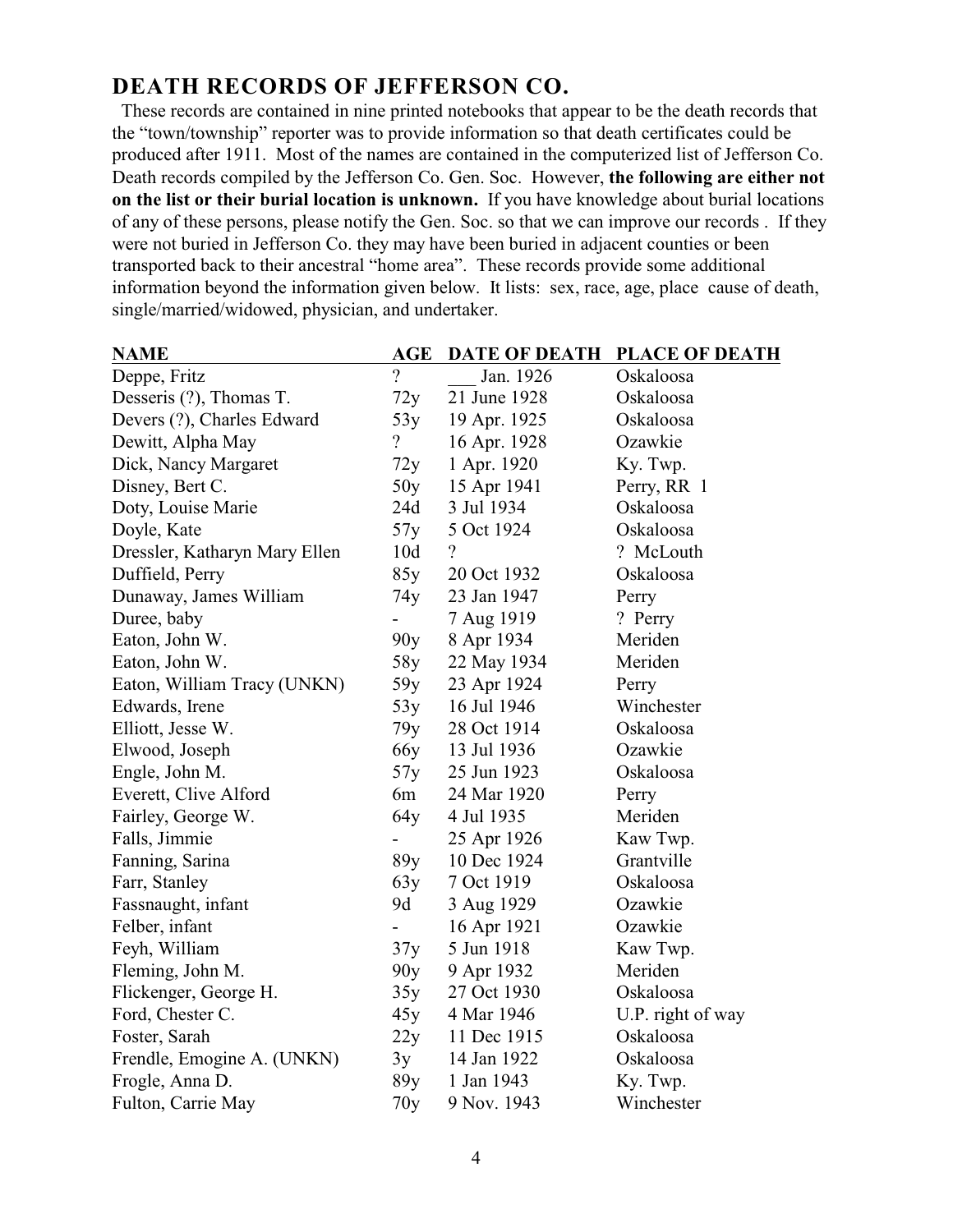| <b>NAME</b>                   | $\mathbf{AGE}$ | <b>DATE OF DEATH</b> | <b>PLACE OF DEATH</b> |
|-------------------------------|----------------|----------------------|-----------------------|
| Funk, John C.                 | 54y?           | 28 Sep 1939          | $-?$                  |
| Fuzell ?, Mabel B.            | 69y            | 10 Oct 1905          | Ozawkie               |
| Gallegus, Apalonis            | 35y            | 24 Nov 1919          | Kaw Twp.              |
| Gellwin, William Elyse        | 74y            | 4 Apr 1936           | Boyle                 |
| Gieber, Sarah                 | 90y            | 18 Jan 1918          | Perry                 |
| Gilchrist, William G.         | 59y            | 25 Mar 1936          | Oskaloosa             |
| Gill, Homer, III              |                | Mar 1937             | Oskaloosa             |
| Gilleece, Jane                |                | 20 Feb 1929          | Oskaloosa             |
| Gillispie, Edwin              | 24y            | 16 May 1945          | Dunavant              |
| Gillman, Jesse Mable Phillips | 41y            | 4 Jun 1915           | Oskaloosa             |
| Gindera, Frank                | 62y            | 27 Dec 1911          | Oskaloosa             |
| Glogan, Elnora Sophie         | 79y            | $- - - - ?$          | McLouth               |
| Glover, Frederick W.          | 54y            | 15 Dec 1912          | Meriden               |
| Goetz, Katherine              | 45y            | 16 Mar 1923          | Kaw Twp.              |
| Gonsalley, Catherine          | 71y            | 10 Jan 1917          | Rock Creek Twp        |
| Goodrich, Clarina Ann         | 76y            | 18 Jun 1923          | Rock Creek Twp        |
| Goodrich, Orson Z.            | 78y            | 26 Sep 1921          | Rock Creek Twp        |
| Graham, Charles (UNKN)        | 63y            | 31 Dec 1936          | Oskaloosa             |
| Graves, H. J.                 | 39y            | 19 Feb 1914          | Oskaloosa             |
| Graves, Henry J.              | 77y            | 28 Dec 1913          | Oskaloosa             |
| Greene, Rosa Alice            | 79y            | $--- ?$              | R.R. 3, Lawrence      |
| Griffin, Henry V.             | 82y            | 29 Jan 1924          | Rock Creek Twp.       |
| Grubs, George W.              | 62y            | 4 Sep 1915           | Meriden               |
| Gwartney, Gilla Colvin (UNKN) | 91y            | 17 Nov 1916          | Oskaloosa             |
| Hackett, Anna Marie           | 45y            | 31 Jan 1942          | Ky. Twp.              |
| Hagen, infant                 |                | 16 Jun 1917          | Rock Creek Twp        |
| Haines, Louisa Casandrea      | 83y            | 5 Oct 1927           | Oskaloosa             |
| Hainey, George R.             | 86y            | 10 Mar 1936          | Meriden               |
| Hampton, Sarah C.             | 78y            | 20 Jul 1926          | Oskaloosa             |
| Handke, Theresa               | 70y            | 5 Mar 1934           | Winchester            |
| Haney, Elizabeth Mabel        | 63 y           | 5 Jul 1926           | Ozawkie Twp           |
| Hansen, Amanda M.             | 85y            | 4 Sep 1929           | Oskaloosa             |
| Harman, Alice E.              | 78y            | 3 Jan 1929           | Sarcoxie Twp          |
| Harper, Walter Howard (UNKN)  | 14y            | 18 Feb 1922          | Rock Creek Twp        |
| Harrell, baby                 |                | 25 Mar 1930          | Ozawkie               |
| Harvey, George Arthur         | 67y            | 7 Feb 1932           | Winchester            |
| Hauck, William Sherman        | 73y            | 13 Dec. 1937         | Meriden               |
| Haveline, Gorden Williams     | 4y             | 14 Oct 1911          | Meriden               |
| Heffrin (?), Clarinda K.      | 68y            | 27 Oct 1911          | Meriden               |
| Heggendeffer, Amelia          | 79у            | 14 Jun 1936          | Oskaloosa             |
| Heggendeffer, Frank H.        | 78y            | 10 Jan 1929          | Oskaloosa             |
| Henderson, Helen C.           | 40y            | 25 Aug 1915          | Oskaloosa             |
| Hendon, Henry                 | 70y            | 1 Mar 1923           | Oskaloosa Twp.        |
| Henry, baby                   |                | 30 Jan 1919          | Perry                 |
| Hermandez, Juasio             | 7m             | 17 Mar 1922          | Perry                 |
| Herring, infant               |                | 23 Jul 1934          | Ozawkie               |
| Hill, Floyd D.                | 54y            | 14 Aug 1944          | Grantville            |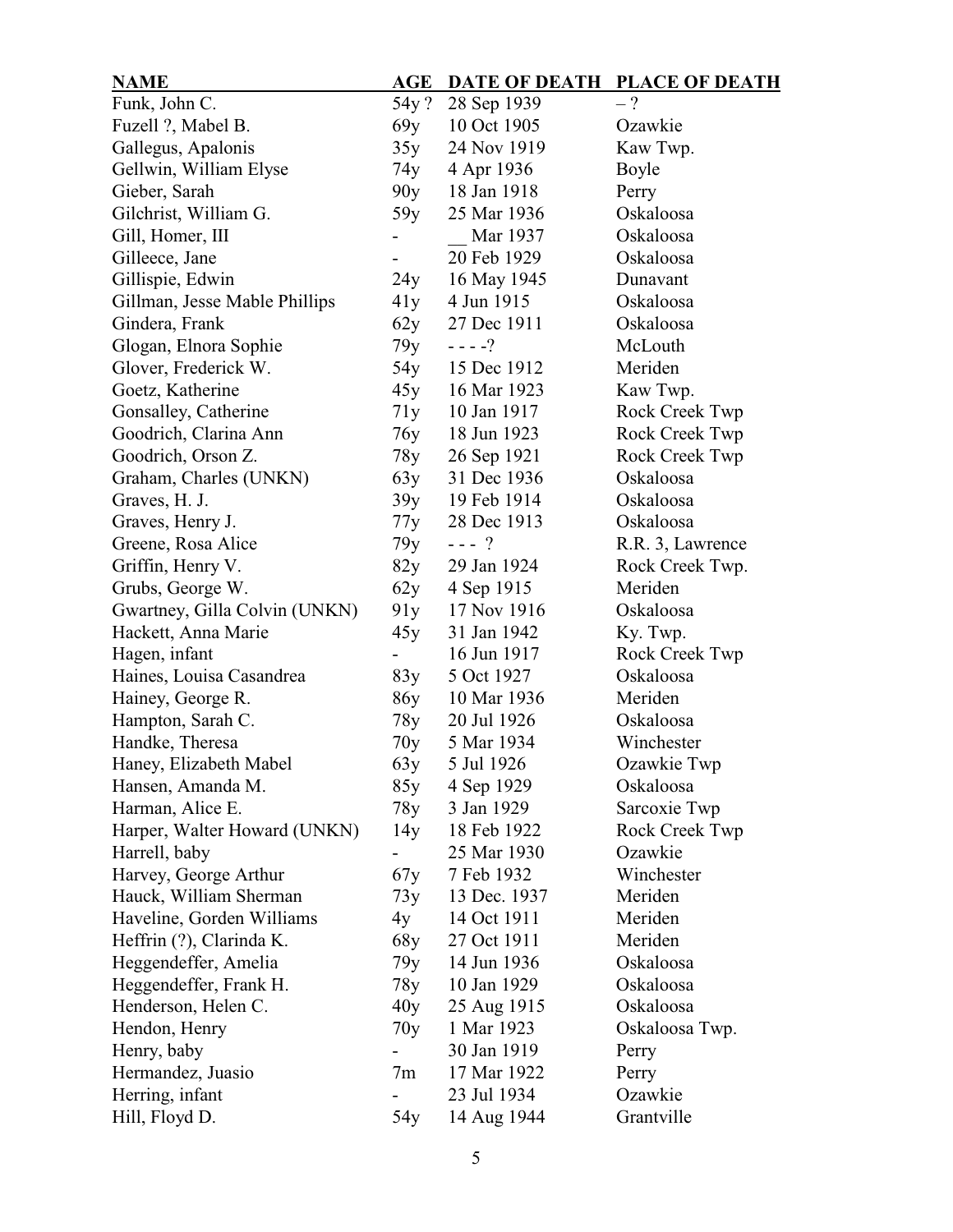### **SHEWMAKER** FAMILY BIBLE

 (In the possession of the Jefferson Co. Kansas Historical Society at Oskaloosa.) Presented to W. H. Shewmaker, by H. O. Finch.

BIRTHS: William Henry, son of J. S. and M. E. Shewmaker, born January 8<sup>th</sup>, 1855.

DEATHS: W. H. Shewmaker died July  $15<sup>th</sup> 1887$ , aged 32 years, 6 months and 7 days.

 1970 notation: This Bible of W. H. Shewmaker was contributed to "The Old Frontier Museum" by Mrs. Mabel LeGere , Oskaloosa, Kansas. (The Old Frontier Museum of Dr. R. J. Henry was closed and some of the artifacts transferred to the Jefferson Co. Historical Soc.)

 A William Shewmaker appears on the 1875 (at age 19) and 1885 (at age 30) Jefferson Co. census records, but we do not find him in the Jefferson Co. burial records.

**- - - - - - - - - -**

## **PLEASANT VIEW CEMETERY, OSKALOOSA, KANSAS**

General Arrangement — see following pages for more detail on locations.



Expansion Area

entrance

water tower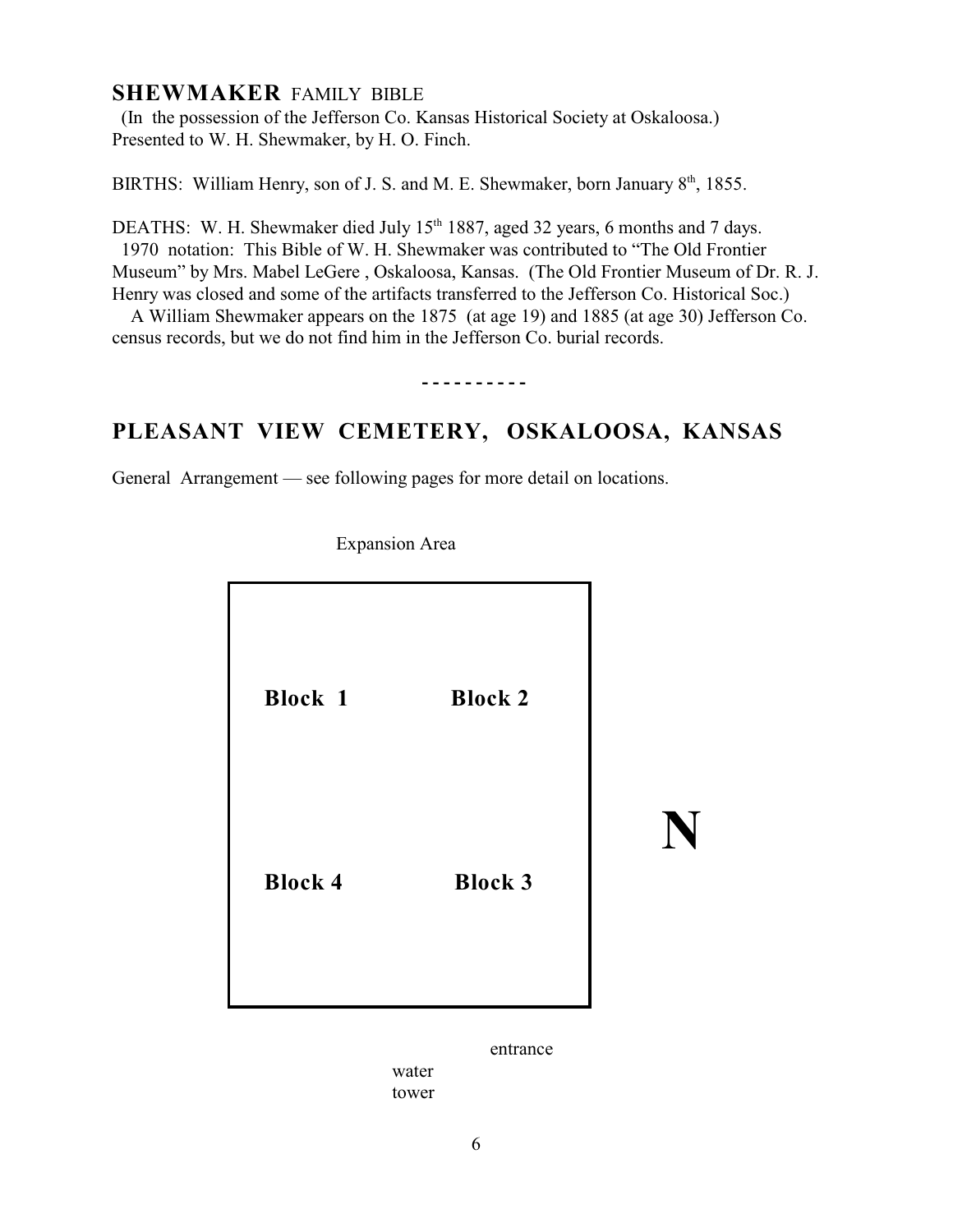$\mathcal{L}^{\mathcal{L}^{\mathcal{L}^{\mathcal{L}^{\mathcal{L}^{\mathcal{L}^{\mathcal{L}^{\mathcal{L}^{\mathcal{L}^{\mathcal{L}^{\mathcal{L}^{\mathcal{L}^{\mathcal{L}^{\mathcal{L}^{\mathcal{L}^{\mathcal{L}^{\mathcal{L}^{\mathcal{L}^{\mathcal{L}^{\mathcal{L}^{\mathcal{L}^{\mathcal{L}^{\mathcal{L}^{\mathcal{L}^{\mathcal{L}^{\mathcal{L}^{\mathcal{L}^{\mathcal{L}^{\mathcal{L}^{\mathcal{L}^{\mathcal{L}^{\mathcal$ 

# PLEASANT VIEW CEMETERY, OSKALOOSA, KANSAS

| $-1$ $-2$ $-3$ $-4$ $-5$ $-5$ $-1$ $-1$ $-2$ $-1$ $-6$ $-1$ $-7$ $-1$ $-1$                                                                                                                                                                                                                                                                                                  |                                                      |  |                 |  |
|-----------------------------------------------------------------------------------------------------------------------------------------------------------------------------------------------------------------------------------------------------------------------------------------------------------------------------------------------------------------------------|------------------------------------------------------|--|-----------------|--|
|                                                                                                                                                                                                                                                                                                                                                                             | Block 1                                              |  | СïЕ             |  |
| LA JULILLE JOE JOE 100 LA JULIA 1                                                                                                                                                                                                                                                                                                                                           |                                                      |  | 75              |  |
|                                                                                                                                                                                                                                                                                                                                                                             |                                                      |  | LI Y            |  |
| And And (And And And And And And And And And                                                                                                                                                                                                                                                                                                                                |                                                      |  | 孚               |  |
|                                                                                                                                                                                                                                                                                                                                                                             |                                                      |  | 175             |  |
|                                                                                                                                                                                                                                                                                                                                                                             |                                                      |  | 119             |  |
|                                                                                                                                                                                                                                                                                                                                                                             |                                                      |  |                 |  |
| $35$   38   39   42   43   45   49   50   51                                                                                                                                                                                                                                                                                                                                |                                                      |  | िम              |  |
| $36.55$ $yd$ $u$ $f$ $qg$ $qg$ $f$ $g$ $f$ $g$ $f$ $g$ $f$ $f$ $g$ $f$ $g$ $f$                                                                                                                                                                                                                                                                                              |                                                      |  | 120             |  |
| $\begin{bmatrix} 0 & -9 \\ 0 & 0 \end{bmatrix} \begin{bmatrix} 0 & -1 \\ 0 & 0 \end{bmatrix} \begin{bmatrix} 0 & 0 \\ 0 & 0 \end{bmatrix} \begin{bmatrix} 0 & 0 \\ 0 & 0 \end{bmatrix} \begin{bmatrix} 0 & 0 \\ 0 & 0 \end{bmatrix} \begin{bmatrix} 0 & 0 \\ 0 & 0 \end{bmatrix} \begin{bmatrix} 0 & 0 \\ 0 & 0 \end{bmatrix} \begin{bmatrix} 0 & 0 \\ 0 & 0 \end{bmatrix}$ |                                                      |  | $\sqrt{2}i$     |  |
| (53)(34)(59)(60)(47)(49)(45)(64)                                                                                                                                                                                                                                                                                                                                            |                                                      |  | 22<br>725       |  |
| $54.188$ $58$ $54.151$ $57.161$ $57.790$                                                                                                                                                                                                                                                                                                                                    |                                                      |  | 24              |  |
|                                                                                                                                                                                                                                                                                                                                                                             |                                                      |  | 125             |  |
|                                                                                                                                                                                                                                                                                                                                                                             |                                                      |  | <b>LEAL</b>     |  |
| $72.025166$ $72.180$ $96.189$ $185.166$                                                                                                                                                                                                                                                                                                                                     |                                                      |  | 129             |  |
| $F(1)$ $F(2)$ $F(3)$ $F(4)$ $F(5)$ $F(6)$ $F(7)$ $F(8)$ $F(1)$                                                                                                                                                                                                                                                                                                              |                                                      |  | ŒE              |  |
|                                                                                                                                                                                                                                                                                                                                                                             |                                                      |  | 作す              |  |
| $(9019)$ $(9519)$ $(9519)$ $(991)$ $(991)$ $(95)$ $(95)$                                                                                                                                                                                                                                                                                                                    |                                                      |  | 120             |  |
| FLAC PILE                                                                                                                                                                                                                                                                                                                                                                   | $Block - 2$                                          |  | $\mathcal{F}$   |  |
|                                                                                                                                                                                                                                                                                                                                                                             |                                                      |  | $\overline{3x}$ |  |
|                                                                                                                                                                                                                                                                                                                                                                             |                                                      |  | 35              |  |
| 2021                                                                                                                                                                                                                                                                                                                                                                        |                                                      |  | 74              |  |
| $F(1)$ $F(2)$ $F(3)$ $F(4)$ $F(4)$ $F(5)$ $F(6)$ $F(7)$ $F(2)$ $F(1)$                                                                                                                                                                                                                                                                                                       |                                                      |  | 35              |  |
| $2412121$ $24122$ $25125$ $26128$ $281221$ $23133$                                                                                                                                                                                                                                                                                                                          |                                                      |  | 74              |  |
|                                                                                                                                                                                                                                                                                                                                                                             |                                                      |  | 32              |  |
|                                                                                                                                                                                                                                                                                                                                                                             |                                                      |  | 38              |  |
| $37   40   47   44   45   45   48   52   51   53$                                                                                                                                                                                                                                                                                                                           |                                                      |  | 39              |  |
| $36 - 39$ $96 - 68$ $198$ $197$ $37$ $37$ $57$ $15$ $15$                                                                                                                                                                                                                                                                                                                    |                                                      |  | 144.            |  |
| (P-4) (P-8) (P-7) (P-6) (P-5) (P-7) (P-5) (P-7)                                                                                                                                                                                                                                                                                                                             |                                                      |  | L SEE           |  |
| $G5C$ $G5C$ $G7$ $G4C$ $G7$ $G8C$ $G7$ $G7$ $G9C$ $G9C$                                                                                                                                                                                                                                                                                                                     |                                                      |  | $-42$           |  |
| $56 - 157$ $60 - 61$ $67 - 165$ $68 - 87$ $52$                                                                                                                                                                                                                                                                                                                              |                                                      |  | 43<br>144       |  |
|                                                                                                                                                                                                                                                                                                                                                                             |                                                      |  | 145             |  |
| $123.12$ $121.16$ $187.18$ $187.185.183.144$                                                                                                                                                                                                                                                                                                                                |                                                      |  | 一生业             |  |
| TV 75 178 128 128 129 124 127 120                                                                                                                                                                                                                                                                                                                                           |                                                      |  | $\sqrt{7}$      |  |
|                                                                                                                                                                                                                                                                                                                                                                             |                                                      |  |                 |  |
|                                                                                                                                                                                                                                                                                                                                                                             | ISO (ISO (ISO (ISO (ISO (ISO ISO )                   |  | <b>LIKE</b>     |  |
|                                                                                                                                                                                                                                                                                                                                                                             | <b>GEORGE LES PERSONS (JER) (JER) (JER) (JER)</b>    |  | 47              |  |
|                                                                                                                                                                                                                                                                                                                                                                             | $(3 + 195)$ (3) $(3 + 100)$ (70) (70) (70) (70) (70) |  | 50              |  |
| $109$ $107$ $107$ $102$ $103$ $109$ $105$ $107$                                                                                                                                                                                                                                                                                                                             |                                                      |  | 51              |  |

 $N \rightarrow$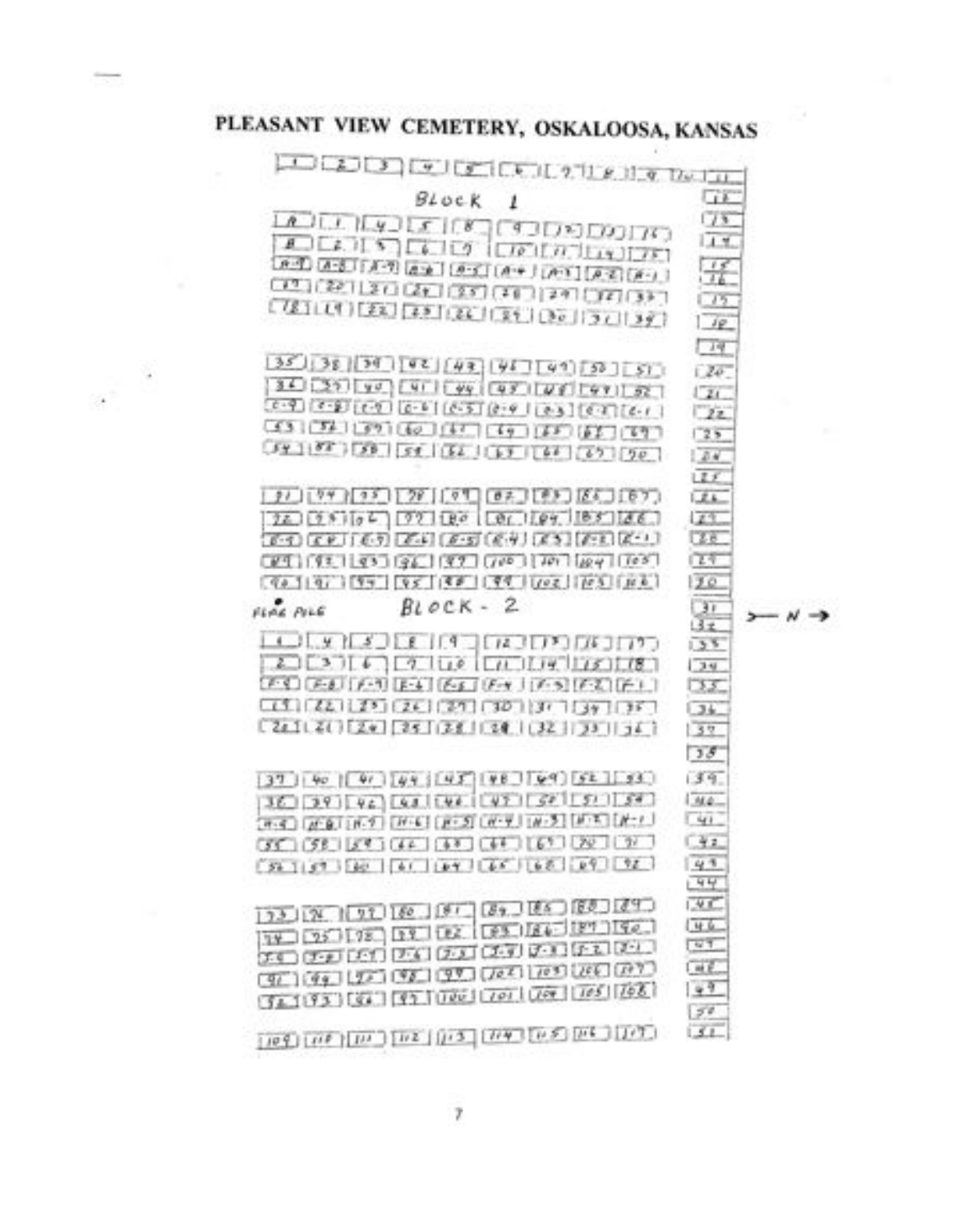#### PLEASANT VIEW CEMETERY, OSKALOOSA, KANSAS

35



**CONTRACTORS INTO INTO A CONTRACTORS**  $+$  in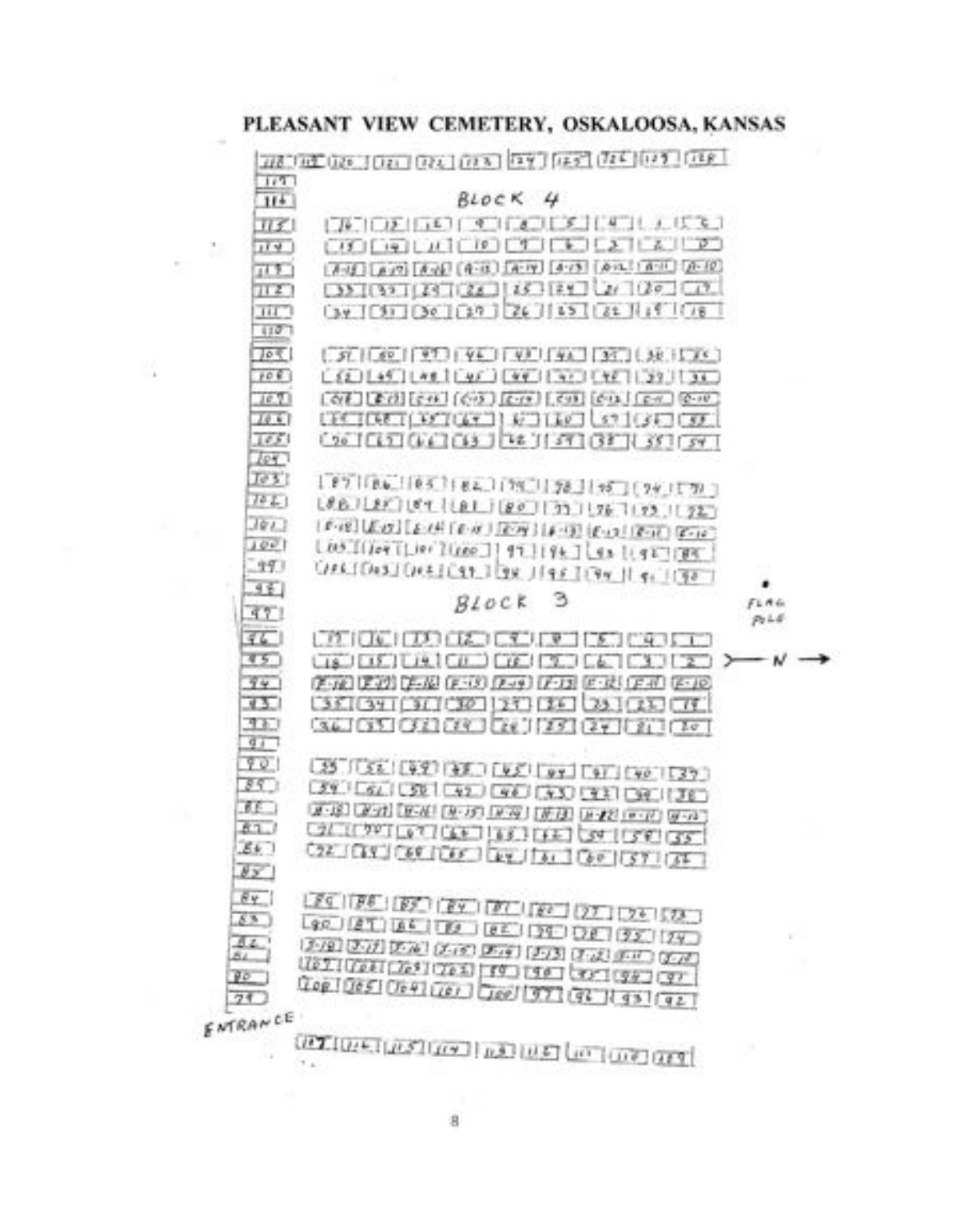### **WEBB - MILLER Marriage, 1885**

#### *The Nortonville News*, 4 Dec. 1885

 At the residence of the bride's father, Mr. Hiram Webb, three miles south of Nortonville, on Wednesday evening, byRev. L. D. Price, of Oskaloosa, assisted by Rev. F. Hoyes, Mr. Jacob Miller, of Atchison, and Miss Lydia M. Webb.

 The guests consisted of the immediate relatives of the bride and groom, and a few of their friends. The hospitable home of the Webb's was thrown open to the company, the beautiful grove profusely lighted with Chinese lanterns — all of these together with the mild weather and starry heavens made the occasion one long to be remembered by all present.

 At eight o'clock promptly, as announced, the impressive ceremony was pronounced by Rev. Price, after which rev. Hoyes invoked the blessing of the Almighty upon the life and home of the newly married couple. Congratulations followed as a matter of course.

 On repairing to the dining room soon after the ceremony the guests were brought in contact with an elegant supper indeed. The table was beautifully arranged and being loaded with substantials, delicacies and relishes, presented a most elaborate appearance.

 The merry guests remained till a late hour, when the bridal party left to catch the night train for Topeka, all uniting in showering good wishes for long life and prosperity upon the departing twain.

"Though fools spurn Hymen's gentle powers,

We, who improve his golden hours,

By sweet experience know

That marriage, rightly understood,

Gives to the tender and the good

A paradise below." (Cotton.)

 A number of beautiful and appropriate presents were presented by guests and others. We give a list below:

| Family horse,          | H. Webb                   |
|------------------------|---------------------------|
| Milch cow,             | Mrs. H. Webb              |
| China dishes,          | Mrs. H. Webb              |
| Cake stand,            | Mrs. R. D. Webb           |
| Dollar,                | David Webb                |
| Waiter,                | Tom Webb                  |
| Glass tea set          | Jno Webb & wife           |
| Water set              | M. S. Webb & wife         |
| Cabinet holders,       | H. E. Webb                |
| Toilet set,            | Dr. Webb & wife           |
| Table cloth & napkins  | D. Webb $&$ wife          |
| Potato masher,         | Master Ola Webb           |
| Sauce dishes           | Miss Tott Webb            |
| Blankets,              | Mrs. J. H. McCoy          |
| Brussels rug           | Mrs. Steve Webb           |
| \$1.50                 | Rufus Webb                |
| Honey dish             | Miss Anna Webb            |
| Carving knife $&$ fork | F.C. Webb                 |
| Atlas                  | Isaac Stiers, Kansas City |
| Table cloth            | S. Stiers & wife          |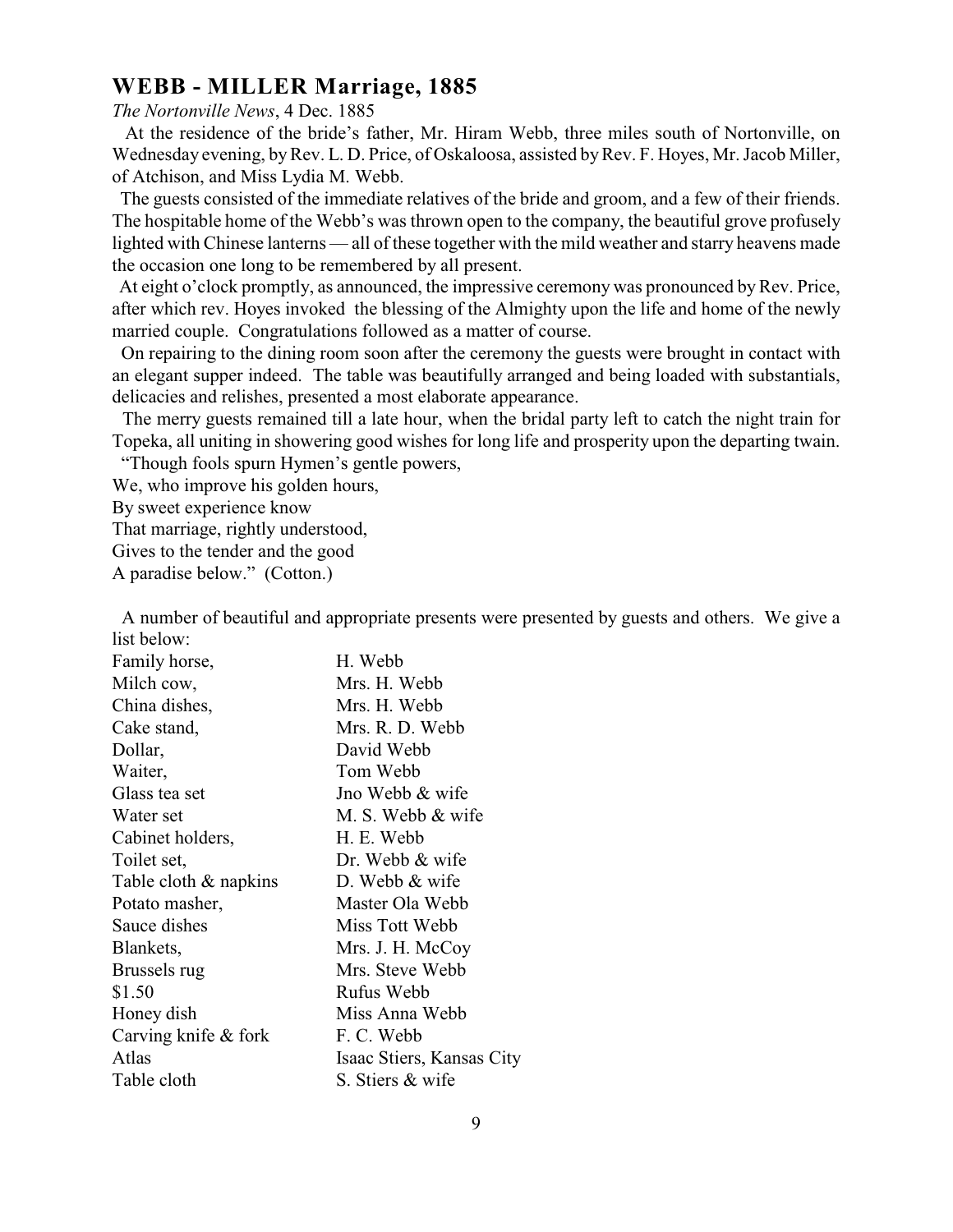| Camp chair                    | Jno Campbell & wife                  |
|-------------------------------|--------------------------------------|
| Pickle castor                 | Gilbert Campbell & wife              |
| Tea spoons & sack oranges     | Miss Eunice Campbell                 |
| Toilet set,                   | Mrs. Cairnes, Greenleaf              |
| Pin cushion & towels          | Miss Lizzie Iles, Logan, O.          |
| Fancy tidy                    | Miss Carrie Remy, Red Oak, Iowa      |
| Bed spread                    | Jno Standish & wife                  |
| Bridal quilt                  | Jno Taggart & wife                   |
| Lamp                          | Geo. Barnes                          |
| Napkin rings                  | Mary Barnes                          |
| Tea spoons & pin ball         | Miss Fronia Lyman                    |
| Glass water set               | Mrs. Sloop & Jno Sloop               |
| Box stationary                | Geo. Quiet                           |
| Card receiver                 | W. D. ayers & Miss Zella Martin      |
| Silver berry dish             | Mrs. A. J. Reed & Miss Florence Webb |
| Celery stand $&$ table spoons | Bert Griffin & wife                  |
| Sauce dishes                  | Mrs. C. A. Felky                     |
| Cut glass berry dish          | Miss Lena Hall                       |
| Majolica pitcher              | <b>Miss Mattie Haines</b>            |
| Glass fruit dish              | John Robinson & wife                 |
| Dressed turkey (22 lbs)       | Mrs. Sloop                           |
| Five pounds honey             | D. T. Martin                         |
| Year's subscription to        |                                      |
| Nortonville News              | O. F. Thum & wife                    |

# **MEDINA SCHOOL**

**CENSUS LIST, 1897**

| <b>NAME</b>       |    | AGE PARENTS (from 1900 census) LINE # |    |
|-------------------|----|---------------------------------------|----|
| Ball, Bessie      | 17 |                                       | 38 |
| Ball, Lewis       | 13 |                                       | 39 |
| Brittan, Harry    | 9  |                                       | 55 |
| Brittan, Joe?     | 4  |                                       | 59 |
| Brittan, John     | 11 |                                       | 54 |
| Brittan, Matt     | 19 |                                       | 52 |
| Brittan, Minnie   | 7  |                                       | 56 |
| Brittan, Will     | 15 |                                       | 53 |
| David, Clara      | 19 | David, James & Sarah                  | 1  |
| David, Emery      | 12 | David, James & Sarah                  | 3  |
| David, James      | 10 | David, James & Sarah                  | 4  |
| David, Maud       | 16 | David, James & Sarah                  | 2  |
| Emerett, Daisy    | 18 | Emert, Martin                         | 7  |
| Gillfillin, Flora | 9  | Gilfillen, Samuel & Rhodie S.         | 45 |
| Grant, Essie      | 14 |                                       | 11 |
| Grant, Garrett    | 7  |                                       | 12 |

- - - - - - - - - - - -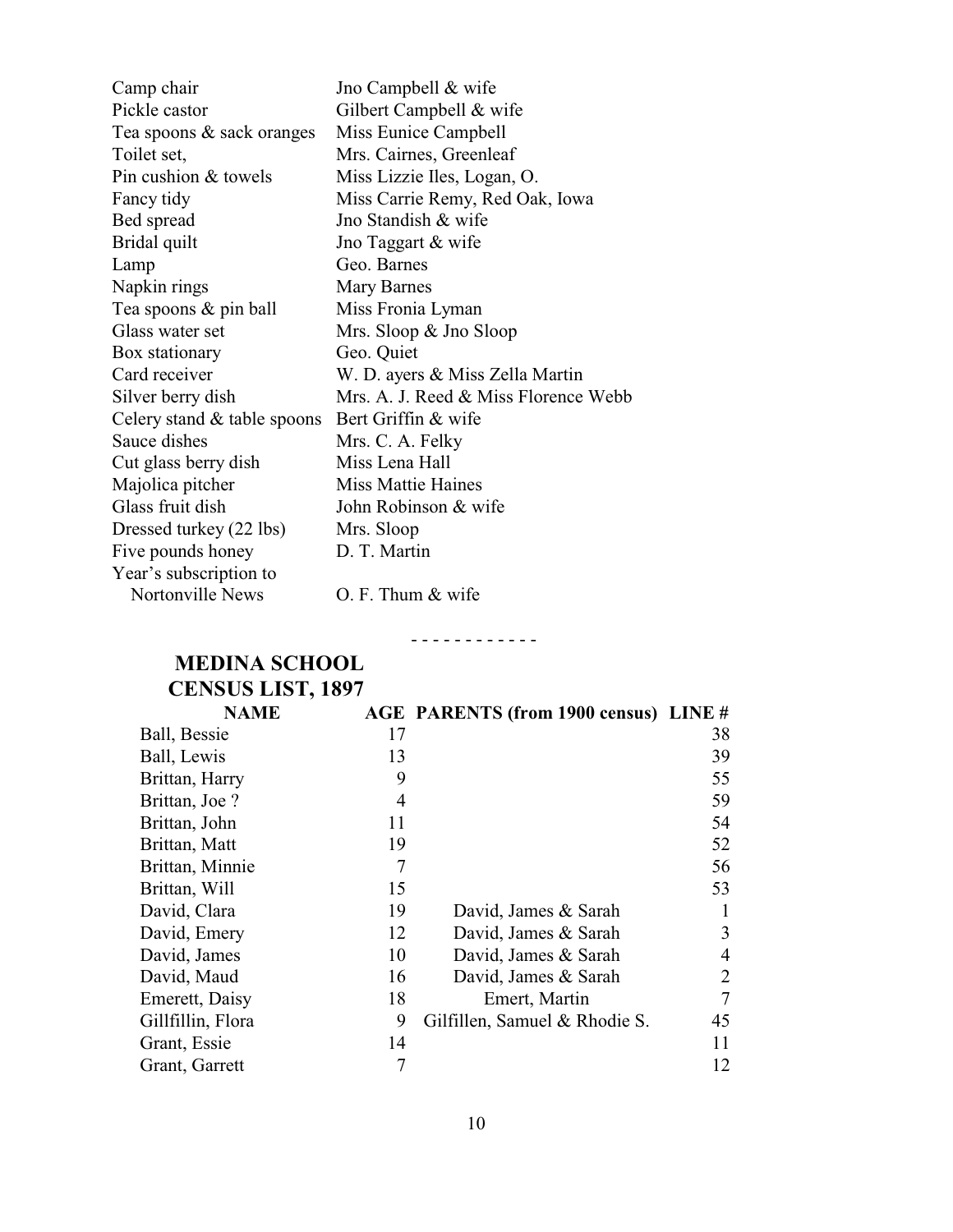| Grinter, Josie      | 6  |                                          | 6  |
|---------------------|----|------------------------------------------|----|
| Grinter, William    | 8  |                                          | 5  |
| Jones, Carl         | 14 | Jones, Charles & Martha A.               | 33 |
| Jones, Elmer        | 9  | Jones, Charles & Martha A.               | 35 |
| Jones, Karl         | 11 |                                          | 34 |
| Jones, Lizzie       | 7  |                                          | 36 |
| Lewis, Leo          | 10 |                                          | 14 |
| Lewis, Marion       | 14 |                                          | 13 |
| McCall, Stella      | 12 | McCall, Robert M. & Rachel               | 44 |
| Reed, Charles       | 8  | Reed, Thomas J.                          | 28 |
| Reed, Flossie       | 17 |                                          | 24 |
| Reed, George        | 10 |                                          | 27 |
| Reed, John          | 15 | Reed, Thomas J.                          | 25 |
| Reed, William       | 13 |                                          | 26 |
| Rowe, Bertha        | 7  |                                          | 23 |
| Rowe, Eliza         | 11 |                                          | 21 |
| Rowe, Harry         | 15 | Rowe, Jacob (Del. Twp.?)                 | 19 |
| Rowe, Nora          | 17 |                                          | 18 |
| Rowe, Pearl         | 14 |                                          | 20 |
| Rowe, Stella        | 9  |                                          | 22 |
| Samples, Bell       | 6  |                                          | 57 |
| Samples, Dave       | 16 |                                          | 9  |
| Samples, Gertie     | 19 |                                          | 8  |
| Samples, Ida        | 8  |                                          | 16 |
| Samples, Lora       | 14 |                                          | 10 |
| Samples, Nannie     | 10 |                                          | 15 |
| Samples, Paul       | 7  |                                          | 17 |
| Sexton, Eddie       | 10 | Spohr, Addison (an uncle)                | 40 |
| Simmons, Claude     | 15 |                                          | 51 |
| Spohr, Earl         | 11 | Spohr, Addison & Arra E.                 | 43 |
| Spohr, Eda          | 13 | Spohr, Addison & Arra E.                 | 42 |
| Spohr, Ida          | 15 | Spohr, Addison & Arra E                  | 41 |
| Stockwell, Louis    | 6  |                                          | 58 |
| Whitegon, Artie     | 10 | Whitegone, Lewis & Dessie                | 31 |
| Whitegon, Cornelius | 13 | Whitegone, Lewis & Dessie                | 30 |
| Whitegon, Frank     | 14 | Whitegone, Lewis & Dessie                | 29 |
| Whitegon, Harry     | 6  | Whitegone, Lewis & Dessie                | 32 |
| Wilson, Annie       | 17 |                                          | 37 |
| Yenken, Albert      | 18 | Yenken, August & Elizabeth               | 47 |
| Yenken, Calvin      | 13 | Yenken, August & Elizabeth               | 49 |
| Yenken, Gertie      | 6  | Yenken, August & Elizabeth               | 50 |
| Yenken, Norman      | 20 | Yenken, August & Elizabeth<br>(probable) | 46 |
| Yenken, Susie       | 16 | Yenken, August & Elizabeth               | 48 |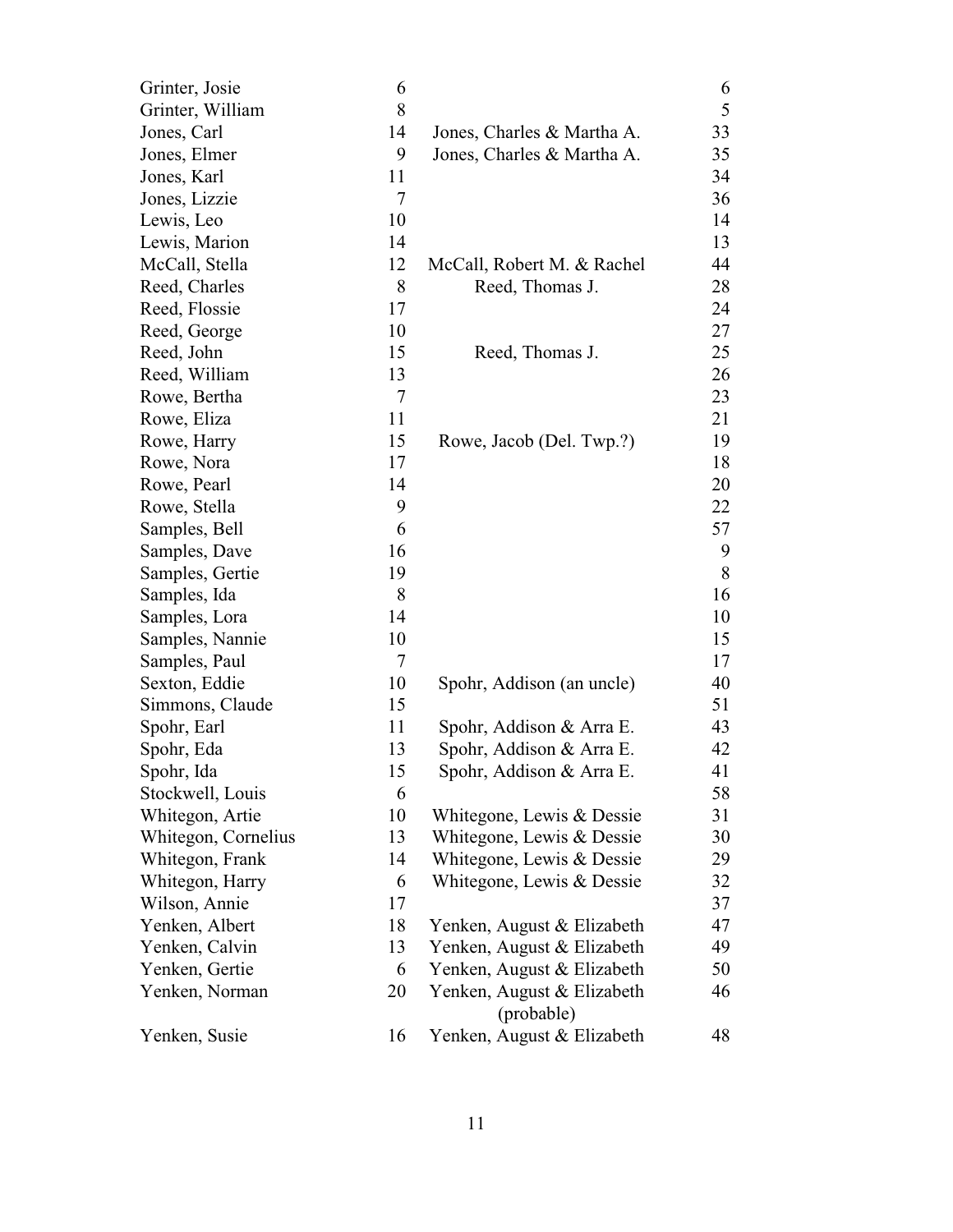| <b>PERSON</b>          | <b>AGE</b> | <b>RESIDENCE</b>    | <b>M. DATE</b>            | <b>SPOUSE</b>                       | <b>AGE</b> | <b>RESIDENCE</b>            | <b>M. LOCATION BOOK-PAGE</b> |           |
|------------------------|------------|---------------------|---------------------------|-------------------------------------|------------|-----------------------------|------------------------------|-----------|
| Adams, Francis L.      | 30         | <b>Kansas City</b>  |                           | 16-Jul-1951 Jaspering, Joyce        | 20         | <b>Kansas City</b>          | Oskaloosa                    | Q-344     |
| Aguilera, Martha       | 28         | Topeka              |                           | 31-Dec-1951 Washington, Albert Lee  | 28         | Topeka                      | Oskaloosa                    | Q-372     |
| Allen, Juanita         | 15         | Lawrence            |                           | 05-Dec-1951 Brown, Vernon           | 22         | Lawrence                    | Winchester                   | Q-367     |
| Allen, Lois Marjorie   | 17         | <b>Valley Falls</b> |                           | 02-Jun-1951 Royer, Harold E.        | 32         | <b>Valley Falls</b>         | <b>Valley Falls</b>          | Q-336     |
| Baker, Margaret Yvonne | 19         | Oskaloosa           |                           | 10-Feb-1951 Bender, Glenn Leroy     | 21         | Oskaloosa                   | Winchester                   | Q-315     |
| Bare, Jean Maxine      | 27         | Oklahoma City, OK   |                           | 20-Dec-1951 Mondt, Maurice LaVerne  | 26         | Oklahoma City, OK Oskaloosa |                              | Q-370     |
| Barton, Bette I.       | 22         | Oskaloosa           |                           | 29-Jul-1951 Watson, Randall J.      | 23         | McLouth                     | Oskaloosa                    | Q-345     |
| Beatty, Paul R., Jr.   | 21         | Topeka              |                           | 24-Mar-1951 Godbey, Peggy Joan      | 20         | Topeka                      | Oskaloosa                    | Q-319     |
| Bender, Glenn Leroy    | 21         | Oskaloosa           |                           | 10-Feb-1951 Baker, Margaret Yvonne  | 19         | Oskaloosa                   | Winchester                   | Q-315     |
| Bernritter, Elenor     | 29         | Topeka              |                           | 11-Aug-1951 Engle, Elon D.          | 25         | Topeka                      | Topeka                       | Q-347     |
| Bertels, Vincent F.    | 24         | Nortonville         | 03-Apr-1951 Noll, Phyllis |                                     | 18         | Winchester                  | Mooney Creek                 | $Q - 323$ |
| Bess, Rob              | 39         | Topeka              |                           | 18-Aug-1951 Hensley, Lucille Waller | 30         | Topeka                      | Topeka                       | Q-349     |
| Blundell, Meda         | 17         | Topeka              |                           | 06-Apr-1951 Scarlett, Irvin L.      | 20         | <b>Valley Falls</b>         | <b>Valley Falls</b>          | Q-325     |
| Booth, Doris           | 33         | Topeka              |                           | 22-Mar-1951 Penry, Claude           | 33         | Topeka                      | Winchester                   | Q-318     |
| Brock, Mary Irene      | 44         | Oskaloosa           |                           | 09-Feb-1951 Edmonds, Adair T.       | 46         | Oskaloosa                   | Oskaloosa                    | Q-314     |
| Brooks, Leland         | 39         | Topeka              |                           | 10-Mar-1951 Calkins, Doris          | 39         | Topeka                      | Oskaloosa                    | Q-317     |
| Brown, Vernon          | 22         | Lawrence            |                           | 05-Dec-1951 Allen, Juanita          | 15         | Lawrence                    | Winchester                   | Q-367     |
| Cain, Laura E.         | 64         | <b>Valley Falls</b> | 10-Nov-1951 Cory, W. T.   |                                     | 85         | <b>Valley Falls</b>         | <b>Valley Falls</b>          | Q-361     |
| Cain, Laura E.         | 64         | <b>Valley Falls</b> | not                       | Cory, W.T.                          | 85         | <b>Valley Falls</b>         | not                          | Q-360     |
| Calkins, Doris         | 39         | Topeka              |                           | 10-Mar-1951 Brooks, Leland          | 39         | Topeka                      | Oskaloosa                    | Q-317     |
| Coleman, Thomas W.     | 21         | <b>Valley Falls</b> |                           | 29-Dec-1951 Schneider, Elizabeth    | 19         | Nortonville                 | Mooney Creek                 | $Q - 373$ |
| Corcoran, Robert G.    | 40         | Leavenworth         |                           | 13-Jun-1951 Watson, Marjorie B.     | 32         | Leavenworth                 | Oskaloosa                    | Q-339     |
| Cory, W.T.             | 85         | <b>Valley Falls</b> |                           | 10-Nov-1951 Cain, Laura E.          | 64         | <b>Valley Falls</b>         | <b>Valley Falls</b>          | Q-361     |
| Cory, W.T.             | 85         | <b>Valley Falls</b> | not                       | Cain, Laura E.                      | 64         | <b>Valley Falls</b>         | not                          | Q-360     |
| Crawford, Darlene      | 15         | Lawrence            |                           | 05-Dec-1951 Hopkins, Donald         | 19         | Lawrence                    | Winchester                   | Q-366     |
| Cunning, Mary Mable    | 48         | <b>Burlingame</b>   |                           | 01-Dec-1951 Knight, William Wallace | 64         | <b>Burlingame</b>           | Oskaloosa                    | Q-365     |
| Davis, Lowell LaMar    | 21         | <b>Bartlett</b>     |                           | 24-Jan-1951 Seibert, Lorraine       | 21         | Lawrence                    | Topeka                       | Q-312     |
| Dysart, Colores        | 21         | Topeka              |                           | 17-Jun-1951 Jones, William B.       | 22         | Topeka                      | Lawton, OK                   | Q-340     |
| Edmonds, Adair T.      | 46         | Oskaloosa           |                           | 09-Feb-1951 Brock, Mary Irene       | 44         | Oskaloosa                   | Oskaloosa                    | Q-314     |
| Engle, Elon D.         | 25         | Topeka              |                           | 11-Aug-1951 Bernritter, Elenor      | 29         | Topeka                      | Topeka                       | Q-347     |
| Erhart, Donald W.      | 24         | <b>Valley Falls</b> |                           | 05-Apr-1951 Herbers, Teresa M.      | 19         | <b>Valley Falls</b>         | <b>Valley Falls</b>          | Q-324     |
| Farell, Betty Ann      | 16         | McLouth             |                           | 05-Jun-1951 Robinson, Ralph Richard | 17         | Kansas City                 | McLouth                      | Q-337     |
| Fike, James L.         | 24         | <b>Valley Falls</b> |                           | 23-Nov-1951 McAfee, Mary Louise     | 16         | <b>Valley Falls</b>         | <b>Valley Falls</b>          | Q-364     |
| Fountain, Robert E.    | 45         | Topeka              |                           | 13-Oct-1951 Sessions, Elsie R.      | 39         | Topeka                      | Winchester                   | Q-357     |
| Fox, Terence           | 37         | Lawrence            |                           | 01-Sep-1951 Gillner, Donna          | 27         | Lawrence                    | Lawrence                     | Q-350     |
| Gagel, John William    | 21         | Lawrence            |                           | 06-Jan-1951 Pope, Jane Blake        | 19         | Lawrence                    | Oskaloosa                    | Q-308     |
| Gano, Doris Maye       | 21         | Oskaloosa           |                           | 03-Jun-1951 Hanson, Earnest Anders  | 21         | Osborn                      | Oskaloosa                    | Q-335     |
| Gibson, William E.     | 59         | Oskaloosa           |                           | 27-Jan-1951 Knowlton, Ida           | 62         | <b>Valley Falls</b>         | Winchester                   | Q-313     |
| Gillner, Donna         | 27         | Lawrence            |                           | 01-Sep-1951 Fox, Terence            | 37         | Lawrence                    | Lawrence                     | Q-350     |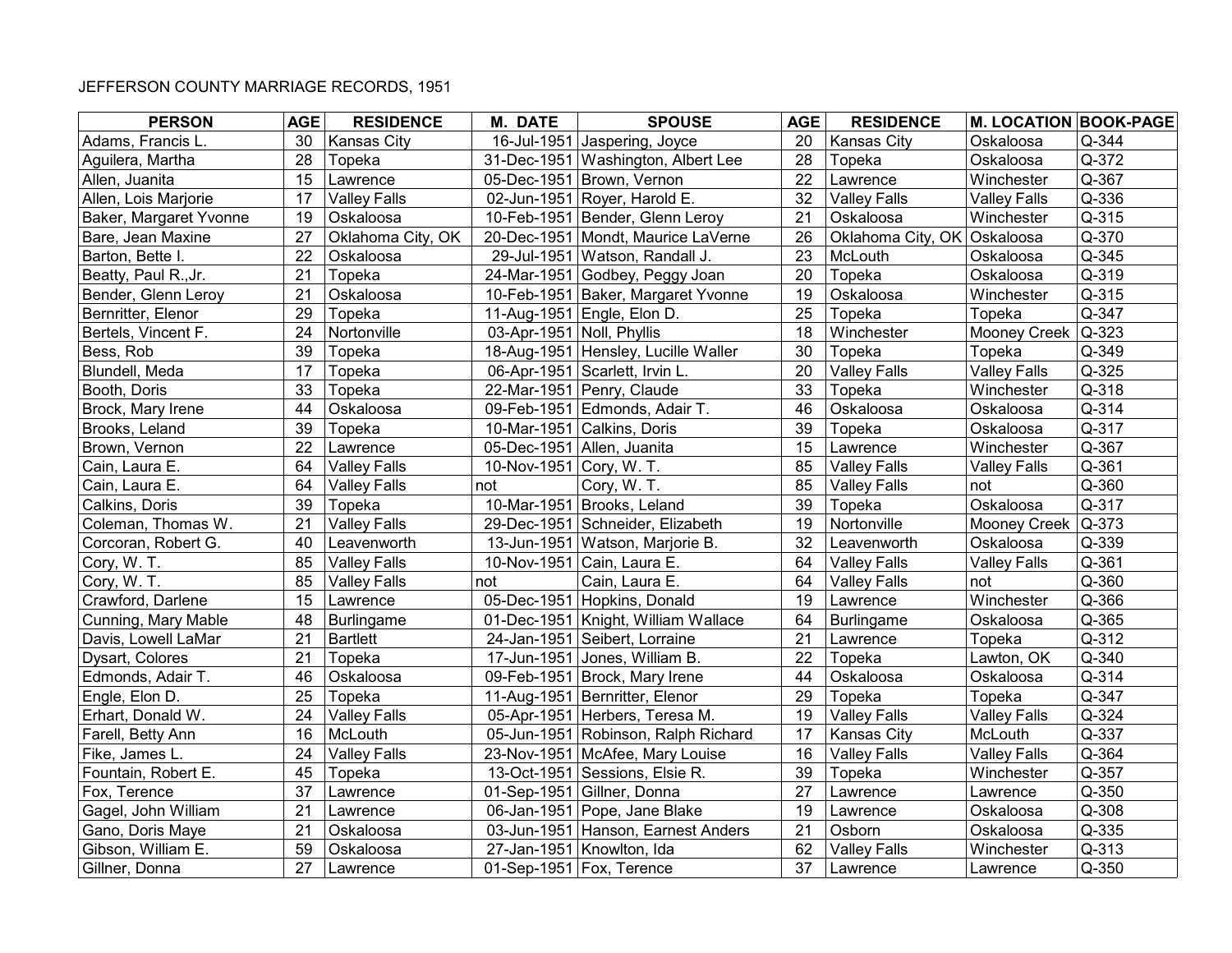| <b>PERSON</b>           | <b>AGE</b> | <b>RESIDENCE</b>    | <b>M. DATE</b>          | <b>SPOUSE</b>                            | <b>AGE</b> | <b>RESIDENCE</b>    | <b>M. LOCATION BOOK-PAGE</b> |           |
|-------------------------|------------|---------------------|-------------------------|------------------------------------------|------------|---------------------|------------------------------|-----------|
| Godbey, Peggy Joan      | 20         | Topeka              |                         | 24-Mar-1951 Beatty, Paul R., Jr.         | 21         | Topeka              | Oskaloosa                    | Q-319     |
| Graham, Dea             | 51         | <b>Valley Falls</b> |                         | 10-Dec-1951 Hunwkw, Otto                 | 52         | <b>Valley Falls</b> | Nortonville                  | Q-368     |
| Graves, Edna Mae        | 19         | Atchison            |                         | 28-Apr-1951 Kessinger, William G.        | 20         | Winchester          | Winchester                   | Q-329     |
| Gray, Jane              | 21         | Topeka              |                         | 12-Aug-1951 Hatfield, Lloyd Eugene       | 21         | <b>Valley Falls</b> | Topeka                       | Q-346     |
| Hanson, Earnest Anders  | 21         | Osborn              |                         | 03-Jun-1951 Gano, Doris Maye             | 21         | Oskaloosa           | Oskaloosa                    | Q-335     |
| Harden, Shirley Jean    | 18         | Ozawkie             |                         | 29-Sep-1951 Nesbitt, Ronald R.           | 19         | Ozawkie             | Ozawkie                      | Q-354     |
| Hatfield, Lloyd Eugene  | 21         | <b>Valley Falls</b> | 12-Aug-1951 Gray, Jane  |                                          | 21         | Topeka              | Topeka                       | Q-346     |
| Hellman, Mary Pauline   | 19         | Meriden             |                         | 24-Dec-1951 Hund, Robert F.              | 22         | Levenworth          | Ft. Leavenworth Q-374        |           |
| Hensley, Lucille Waller | 30         | Topeka              | 18-Aug-1951 Bess, Rob   |                                          | 39         | Topeka              | Topeka                       | Q-349     |
| Herbers, Teresa M.      | 19         | <b>Valley Falls</b> |                         | 05-Apr-1951 Erhart, Donald W.            | 24         | <b>Valley Falls</b> | <b>Valley Falls</b>          | Q-324     |
| Herkins, Clara K.       | 18         | Leavenworth         |                         | 10-Aug-1951 Kubicki, Anton E.            | 18         | Leavenworth         | Easton                       | Q-348     |
| Higgins, Eugene         | 22         | Lawrence            | 18-May-1951 Ray, Fleeta |                                          | 23         | Lawrence            | Winchester                   | Q-333     |
| Higgins, Shirley Jenne  | 18         | Soldier             |                         | 19-Oct-1951 Sawyer, Junior E.            | 21         | Soldier             | Oskaloosa                    | Q-358     |
| Hopkins, Donald         | 19         | Lawrence            |                         | 05-Dec-1951 Crawford, Darlene            | 15         | Lawrence            | Winchester                   | Q-366     |
| Hund, Robert F.         | 22         | Levenworth          |                         | 24-Dec-1951 Hellman, Mary Pauline        | 19         | Meriden             | Ft. Leavenworth Q-374        |           |
| Hunwkw, Otto            | 52         | <b>Valley Falls</b> |                         | 10-Dec-1951 Graham, Dea                  | 51         | <b>Valley Falls</b> | Nortonville                  | Q-368     |
| Hurley, Rheba Jane      | 18         | Nash, OK            |                         | 06-May-1951 Wales, Charles L.            | 20         | Williamstown        | Williamstown                 | Q-332     |
| Jackson, Dennis H.      | 21         | Topeka              |                         | 19-Dec-1951 Moorehead, Dolores           | 21         | Topeka              | Topeka                       | Q-371     |
| Jaspering, Joyce        | 20         | Kansas City         |                         | 16-Jul-1951 Adams, Francis L.            | 30         | Kansas City         | Oskaloosa                    | Q-344     |
| Jeffery, Raymond W.     | 40         | Oskaloosa           |                         | 04-May-1951 Koons, Marjorie F.           | 31         | Oskaloosa           | Oskaloosa                    | Q-331     |
| Jepson, Mary E.         | 26         | Oskaloosa           |                         | 25-Mar-1951 Nightengale, E. Richard, Jr. | 24         | Champaign, IL       | Lawrence                     | Q-320     |
| Jones, Audrey           | 30         | Topeka              |                         | 07-Oct-1951 Rogers, Herbert K.           | 29         | Perry               | Topeka                       | Q-355     |
| Jones, William B.       | 22         | Topeka              |                         | 17-Jun-1951 Dysart, Colores              | 21         | Topeka              | Lawton, OK                   | Q-340     |
| Kessinger, William G.   | 20         | Winchester          |                         | 28-Apr-1951 Graves, Edna Mae             | 19         | Atchison            | Winchester                   | Q-329     |
| King, George A.         | 25         | Lawrence            |                         | 12-Apr-1951 Lucas, Thelma                | 28         | Lawrence            | Oskaloosa                    | Q-328     |
| Kissack, George         | 49         | Lawrence            |                         | 17-Nov-1951 Perry, Mary Jane             | 28         | Lawrence            | Oskaloosa                    | Q-363     |
| Knight, William Wallace | 64         | <b>Burlingame</b>   |                         | 01-Dec-1951 Cunning, Mary Mable          | 48         | <b>Burlingame</b>   | Oskaloosa                    | Q-365     |
| Knowlton, Ida           | 62         | <b>Valley Falls</b> |                         | 27-Jan-1951 Gibson, William E.           | 59         | Oskaloosa           | Winchester                   | Q-313     |
| Koons, Marjorie F.      | 31         | Oskaloosa           |                         | 04-May-1951 Jeffery, Raymond W.          | 40         | Oskaloosa           | Oskaloosa                    | Q-331     |
| Kramer, Barbara         | 18         | <b>Valley Falls</b> |                         | 21-Jan-1951 Norton, Willis               | 22         | <b>Valley Falls</b> | <b>Valley Falls</b>          | Q-311     |
| Kramer, Vernetta M.     | 22         | McLouth             |                         | 26-Mar-1951 Woodward, Ralph E.           | 21         | Winchester          | Tonganoxie                   | $Q - 321$ |
| Kubicki, Anton E.       | 18         | Leavenworth         |                         | 10-Aug-1951 Herkins, Clara K.            | 18         | Leavenworth         | Easton                       | Q-348     |
| Lehman, Arlen Ellen     | 16         | Lecompton           |                         | 02-Sep-1951 Robb, Walter Edward          | 18         | Williamstown        | Lecompton                    | Q-352     |
| Litz, Nellie            | 69         | Lawrence            |                         | 15-Jan-1951 Wickersham, E. H.            | 70         | Lawrence            | Oskaloosa                    | Q-310     |
| Lonard, Shirley Ann     | 18         | <b>Valley Falls</b> |                         | 12-Oct-1951 Senn, Joseph F.              | 22         | <b>Valley Falls</b> | Winchester                   | Q-356     |
| Lucas, Thelma           | 28         | Lawrence            |                         | 12-Apr-1951 King, George A.              | 25         | Lawrence            | Oskaloosa                    | Q-328     |
| Luthye, Dale H.         | 28         | Topeka              |                         | 09-Jun-1951 Newell, Elma                 | 20         | Oskaloosa           | Oskaloosa                    | Q-338     |
| May, Richard            | 21         | Lawrence            |                         | 27-Feb-1951 Robb, Evelyn Geraldine       | 16         | Lawrence            | Oskaloosa                    | Q-316     |
| McAfee, Mary Louise     | 16         | <b>Valley Falls</b> |                         | 23-Nov-1951 Fike, James L.               | 24         | <b>Valley Falls</b> | <b>Valley Falls</b>          | Q-364     |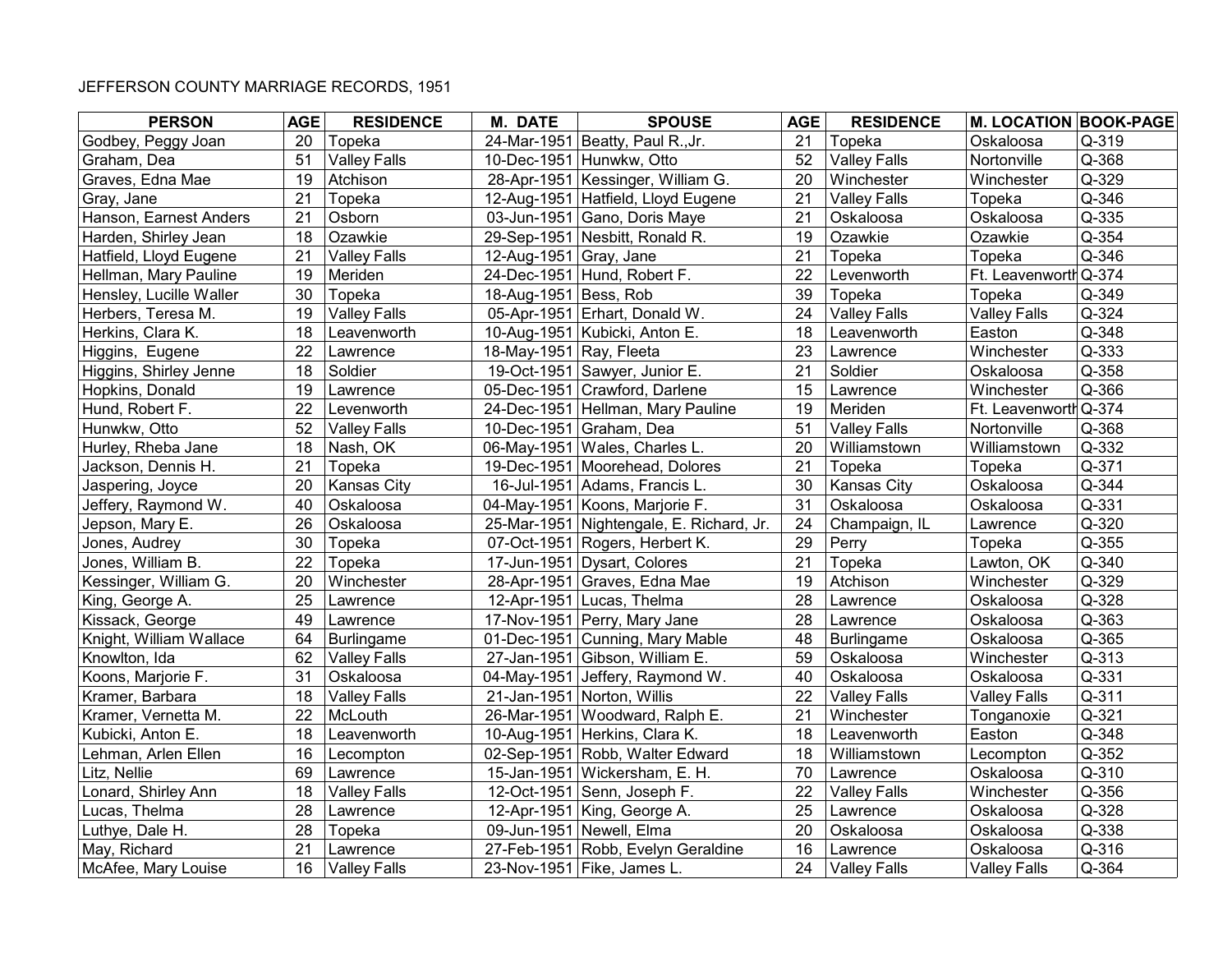| <b>PERSON</b>                | <b>AGE</b> | <b>RESIDENCE</b>    | <b>M. DATE</b>           | <b>SPOUSE</b>                          | <b>AGE</b> | <b>RESIDENCE</b>            | <b>M. LOCATION BOOK-PAGE</b> |           |
|------------------------------|------------|---------------------|--------------------------|----------------------------------------|------------|-----------------------------|------------------------------|-----------|
| McAferty, Richard Roy        | 18         | McLouth             |                          | 01-Jan-1951 Robinson, Dorothy          | 15         | McLouth                     | Ozawkie                      | Q-306     |
| Miller, Barbara Joan         | 17         | Winchester          |                          | 25-Sep-1951 Mulvaney, Charles W.       | 20         | Winchester                  | Winchester                   | Q-353     |
| Millstead, Roy Lee           | 40         | Wichita             |                          | 24-Jun-1951 Zimmerman, Ardell Caroline | 29         | Oskaloosa                   | Topeka                       | Q-342     |
| Mondt, Maurice LaVerne       | 26         | Oklahoma City, OK   |                          | 20-Dec-1951 Bare, Jean Maxine          | 27         | Oklahoma City, OK Oskaloosa |                              | Q-370     |
| Moon, Barbara                | 17         | Winchester          |                          | 23-Jun-1951 Pence, Charles             | 17         | Winchester                  | Winchester                   | Q-343     |
| Moorehead, Dolores           | 21         | Topeka              |                          | 19-Dec-1951 Jackson, Dennis H.         | 21         | Topeka                      | Topeka                       | Q-371     |
| Mulvaney, Charles W.         | 20         | Winchester          |                          | 25-Sep-1951 Miller, Barbara Joan       | 17         | Winchester                  | Winchester                   | Q-353     |
| Murphy, John E.              | 26         | Topeka              |                          | 20-May-1951 Witherspoon, Marian JoAnn  | 20         | Topeka                      | Topeka                       | Q-334     |
| Nesbitt, Ronald R.           | 19         | Ozawkie             |                          | 29-Sep-1951 Harden, Shirley Jean       | 18         | Ozawkie                     | Ozawkie                      | Q-354     |
| New, Floyd E.                | 43         | Russell             |                          | 07-Apr-1951 Wade, Dorothy L.           | 39         | Winchester                  | Wincheste                    | Q-327     |
| Newell, Elma                 | 20         | Oskaloosa           |                          | 09-Jun-1951 Luthye, Dale H.            | 28         | Topeka                      | Oskaloosa                    | Q-338     |
| Nightengale, E. Richard, Jr. | 24         | Champaign, IL       |                          | 25-Mar-1951 Jepson, Mary E.            | 26         | Oskaloosa                   | Lawrence                     | Q-320     |
| Noll, Phyllis                | 18         | Winchester          |                          | 03-Apr-1951 Bertels, Vincent F.        | 24         | Nortonville                 | Mooney Creek                 | $Q - 323$ |
| Norton, Willis               | 22         | <b>Valley Falls</b> |                          | 21-Jan-1951 Kramer, Barbara            | 18         | <b>Valley Falls</b>         | <b>Valley Falls</b>          | Q-311     |
| Parnell, Marvin Leo          | 23         | Kansas City, MO     |                          | 28-Oct-1951 Smith, Elsie Florence      | 17         | Perry                       | Perry                        | Q-359     |
| Pence, Charles               | 17         | Winchester          |                          | 23-Jun-1951 Moon, Barbara              | 17         | Winchester                  | Winchester                   | Q-343     |
| Penry, Claude                | 33         | Topeka              | 22-Mar-1951 Booth, Doris |                                        | 33         | Topeka                      | Winchester                   | Q-318     |
| Perkins, Neal L.             | 23         | Atchison            |                          | 06-Jan-1951 Wright, Alene              | 18         | Potter                      | Oskaloosa                    | Q-307     |
| Perry, Mary Jane             | 28         | Lawrence            |                          | 17-Nov-1951 Kissack, George            | 49         | Lawrence                    | Oskaloosa                    | Q-363     |
| Perry, William Ray           | 18         | Winchester          |                          | 01-Sep-1951 Robertson, Betty Marie     | 17         | Winchester                  | Winchester                   | Q-351     |
| Pope, Jane Blake             | 19         | Lawrence            |                          | 06-Jan-1951 Gagel, John William        | 21         | Lawrence                    | Oskaloosa                    | Q-308     |
| Ragland, Loren K.            | 21         | Winchester          |                          | 07-Apr-1951 Shaw, Clarice Jean         | 21         | Winchester                  | Winchester                   | Q-326     |
| Ray, Fleeta                  | 23         | Lawrence            |                          | 18-May-1951 Higgins, Eugene            | 22         | Lawrence                    | Winchester                   | Q-333     |
| Renz, Grady                  | 35         | Platte City, MO     |                          | 24-Jun-1951 Trumble, Lorraine          | 25         | Platte City, MO             | Winchester                   | Q-341     |
| Robb, Evelyn Geraldine       | 16         | Lawrence            |                          | 27-Feb-1951 May, Richard               | 21         | Lawrence                    | Oskaloosa                    | Q-316     |
| Robb, Jimmy                  | 22         | Williamstown        |                          | 11-Jan-1951 Whittenmyer, Bonnie        | 20         | Mermill, OH                 | Oskaloosa                    | Q-309     |
| Robb, Walter Edward          | 18         | Williamstown        |                          | 02-Sep-1951 Lehman, Arlen Ellen        | 16         | Lecompton                   | Lecompton                    | Q-352     |
| Robertson, Betty Marie       | 17         | Winchester          |                          | 01-Sep-1951 Perry, William Ray         | 18         | Winchester                  | Winchester                   | Q-351     |
| Robinson, Dorothy            | 15         | McLouth             |                          | 01-Jan-1951 McAferty, Richard Roy      | 18         | McLouth                     | Ozawkie                      | Q-306     |
| Robinson, Ralph Richard      | 17         | Kansas City         |                          | 05-Jun-1951 Farell, Betty Ann          | 16         | McLouth                     | McLouth                      | Q-337     |
| Rogers, Herbert K.           | 29         | Perry               |                          | 07-Oct-1951 Jones, Audrey              | 30         | Topeka                      | Topeka                       | Q-355     |
| Roseberry, Charles Warren    | 29         | Rantoul             |                          | 05-Apr-1951 Shaw, Helen                | 30         | Sunflower                   | Winchester                   | Q-330     |
| Royer, Harold E.             | 32         | <b>Valley Falls</b> |                          | 02-Jun-1951 Allen, Lois Marjorie       | 17         | <b>Valley Falls</b>         | <b>Valley Falls</b>          | Q-336     |
| Sawyer, Junior E.            | 21         | Soldier             |                          | 19-Oct-1951 Higgins, Shirley Jenne     | 18         | Soldier                     | Oskaloosa                    | Q-358     |
| Scarlett, Irvin L.           | 20         | <b>Valley Falls</b> |                          | 06-Apr-1951 Blundell, Meda             | 17         | Topeka                      | <b>Valley Falls</b>          | Q-325     |
| Schneider, Elizabeth         | 19         | Nortonville         |                          | 29-Dec-1951 Coleman, Thomas W.         | 21         | <b>Valley Falls</b>         | <b>Mooney Creek</b>          | $Q - 373$ |
| Schuler, Charles             | 27         | Nortonville         |                          | 14-Nov-1951 Thompson, Jeanne           | 19         | Nortonville                 | Nortonville                  | Q-362     |
| Seibert, Lorraine            | 21         | Lawrence            |                          | 24-Jan-1951 Davis, Lowell LaMar        | 21         | <b>Bartlett</b>             | Topeka                       | Q-312     |
| Senn, Joseph F.              | 22         | <b>Valley Falls</b> |                          | 12-Oct-1951 Lonard, Shirley Ann        | 18         | <b>Valley Falls</b>         | Winchester                   | Q-356     |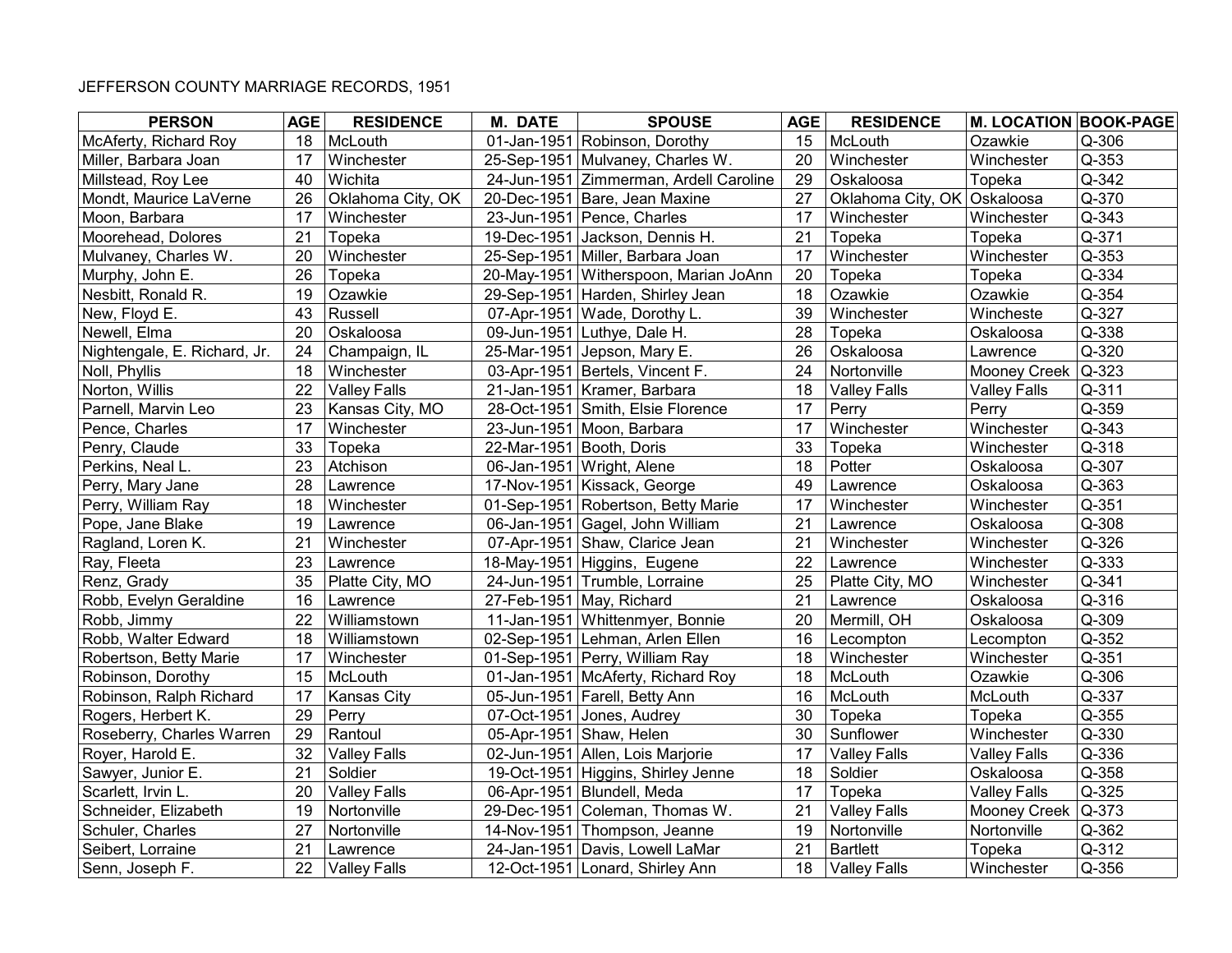| <b>PERSON</b>              | <b>AGE</b> | <b>RESIDENCE</b> | <b>M. DATE</b>           | <b>SPOUSE</b>                         | <b>AGE</b> | <b>RESIDENCE</b> | <b>M. LOCATION BOOK-PAGE</b> |           |
|----------------------------|------------|------------------|--------------------------|---------------------------------------|------------|------------------|------------------------------|-----------|
| Sessions, Elsie R.         | 39         | Topeka           |                          | 13-Oct-1951 Fountain, Robert E.       | 45         | Topeka           | Winchester                   | Q-357     |
| Shaw, Clarice Jean         | 21         | Winchester       |                          | 07-Apr-1951 Ragland, Loren K.         | 21         | Winchester       | Winchester                   | Q-326     |
| Shaw, Helen                | 30         | Sunflower        |                          | 05-Apr-1951 Roseberry, Charles Warren | 29         | Rantoul          | Winchester                   | Q-330     |
| Smith, Elsie Florence      | 17         | Perry            |                          | 28-Oct-1951 Parnell, Marvin Leo       | 23         | Kansas City, MO  | Perry                        | Q-359     |
| Stevens, Patricia Jan      | 19         | Oskaloosa        |                          | 01-Apr-1951   Watson, Kenneth Eugene  | 26         | McLouth          | <b>Bethel</b>                | $Q - 322$ |
| Thompson, Jeanne           | 19         | Nortonville      |                          | 14-Nov-1951 Schuler, Charles          | 27         | Nortonville      | Nortonville                  | Q-362     |
| Trumble, Lorraine          | 25         | Platte City, MO  |                          | 24-Jun-1951 Renz, Grady               | 35         | Platte City, MO  | Winchester                   | Q-341     |
| Wade, Dorothy L.           | 39         | Winchester       |                          | 07-Apr-1951 New, Floyd E.             | 43         | Russell          | Wincheste                    | Q-327     |
| Wales, Charles L.          | 20         | Williamstown     |                          | 06-May-1951 Hurley, Rheba Jane        | 18         | Nash, OK         | Williamstown                 | $Q - 332$ |
| Washington, Albert Lee     | 28         | Topeka           |                          | 31-Dec-1951 Aguilera, Martha          | 28         | Topeka           | Oskaloosa                    | Q-372     |
| Watson, Kenneth Eugene     | 26         | McLouth          |                          | 01-Apr-1951 Stevens, Patricia Jan     | 19         | Oskaloosa        | <b>Bethel</b>                | Q-322     |
| Watson, Marjorie B.        | 32         | Leavenworth      |                          | 13-Jun-1951 Corcoran, Robert G.       | 40         | Leavenworth      | Oskaloosa                    | Q-339     |
| Watson, Randall J.         | 23         | McLouth          |                          | 29-Jul-1951 Barton, Bette I.          | 22         | Oskaloosa        | Oskaloosa                    | Q-345     |
| Whittenmyer, Bonnie        | 20         | Mermill, OH      |                          | 11-Jan-1951 Robb, Jimmy               | 22         | Williamstown     | Oskaloosa                    | Q-309     |
| Wickersham, E. H.          | 70         | Lawrence         | 15-Jan-1951 Litz, Nellie |                                       | 69         | Lawrence         | Oskaloosa                    | Q-310     |
| Wilson, Delbert            | 28         | Oskaloosa        |                          | 16-Dec-1951 Wilson, Edra              | 27         | Oskaloosa        | Winchester                   | Q-369     |
| Wilson, Edra               | 27         | Oskaloosa        |                          | 16-Dec-1951 Wilson, Delbert           | 28         | Oskaloosa        | Winchester                   | Q-369     |
| Witherspoon, Marian JoAnn  | 20         | Topeka           |                          | 20-May-1951 Murphy, John E.           | 26         | Topeka           | Topeka                       | Q-334     |
| Woodward, Ralph E.         | 21         | Winchester       |                          | 26-Mar-1951   Kramer, Vernetta M.     | 22         | McLouth          | Tonganoxie                   | $Q - 321$ |
| Wright, Alene              | 18         | Potter           |                          | 06-Jan-1951 Perkins, Neal L.          | 23         | Atchison         | Oskaloosa                    | Q-307     |
| Zimmerman, Ardell Caroline | 29         | Oskaloosa        |                          | 24-Jun-1951 Millstead, Roy Lee        | 40         | Wichita          | Topeka                       | Q-342     |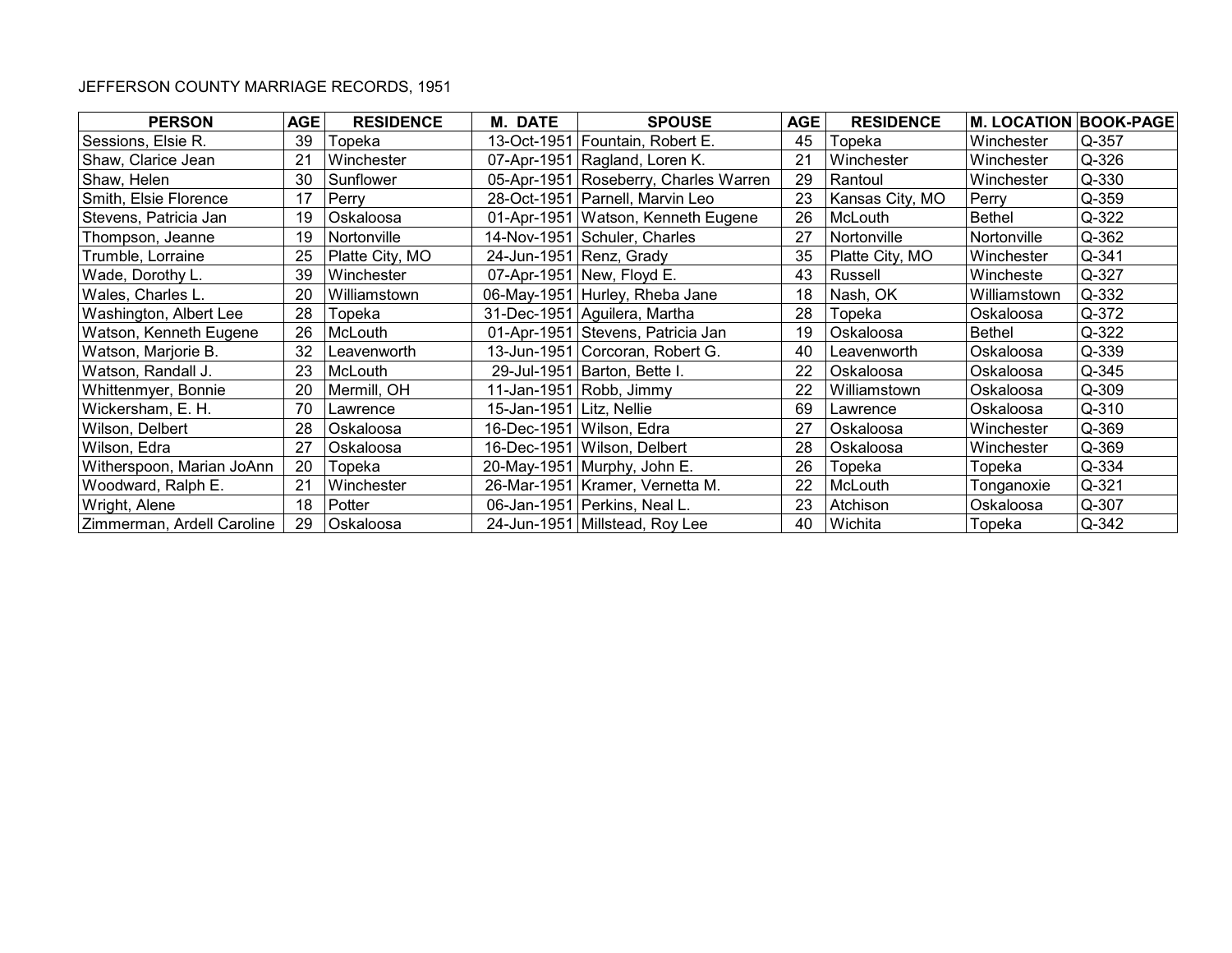# **O S K A L O O S A CREAMERY**<br>1896

 $1870$ <br>The Os *The Oskaloosa Times*, 2 Oct. 1896

 Monday afternoon the creamery building was discovered on fire and although the fire company did noble work, nothing was saved except the separator. The fire caught on the roof — it is thought from a defective smoke stack.

 The creamery company was organized in December, 1885, as a co-operative company and began business on the  $4<sup>th</sup>$  of March 1886, with a capital stock of \$7,000, held by 124 share holders. It ran along with varying success until purchased by the Winchester creamery company in September 1894. The new company took possession on the  $3<sup>rd</sup>$  of September, since which time T. B. Mathews, the resident manager, has not missed a day at the building, and under his management the business has steadily increased. The loss to the company is estimated at about \$1,200 — no insurance being carried. A meeting was held here Wednesday, at which the directors made the proposition that if the town would put up a building they would continue to operate a skimming station at this place — a building sufficient can be put up for about \$300, which it thought would be easily raised by subscription.

 The directors expressed themselves as very thankful for the energetic work done by the citizens here in trying to save the building.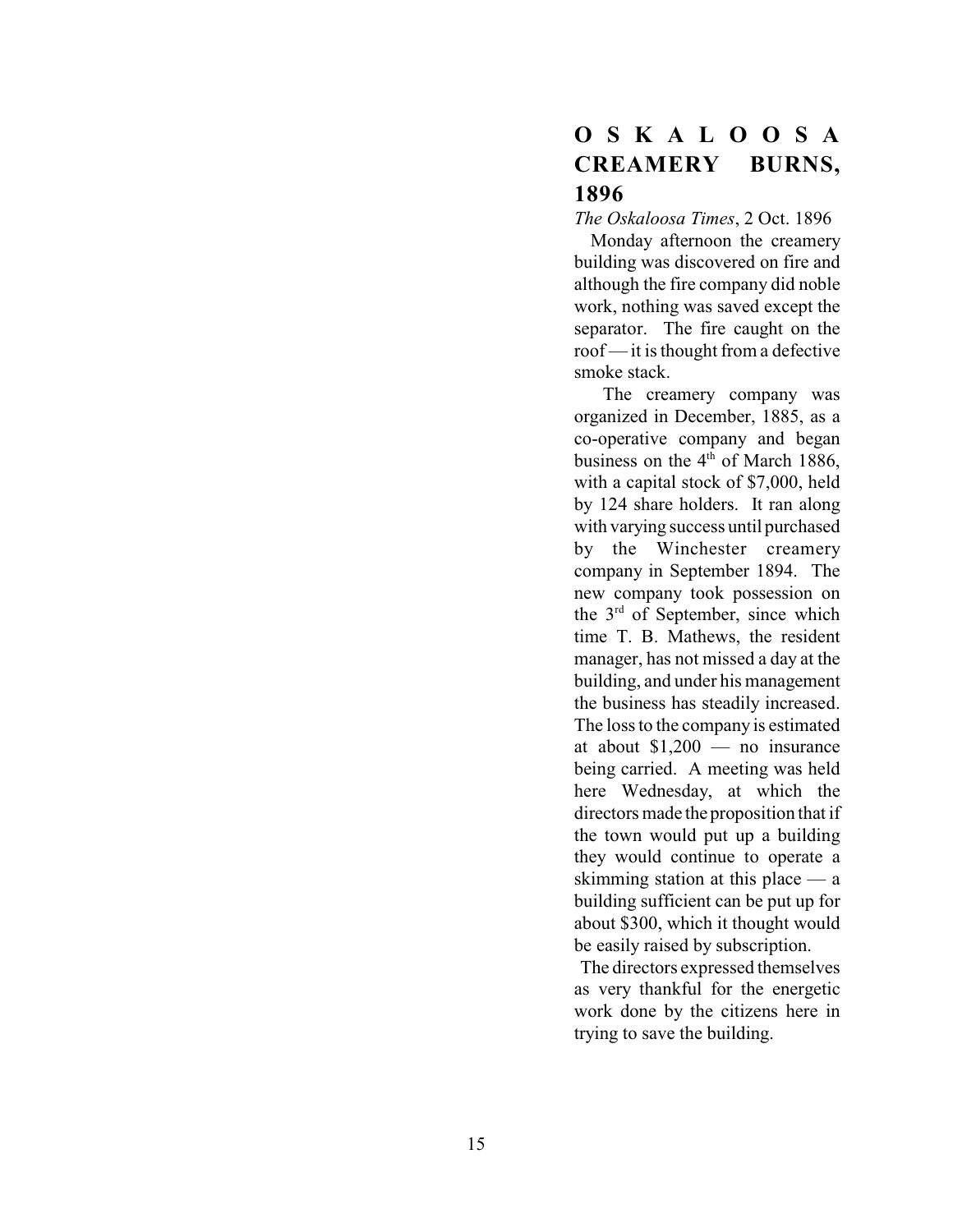#### **OSKALOOSA BUSINESSES in 1946 -**- **WASHINGTON STREET**, (incl. N. side of

Square, W. to E). (Continued from Yesteryears, April 2012, page 30)

**Fox Grocery:** Mr. and Mrs. C. N. Fox

 **Mountain's Hardware:** Opened in March by Max Mountain at the remodeled location for a generation the stand of his grandfather P. Machiels. By the year end with gradual loosening of merchandise, Max was developing a nice business.

 **The Leader Store**: Mr. and Mrs. J. F. Gaston of Kansas City purchased this establishment of Goehner & Moore in March; by year's end had built a considerable business in dry goods and furnishings against tremendous buying difficulties. Their grocery department was also a steadily growing feature.

 **Chevrolet and J. I. Case Agency:** Clifford Reusch. Shop and parts departments very active, machine sales slow, auto sales all but stymied by the retarded industrial recovery.

 **Oskaloosa Truck Line:** Ed Jeffery, owner. A major service institution to Oskaloosa and wide territory around.

**Shoe Shop:** W. A. Vendel

 **Shoe, Harness and repair shop:** F. W. Robertson moved from the Fernstrom building to west room of the Walter Burton block.

 **Jones Auto Sales:** Mr. and Mrs. Chas. L. Jones. This business, formerly operated from residence west of town, re-opened in Burton block in March.

 **Beer Parlor:** Sold by Walter Burton late in the year together with building block, to Everett Marker from Ozawkie.

**Standard Oil Bulk station**: Andy Kern, dealer.

**Blacksmith shop**: Opened by Orval Tindell 2<sup>nd</sup> door east of vacant Meyers Milk depot. Harry Broyn: Auto repairs. In 2<sup>nd</sup> block east of the Meyers corner.

**LIBERTY STREET** (incl. W. side of Square, N. to S.)

**Methodist Church:** A. L. Hughes, Minister

 **Lambert Lumber Co.:** E. A. St. John, manager. Business sharply curtailed all year by shortages of everything.

 **L. R. Brown Locker Plant:** Mike's expansion in 1946 was purchase of a grocery and installation of a locker plant at McLouth.

 **Keeling Bros.:** Yet handicapped by shortages, this firm managed to effect a considerable number of new installations. They erected a shop 30x60 feet at rear of their building.

 **Commercial Hotel:** On July 1, ownership passed from Fred Dahl to Christena Deppe, from Ozawkie. Redecoration and other changes greatly improved the facilities of the hotel. (FSA Office was moved to second floor of Courthouse.)

**Courthouse Annex:** Remodeling of this building for county use was virtually complete except for heating-ventilating equipment and plumbing. County engineer Max Engle moved his office from court house to his suite in the Annex. Welfare office is located in north room of this double front building. On second floor are law offices of Jas. F. Swoyer; office of city clerk Elmer Edmonds; law office of James S. Lester who was elected county attorney in November.

Barber Shop: Frank Sharp. Oldest "institution" on the square, except the newspaper and State Bank. Above : Law office of Richard A. Swallow, county attorney; who occupied this new suite in August; shared by Eli Bowen, farm loan association.

**Harry Sanford Drugs and Bus Depot**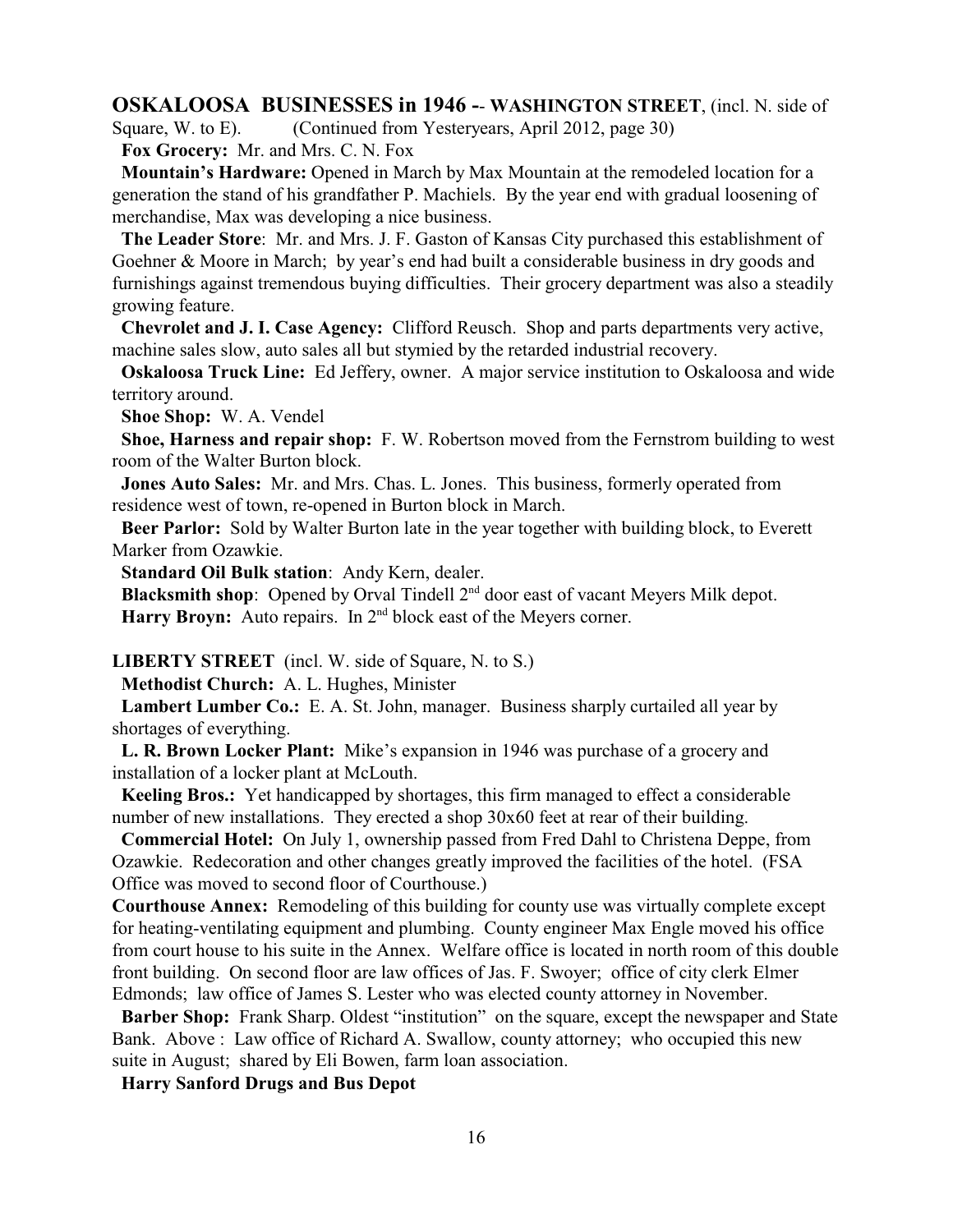WEST SIDE OF SQUARE (Continued)

 **West Side Café:** Chas. Haines, Prop.

**Dewey's Market:**

 **Hampton's Furniture:**

 **Ann Parker Beauty Shop**

 **Red & White Store:** Ownership passed in September from Curt. Robertson to Felix Brown of St. Joseph.

**ACA Office;** Moved from  $2<sup>nd</sup>$  floor of State Bank building to south room of Fernstrom block.

**Telephone Office:**

 **Dr. R. G. Henry;** Only dentist in the county, appointments booked for months ahead, throughout the year.

**Physician's Office.** Dr. McCreight, who had long been trying to retire from professional practice made it virtually official with sale of his drug store, yet looked after the health of a very few old friends.

**Public School**; T. J. Moore, Supt.

**Modern Beauty Shop;** Lena Nothdorf proprietor.

## **Hampton Funeral Home.**

- - - - - -

On U.S. 59 (North to South)

 **Log Cabin Station**: operated for a few months by Pop Langley, was closed before year's end.

 **Swoyer Service Station;** lease passed to Jack Simpson, Ozawkie. Station operated by Chas. Holbrook.

 **Sharon Garage**; Operated a few months by Kenneth Phillips and Buster Walker, later by P & H Motor Co.

 **Hawley Service Station**; At SE corner of town, leased by C. F. Hawley and son from Canada, closed in late autumn.

 **A. C. Truck Line:** The express and freight line between Oskaloosa, Perry and Lawrence, operated for years by Roy Johnston, passed to Messrs. Abshire and Cooper of Lawrence, later to Mr. Verne Cooper alone.

**Insurance:** Friedof Winans, from residence.

Contractors:

- - - - -

**Wood:** Walter Haun, Geo. Sands

**Wood & Concrete:** James Wheeler

**Concrete & Plaster:** Cox Bros.

**Paint & Paper:** Fletcher Bros., Roy McKay, Joe Vendel, Geo. Davis (when here).

**Plumbing & Carpentry**: Wm. Hickox, from Lawrence.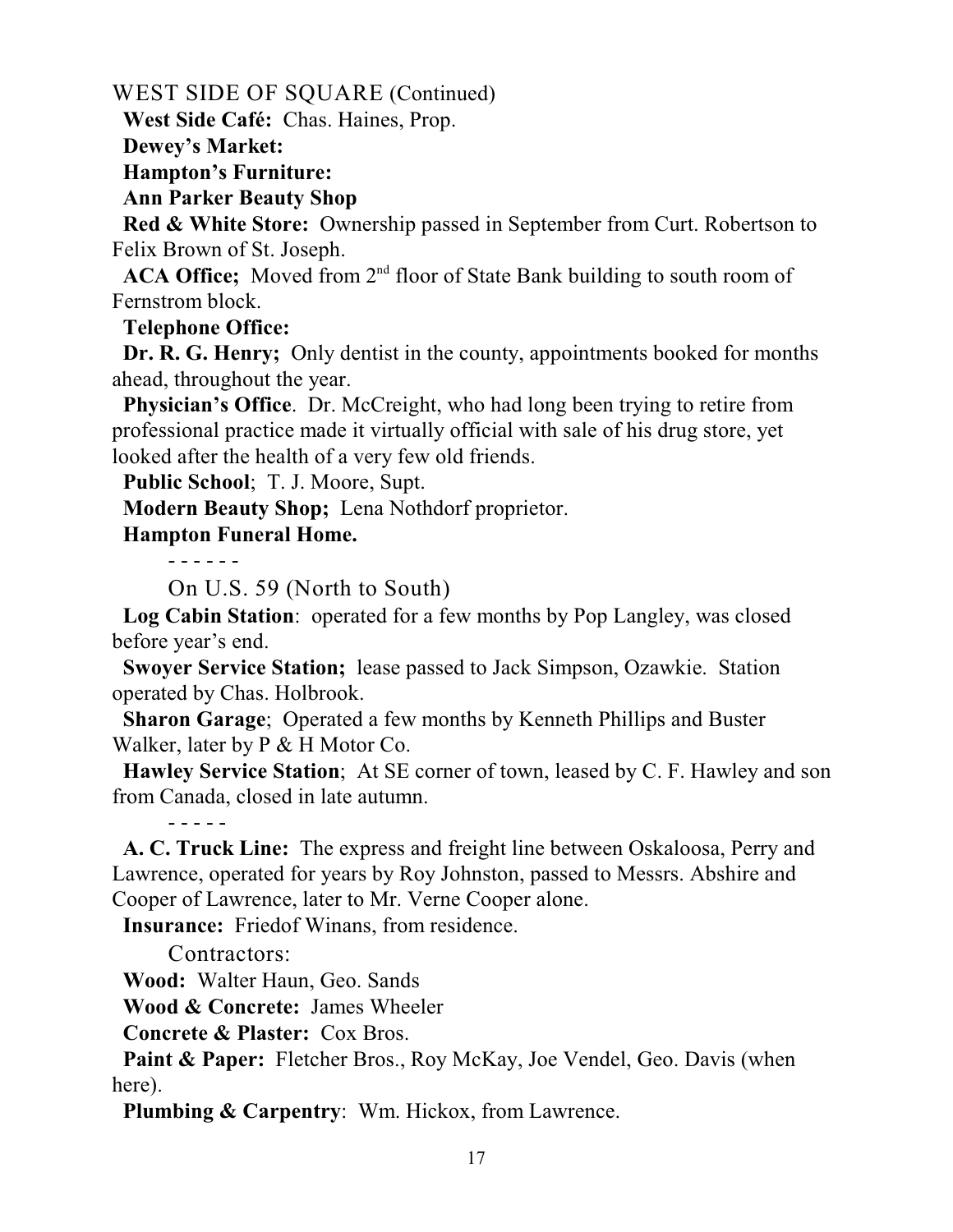**EARLY HISTORY OF WINCHESTER** George J. Remsburg, Potter, Kansas *WINCHESTER STAR*, 15 March 1912

Winchester is one of the old towns of Jefferson County. Its history begins with the date of June 19, 1854, when Wm. M. Gardiner staked a claim there. He drove his stake near the site of the old hotel which was torn down about three years ago, and then returned to the East. He also staked a claim on Walnut Creek. In March, 1855, he came back with his family and built a cabin on his claim on Walnut Creek. He fenced a quarter section of land on his prairie claim, about where the Academy addition to the town is, and planted a few acres of corn, from which he received an abundant yield. After the government land survey he sold his claim to Joseph Best, who continued opening up the farm. He soon erected a cabin and not long after another was built and they were joined together and occupied as a hotel. Many travelers on the "old military road" stopped here, and the hotel did a good business.

Though quite a settlement had been formed in this vicinity no attempt was made to lay off a town until 1857. Then there was a question as to where the town site should be located. The place first selected was at the big spring about  $1\frac{1}{2}$  miles further west, and it was to be named Savannah. But Alvin Best, who had formerly lived at Winchester, Va., chose the present site, and named it after his old home town. He was the oldest settler, and his wishes were cheerfully acceded to by the others. A town site was at once surveyed, which was the N.E.1/4 of section 26 T. 8, R. 19 E. Since then several additions have been made to the original town.

As soon as the town was laid out Wm. Reboe located there and opened a store in a small frame building which he had erected for the purpose. In the summer of 1857, he built the "Old Stone Store," as it was afterwards called. About the time the town was surveyed, Mr. Best sold his cabin to Jesse Yoakum, and built a frame house a short distance east of the old Winchester House. In 1857 Joseph Head opened a grocery and saloon. He soon sold to Wm. M. Gardiner, who continued the grocery business until 1859, when he sold to D. H. Wright, who died the following year.

Dr. A. R. Cantwell was the first physician. He located in 1858. On August 14, 1859, a tragedy occurred which caused quite a sensation. Wm. Clark was shot and killed by Wm. Pitcher, his brother in law. Clark was a desperate man and had sworn to kill Pitcher. When they met the former proposed to fight it out, and shot at Pitcher. Pitcher then drew a pistol and shot Clark, wounding him mortally.

Winchester grew slowly until the advent of the Kansas Central Railroad in 1872, after which it made rapid progress.

Among the settlers besides those already mentioned, who came to Jefferson township in 1854 and '55 may be mentioned Alpha Simmons, James Gardiner, Charles Hardt, Simeon and Isaac Hull, B. Brinton, Dick Chandler, Jeff Fortner, J. B. Ross, Chas. Hedrick, Perry Crobarger, Thomas Lamar, Barney Orance, J. C. Manee, Stephen Stiers–Walkup, Wm. Moxley, and others.

Charles Hardt opened a trading ranch at Hickory Point in June 1854. The first post office in the township was established here and Mr. Hardt was appointed postmaster.

Jefferson township was organized as early as April 1856, by the County Court and Henry Marshall was appointed justice of the peace and Robert Grant, constable. In the spring of 1858 the first township election of a full board occurred. J. C. Todd and Richard Hull, justices; and Jesse Ball, constable.

The first birth in the township was that of Ella Simmons, daughter of Mr. and Mrs. Alpha Simmons, on June 19, 1855.

The first minister of the Gospel was Stephen Steirs, who was nicknamed "Walkup," by the Indians. He located in 1855.

The first school district formed in the township and the county was Rothschild District, February 21, 1859. Miss Esther Webb was the first teacher.

In the winter of 1856-'57 religious services were held several times by Rev's. Lovejoy and Taylor, at the Peacock residence on Walnut Creek, south of Winchester.

The first religious organization was at Fairfield, early in 1857, by the M. E. Church under Rev. Chas. Lovejoy.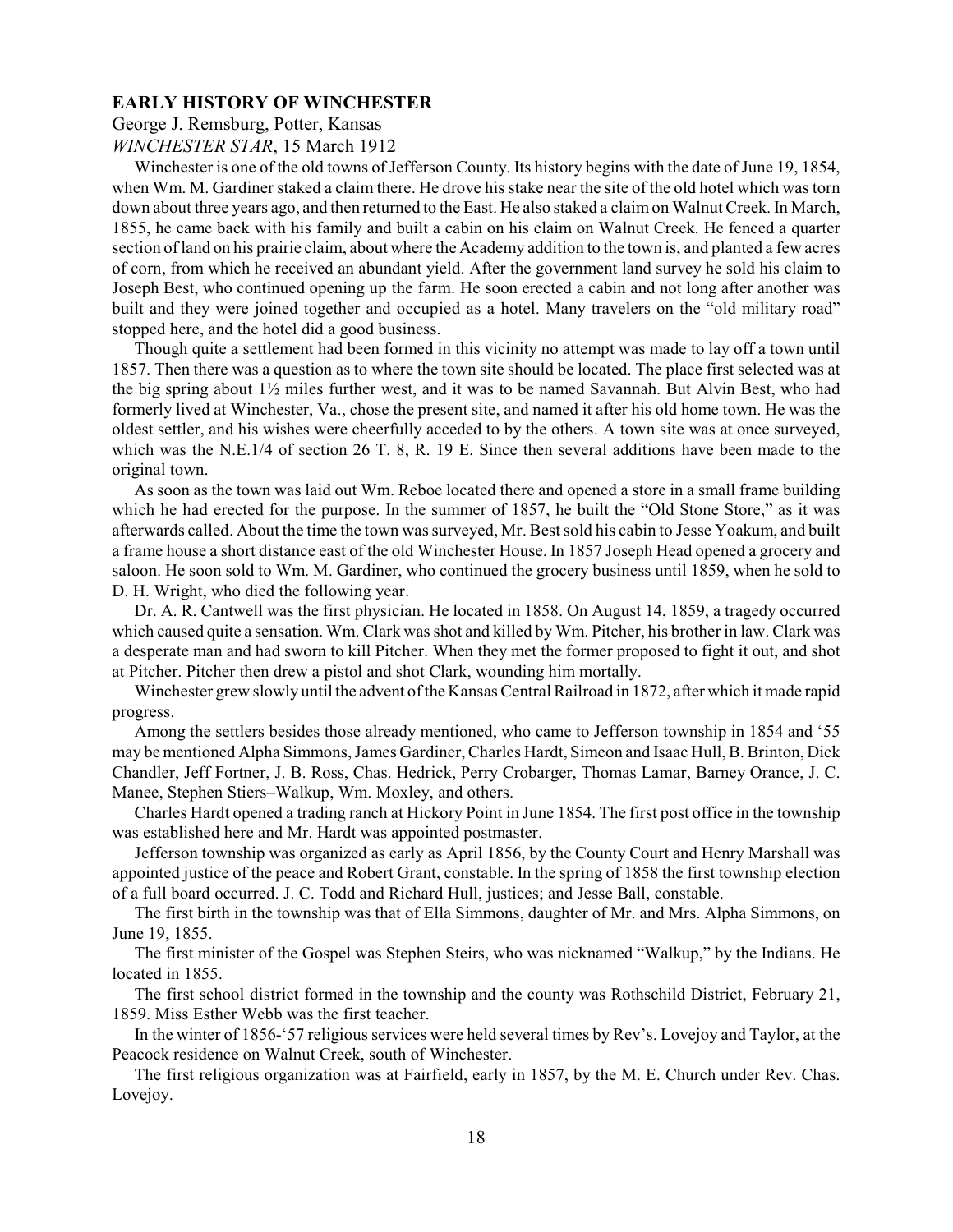**THOMPSONVILLE MILL HISTORY**<br>The Topeka Lournal 14 Apr 1928 story by Newman Le *The Topeka Journal,* 14 Apr. 1928, story by Newman Jeffry (Copied by Donna M. Ward)

 The Indian Mills was constructed by the U.S. to grind corn for Delaware Indians. Changed hands at least six times before removal to Lawrence half a century later.

 In the early summer of 1834, Michael Rice, an Englishman, and a millwright from Independence, Mo., built on the banks of the Delaware river, in Kansas, a mill for the United States government in order to grind corn for the Delaware Indians. The mill, known as Indian Mills, was the first in the state.

 Erected almost a century ago, it was destined to change hands no less than six times before its removal to Lawrence about 1890 [according to the Valley Falls New Era of 27 Apr. 1901, the Thompsonville Mill discontinued operation last week.]; each time it rose to be one of the finest mills in Kansas, only to fall again into a state of desuetude and dilapidation.

 Today its massive stone foundations tower above the few hog sheds built in proximity to its protecting walls, grim reminders to the few inhabitants of the hamlet of Thompsonville, two miles northwest of Perry, that theirs might have been a flourishing small city had its several owners realized the great wheat and corn country to be developed at the feet of the surrounding hills.

 No longer do the waters of the Delaware pour over its once ten-foot dam. No longer do the great wheels turn with creaks and groans, grinding out whole wheat flour as the swift waters rush thru the sluice. The dam is gone, the mill is gone, the great wheels are gone, the river itself no longer laps the cold native stone foundation, for man has found it to his advantage to turn the channel of the Delaware thru an artificial course – a shorter one.

 Almost on the west wall, beneath the spreading branches of a giant cottonwood that has grown up between two roller blocks, stands the smithy of Charles Gieber, one of the early settlers of Thompsonville. Mr. Gieber, as a young man, helped O. L. Thompson, after whom the town was named, build the south half of the present foundation in 1881, the north half being rebuilt by Thompson in 1865 from the old Mormon mil of 1851. The stone was quarried in the nearby hills and placed in position by hand and by derrick. The walls are from one to four feet thick and from six to fifteen feet high. The building itself was three stories high. In 1884 Mr. Thompson installed the roller process and the daily output of the mill was increased to 125 barrels. It became the life and soul of Thompsonville. After Mr. Thompson's death, when the mill was torn down and moved to Lawrence, the little village fell off in population considerable until today the combination smithy– filling station is the only place where anything is sold  $-$  or made.

 When the Delaware Indians moved further west in the early 1840's, the first mill on the old site was abandoned by the government and a colony of Mormons settled on the banks of the river, at the same time reopening the mill. The Mormons ground flour for the surrounding countryside until about 1851, when due to an epidemic and the death of many of the members, they also moved west, leaving the mill to be rebuilt in 1856, by a half breed Delaware Indian named Everette. He raised the level of the dam and installed a saw mill in connection with the grain mill. It was to this mill that Mr. Thompson built additions in 1865 and 1881. Everette owned and operated the mill for almost ten years, until he was killed while repairing the dam. The property fell into the hands of the Union Pacific railway, which closed the mill and allowed the building to fall into a bad state of repair. After it had changed owners several times, none of whom attempted to reopen the mill, Mr. Thompson purchased the site of sixty acres and the building in 1865, establishing Thompsonville.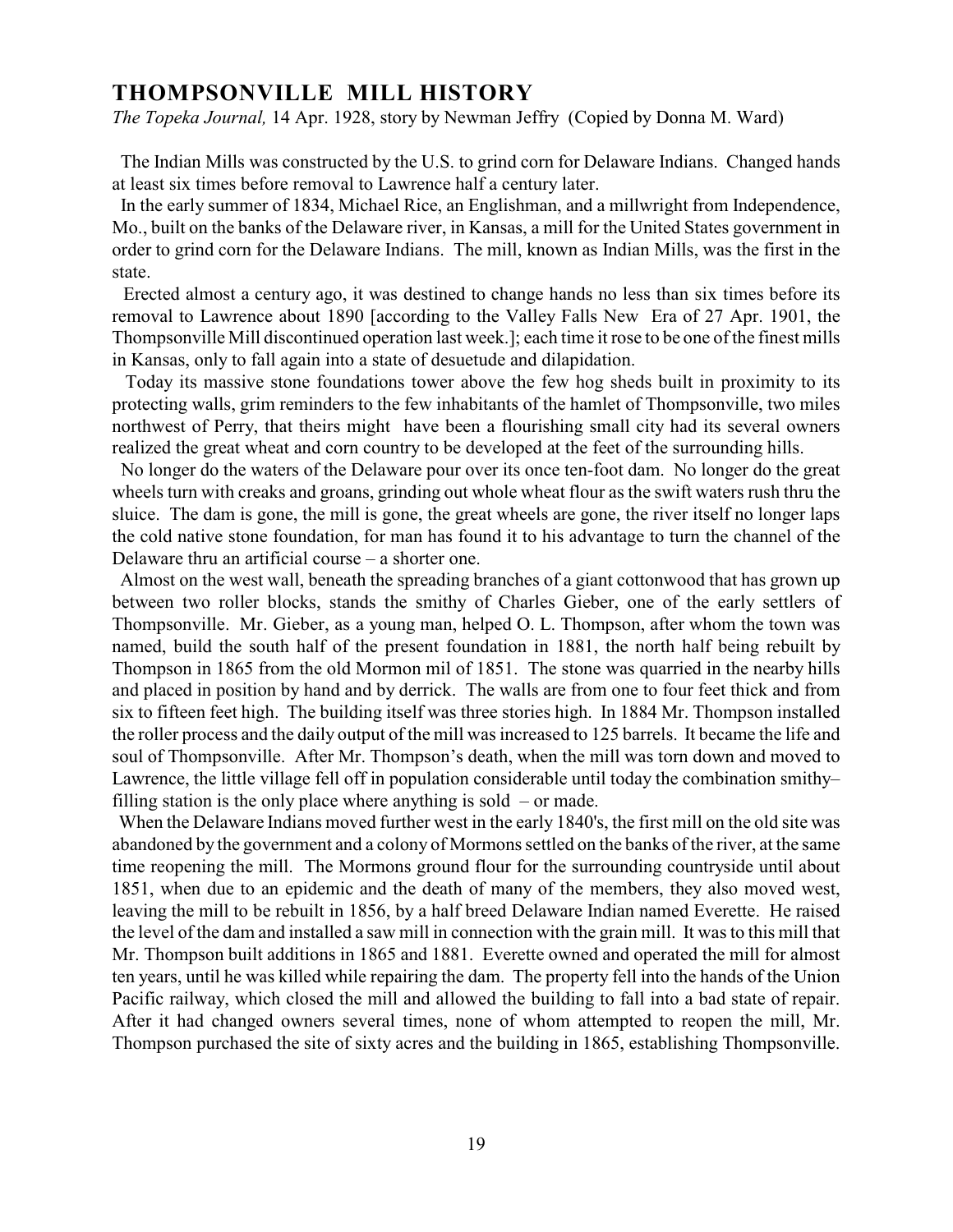[ FOLLOWING NOTE added by Donna Ward in 1990– When my parents lived on Slough Creek, they traveled to Topeka regularly via Thompsonville, sometimes by team and wagon, sometimes by vintage automobile. I remember crossing the single land bridge over the Delaware River, and then another bridge across the old steam bed. The stone foundations of the mill were seen from the road. We attended church at Thompsonville, when the community church in our valley was not holding services.

 For the newcomers, Thompsonville is the hamlet tucked into the hillside west of outlet for Perry Dam. The construction of the dam and park areas destroyed the old stream beds and the site of the Indian Mills.

 Many of the old records reference Indian Mills as an important landmark in the Territory. I have been told that the mill was "floated down the Kaw" to it new site in Lawrence, where it stood and served as a feed mill at the north end of Massachusetts Street, south of the Bowersock Mills. It has been removed and replaced with new construction.

The old Methodist Church building in Thompsonville is in a sad, dilapidated state. The few homes remaining front on a road going west, one of the early roads going towards Topeka.]

**- - - - - - - - - - - - -** 

*MILLITARY PENSION*<br>*The Meriden Weekh Tribune* 3.1 *The Meriden Weekly Tribune*, 3 July 1890

 The new pension law provides for a pension to any soldier or sailor who served ninety days more or less during the last war, and was honorably discharged from service, who is in a disabled condition.

 If permanently disabled in such manner as to incapacitate him from performing manual labor, he is to be rated at \$12 per month. If he is so disabled as to in any manner prevent him from earning support by manual labor he may obtain a rating between \$6 and \$12 per month whether his disability was contracted in the army or not.

 This pension is granted without reference to when or how the disability was incurred., if it was not the result of his own vicious habits.

 It also provides \$8 per month pension for the widow of every soldier and sailor who served ninety days, more or less without regard to the time or cause of her husband's death, if she is dependent upon her labor for support. Also \$2 additional for each child under 16 years of ag; and the child's pension is to continue if it is insane, imbecile, or entirely helpless, although the mother remarries or should die.

 It provides, also, that any soldier's parent who is without any other means of support than his or her own manual labor, if the soldier died in the service or from any discase or wounds he received while in the service, may obtain a pension, although a claim has heretofore rejected and dependence did not exist during the lifetime of the soldier.

 Applying for or accepting pension under this law does not prevent the claimant from prosecuting a claim under any old laws. Pension under the new law commences from the time application is filed.

 An application must be prepared under this law for one who claims under it – claimant selecting any attorney he or she desires without regard to his or her old claim, and if a soldier is now drawing less than \$6 a month he can be increased under this law.

The attorney's fee is limited to \$10 in each case.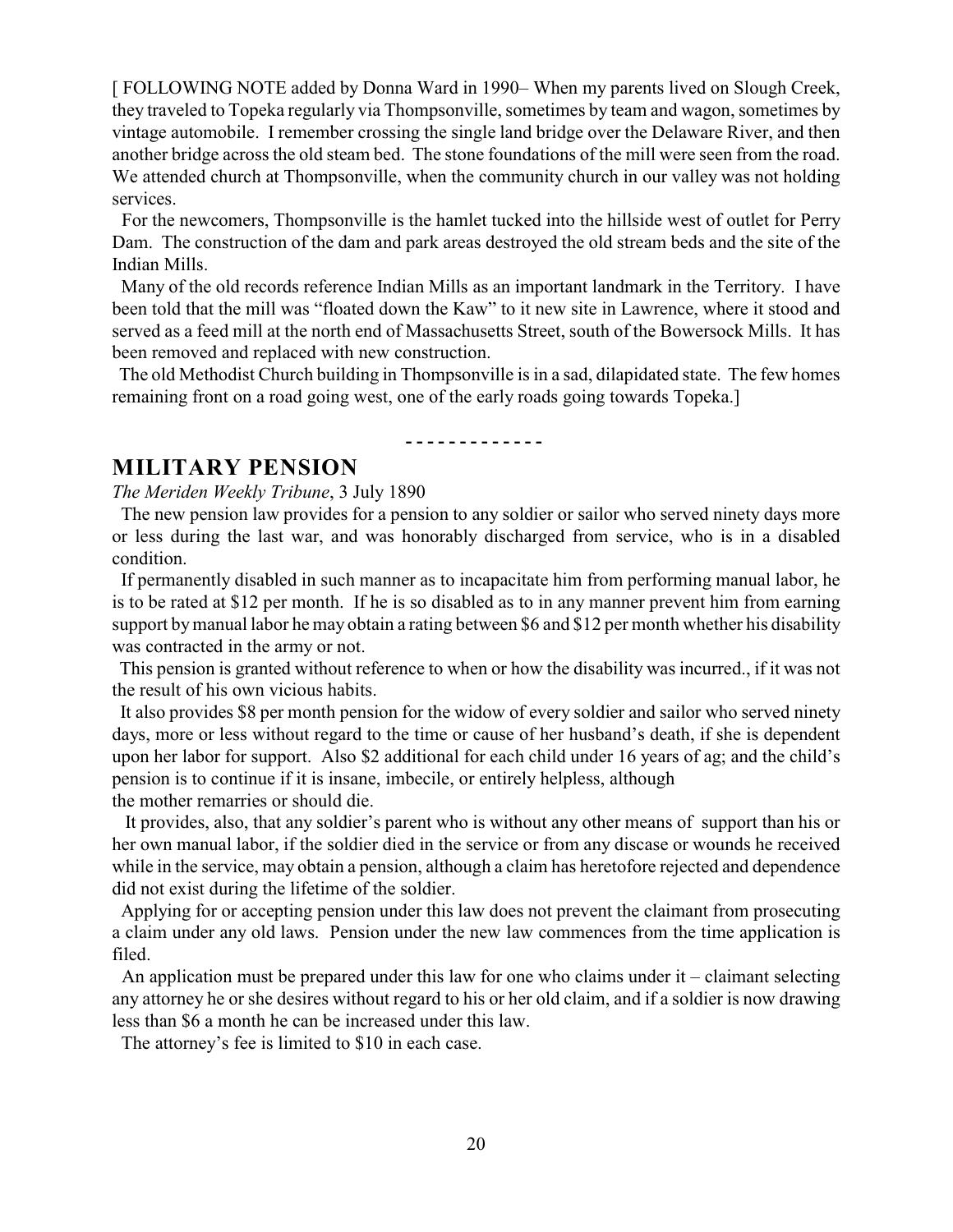| <b>NAME</b>                      |         |       | \$ IN BANK   HOUSE GOODS   OTHER PER. PROP. | \$ TOTAL |
|----------------------------------|---------|-------|---------------------------------------------|----------|
| OSKALOOSA TOWN                   |         |       |                                             |          |
| Alexander, R. R.                 | \$665   | \$25  | \$190                                       | \$880    |
| Abbuehl, Henry                   | \$45    | \$100 | \$175                                       | \$320    |
| Anderson, B. F.                  | \$40    | \$75  | \$665                                       | \$780    |
| Balsley, Helen                   |         |       |                                             | \$10,210 |
| Bayless, G. W.                   | \$355   | \$50  | \$75                                        | \$480    |
| Bell, W. C.                      |         | \$30  | \$630                                       | \$660    |
| Beyer, Geo. T.                   |         | \$100 | \$680                                       | \$780    |
| Blevins, J. C.                   |         | \$50  | \$920                                       | \$970    |
| Bliss, D. A.                     | \$800   | \$100 | \$160                                       | \$1,060  |
| Bliss, Urial                     | \$125   | \$60  | \$55                                        | \$240    |
| Boles, S.A.                      | \$40    | \$30  | \$360                                       | \$430    |
| Briner, Geo.                     | \$40    |       | \$30                                        | \$70     |
| Brock, C. R.                     |         | \$30  | \$270                                       | \$300    |
| Brown, A. G.                     | \$70    | \$20  | \$150                                       | \$240    |
| Buck, A. J.                      | \$300   | \$325 | \$145                                       | \$770    |
| Buck, C. A.                      | \$100   | \$150 | \$380                                       | \$630    |
| Buck, J. S.                      |         | \$75  | \$325                                       | \$400    |
| Buckmaster, C. E.                |         | \$100 |                                             | \$100    |
| Burnett, W. J. (\$240)           |         | \$50  | \$40                                        | \$330    |
| Casebier, H. N.                  |         | \$100 | \$450                                       | \$550    |
| Chapman, F. M.                   |         | \$70  | \$450                                       | \$520    |
| Chapman, O.A.                    |         | \$25  | \$235                                       | \$260    |
| Chase, Mary A.                   | \$230   | \$40  | \$900                                       | \$1,170  |
| Chitwood, Susie M.               |         |       |                                             | \$110    |
| Clark, E. E.                     |         | \$100 | \$420                                       | \$520    |
| Conant, Emma L.                  |         | \$150 | \$780                                       | \$930    |
| Conwell, W. E.                   | \$120   |       |                                             | \$120    |
| Cook, B. F.                      | \$200   | \$100 | \$360                                       | \$650    |
| Cook, Frank B.                   | \$575   | \$50  | \$155                                       | \$780    |
| Crawford, S.D.                   | \$1,200 | \$50  | \$380                                       | \$1,630  |
| Critchfield, C. L.               | \$5,000 | \$50  | \$150                                       | \$5,500  |
| Critchfield, M. L.               |         |       |                                             | \$1,410  |
| Critchfield, Mollie              |         |       |                                             | \$12,200 |
| Danner, I. M.                    | \$20    | \$125 | \$285                                       | \$430    |
| Davison, Robert                  | \$55    | \$75  | \$1,200                                     | \$1,330  |
| Dedrick, F. E. (\$30)            |         | \$200 | \$630                                       | \$860    |
| Deibert, R. H.                   |         | \$100 | \$250                                       | \$350    |
| Dix, Lucretia E., estate         | \$120   |       |                                             | \$120    |
| Dockhorn, C. L. (\$1350)         |         | \$75  | \$85                                        | \$1,510  |
| Dutton, Chas.                    |         | \$125 | \$275                                       | \$400    |
| Dyson, L.O.                      |         | \$40  | \$250                                       | \$290    |
| Dyson, Wm., estate               | \$230   |       |                                             | \$230    |
| Fairchild, Amanda                |         | \$30  | \$230                                       | \$260    |
| Gardiner, Mary J.                |         | \$100 | \$2,620                                     | \$2,720  |
| Gay, B. T. (\$360)               |         | \$100 | \$470                                       | \$830    |
| Gephart, M.                      | \$100   | \$350 | \$1,920                                     | \$2,370  |
| Gifford, W.A.                    |         |       |                                             | \$290    |
| Golden, C. E.                    |         | \$100 | \$120                                       | \$220    |
| Goldman, F. A. (\$14,580)        |         |       | \$200                                       | \$14,780 |
| Graves, H. J.                    | \$60    | \$20  | \$1,350                                     | \$1,430  |
| Ham, J. A.                       | \$150   | \$125 | \$3,365                                     | \$3,640  |
| Hamilton, J. L., & Co. (\$1,360) |         |       | \$50                                        | \$1,410  |
| Hamilton, W.A.                   |         | \$150 | \$220                                       | \$370    |
| Hardin, T. H.                    |         | \$5   | \$5                                         | \$10     |
|                                  |         |       |                                             |          |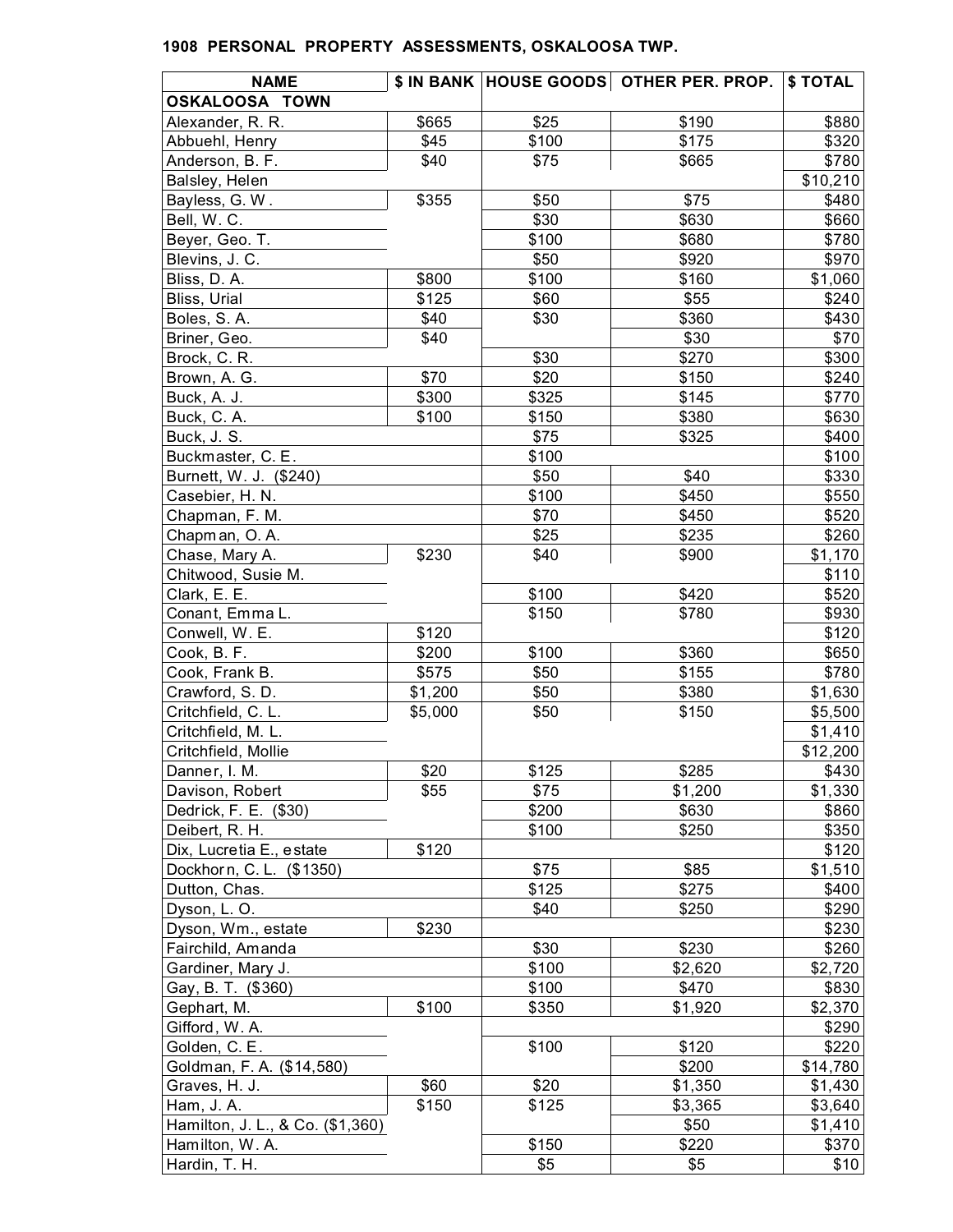| Harman, C. B.<br>\$75<br>\$145<br>\$220<br>\$50<br>Harman, C. B., guardian<br>\$75<br>\$1,510<br>Hart, M. E.<br>\$1,435<br>\$40<br>\$390<br>\$430<br>Harvey, J. A.<br>Henderson, F. B.<br>\$250<br>\$280<br>Hensleigh, W. T. (\$4,000)<br>\$4,280<br>\$400<br>\$400<br>Hoffmann estate<br>Hofmann, G. C. (\$600)<br>\$80<br>\$810<br>\$1,490<br>\$130<br>\$70<br>\$40<br>\$240<br>Holbert, W. H.<br>Hopewell, W. H.<br>\$40<br>\$180<br>\$220<br>Housh & Sons (\$13,500)<br>\$620<br>\$14,120<br>\$200<br>Housh, David<br>\$50<br>\$250<br>\$155<br>\$75<br>\$230<br>Housh, F. T.<br>Huddleston, G. A.<br>\$1,210<br>\$175<br>\$145<br>\$1,430<br>\$400<br>\$200<br>\$280<br>\$880<br>Huddleston, T. A.<br>\$700<br>\$250<br>\$610<br>\$1,560<br>Huddleston, W. E.<br>Hunt, Geo. O.<br>\$120<br>Industrial Construction Co.<br>\$6,000<br>\$100<br>\$120<br>\$220<br>Insley, F. B.<br>\$100<br>\$610<br>Insley, J. L., Mrs.<br>\$710<br>Inverarity, D. W.<br>\$1,110<br>Jackson, Alfred, adm r.<br>\$100<br>\$100<br>\$150<br>Jacquemin, C. N.<br>\$1,430<br>\$1,280<br>\$200<br>Jacquemin, Geo.<br>\$750<br>\$950<br>Jeff. Co. Bank (\$35,000<br>\$35,000<br>\$100<br>\$620<br>Jenkins, W. A. (\$300)<br>\$1,020<br>\$100<br>\$120<br>\$220<br>Johnson, H. L.<br>\$70<br>\$7,570<br>Johnson, J. N., Lumber (\$7,500)<br>\$160<br>\$150<br>\$310<br>Johnson, Jno. N.<br>\$300<br>\$120<br>\$440<br>\$860<br>Johnson, S., Dr.<br>Kansas Book Co. (\$680)<br>\$680<br>\$100<br>\$100<br>\$180<br>\$380<br>Kay, L. R.<br>\$900<br>Keefer, L. D.<br>\$260<br>\$100<br>\$100<br>\$60<br>Keeler, Henry<br>\$35<br>\$100<br>\$175<br>Kerns, T. L.<br>\$40<br>\$420<br>\$460<br>Kirkham, Jno<br>\$570<br>\$50<br>\$20<br>\$640<br>Kline, Clara<br>\$150<br>\$4,560<br>Lacey, T. W.<br>\$4,710<br>Lambert Lumber Co. (\$7,780)<br>\$120<br>\$120<br>\$8,020<br>Lambert, J. R.<br>\$400<br>\$100<br>\$1,030<br>\$1,530<br>\$200<br>\$75<br>\$85<br>\$360<br>Larkins, Archie<br>\$100<br>\$1,370<br>Leech, A. H.<br>\$1,470<br>\$150<br>\$125<br>\$885<br>Leech, W. F.<br>\$1,170<br>\$100<br>\$955<br>Lohman, Mary R.<br>\$75<br>\$1,130<br>\$580<br>Machiels, P. (\$800)<br>\$50<br>\$1,430<br>Magnet, Merc. Co. (\$7,800)<br>\$160<br>\$7,960<br>\$160<br>Malinowsky, M. F. (\$600)<br>\$100<br>\$860<br>\$50<br>\$230<br>\$280<br>Marshall, W. T.<br>\$5<br>\$100<br>\$15<br>\$120<br>Matthews, T. B.<br>McCain, E.O.<br>\$230<br>\$120<br>\$40<br>\$390<br>\$510<br>\$120<br>\$970<br>McClellan, C. B.<br>\$1,600<br>McCreight, M. S. (\$3,500)<br>\$400<br>\$200<br>\$2,480<br>\$6,580<br>\$40<br>\$490<br>\$530<br>McGeehee, H. L.<br>McGeehee, Sarah M.<br>\$200<br>\$600<br>\$20<br>\$820 | <b>NAME</b>           |       | \$ IN BANK  HOUSE GOODS   OTHER PER. PROP. | \$ TOTAL |
|-----------------------------------------------------------------------------------------------------------------------------------------------------------------------------------------------------------------------------------------------------------------------------------------------------------------------------------------------------------------------------------------------------------------------------------------------------------------------------------------------------------------------------------------------------------------------------------------------------------------------------------------------------------------------------------------------------------------------------------------------------------------------------------------------------------------------------------------------------------------------------------------------------------------------------------------------------------------------------------------------------------------------------------------------------------------------------------------------------------------------------------------------------------------------------------------------------------------------------------------------------------------------------------------------------------------------------------------------------------------------------------------------------------------------------------------------------------------------------------------------------------------------------------------------------------------------------------------------------------------------------------------------------------------------------------------------------------------------------------------------------------------------------------------------------------------------------------------------------------------------------------------------------------------------------------------------------------------------------------------------------------------------------------------------------------------------------------------------------------------------------------------------------------------------------------------------------------------------------------------------------------------------------------------------------------------------------------------------------------------------------------------------------------------------------------------------------------------------------------------------------------------------------------------------------------------------------------------------------------------------------------------------------------------------------------------|-----------------------|-------|--------------------------------------------|----------|
|                                                                                                                                                                                                                                                                                                                                                                                                                                                                                                                                                                                                                                                                                                                                                                                                                                                                                                                                                                                                                                                                                                                                                                                                                                                                                                                                                                                                                                                                                                                                                                                                                                                                                                                                                                                                                                                                                                                                                                                                                                                                                                                                                                                                                                                                                                                                                                                                                                                                                                                                                                                                                                                                                         |                       |       |                                            |          |
|                                                                                                                                                                                                                                                                                                                                                                                                                                                                                                                                                                                                                                                                                                                                                                                                                                                                                                                                                                                                                                                                                                                                                                                                                                                                                                                                                                                                                                                                                                                                                                                                                                                                                                                                                                                                                                                                                                                                                                                                                                                                                                                                                                                                                                                                                                                                                                                                                                                                                                                                                                                                                                                                                         |                       |       |                                            |          |
|                                                                                                                                                                                                                                                                                                                                                                                                                                                                                                                                                                                                                                                                                                                                                                                                                                                                                                                                                                                                                                                                                                                                                                                                                                                                                                                                                                                                                                                                                                                                                                                                                                                                                                                                                                                                                                                                                                                                                                                                                                                                                                                                                                                                                                                                                                                                                                                                                                                                                                                                                                                                                                                                                         |                       |       |                                            |          |
|                                                                                                                                                                                                                                                                                                                                                                                                                                                                                                                                                                                                                                                                                                                                                                                                                                                                                                                                                                                                                                                                                                                                                                                                                                                                                                                                                                                                                                                                                                                                                                                                                                                                                                                                                                                                                                                                                                                                                                                                                                                                                                                                                                                                                                                                                                                                                                                                                                                                                                                                                                                                                                                                                         |                       |       |                                            |          |
|                                                                                                                                                                                                                                                                                                                                                                                                                                                                                                                                                                                                                                                                                                                                                                                                                                                                                                                                                                                                                                                                                                                                                                                                                                                                                                                                                                                                                                                                                                                                                                                                                                                                                                                                                                                                                                                                                                                                                                                                                                                                                                                                                                                                                                                                                                                                                                                                                                                                                                                                                                                                                                                                                         |                       |       |                                            |          |
|                                                                                                                                                                                                                                                                                                                                                                                                                                                                                                                                                                                                                                                                                                                                                                                                                                                                                                                                                                                                                                                                                                                                                                                                                                                                                                                                                                                                                                                                                                                                                                                                                                                                                                                                                                                                                                                                                                                                                                                                                                                                                                                                                                                                                                                                                                                                                                                                                                                                                                                                                                                                                                                                                         |                       |       |                                            |          |
|                                                                                                                                                                                                                                                                                                                                                                                                                                                                                                                                                                                                                                                                                                                                                                                                                                                                                                                                                                                                                                                                                                                                                                                                                                                                                                                                                                                                                                                                                                                                                                                                                                                                                                                                                                                                                                                                                                                                                                                                                                                                                                                                                                                                                                                                                                                                                                                                                                                                                                                                                                                                                                                                                         |                       |       |                                            |          |
|                                                                                                                                                                                                                                                                                                                                                                                                                                                                                                                                                                                                                                                                                                                                                                                                                                                                                                                                                                                                                                                                                                                                                                                                                                                                                                                                                                                                                                                                                                                                                                                                                                                                                                                                                                                                                                                                                                                                                                                                                                                                                                                                                                                                                                                                                                                                                                                                                                                                                                                                                                                                                                                                                         |                       |       |                                            |          |
|                                                                                                                                                                                                                                                                                                                                                                                                                                                                                                                                                                                                                                                                                                                                                                                                                                                                                                                                                                                                                                                                                                                                                                                                                                                                                                                                                                                                                                                                                                                                                                                                                                                                                                                                                                                                                                                                                                                                                                                                                                                                                                                                                                                                                                                                                                                                                                                                                                                                                                                                                                                                                                                                                         |                       |       |                                            |          |
|                                                                                                                                                                                                                                                                                                                                                                                                                                                                                                                                                                                                                                                                                                                                                                                                                                                                                                                                                                                                                                                                                                                                                                                                                                                                                                                                                                                                                                                                                                                                                                                                                                                                                                                                                                                                                                                                                                                                                                                                                                                                                                                                                                                                                                                                                                                                                                                                                                                                                                                                                                                                                                                                                         |                       |       |                                            |          |
|                                                                                                                                                                                                                                                                                                                                                                                                                                                                                                                                                                                                                                                                                                                                                                                                                                                                                                                                                                                                                                                                                                                                                                                                                                                                                                                                                                                                                                                                                                                                                                                                                                                                                                                                                                                                                                                                                                                                                                                                                                                                                                                                                                                                                                                                                                                                                                                                                                                                                                                                                                                                                                                                                         |                       |       |                                            |          |
|                                                                                                                                                                                                                                                                                                                                                                                                                                                                                                                                                                                                                                                                                                                                                                                                                                                                                                                                                                                                                                                                                                                                                                                                                                                                                                                                                                                                                                                                                                                                                                                                                                                                                                                                                                                                                                                                                                                                                                                                                                                                                                                                                                                                                                                                                                                                                                                                                                                                                                                                                                                                                                                                                         |                       |       |                                            |          |
| \$310                                                                                                                                                                                                                                                                                                                                                                                                                                                                                                                                                                                                                                                                                                                                                                                                                                                                                                                                                                                                                                                                                                                                                                                                                                                                                                                                                                                                                                                                                                                                                                                                                                                                                                                                                                                                                                                                                                                                                                                                                                                                                                                                                                                                                                                                                                                                                                                                                                                                                                                                                                                                                                                                                   |                       |       |                                            |          |
|                                                                                                                                                                                                                                                                                                                                                                                                                                                                                                                                                                                                                                                                                                                                                                                                                                                                                                                                                                                                                                                                                                                                                                                                                                                                                                                                                                                                                                                                                                                                                                                                                                                                                                                                                                                                                                                                                                                                                                                                                                                                                                                                                                                                                                                                                                                                                                                                                                                                                                                                                                                                                                                                                         |                       |       |                                            |          |
|                                                                                                                                                                                                                                                                                                                                                                                                                                                                                                                                                                                                                                                                                                                                                                                                                                                                                                                                                                                                                                                                                                                                                                                                                                                                                                                                                                                                                                                                                                                                                                                                                                                                                                                                                                                                                                                                                                                                                                                                                                                                                                                                                                                                                                                                                                                                                                                                                                                                                                                                                                                                                                                                                         |                       |       |                                            |          |
|                                                                                                                                                                                                                                                                                                                                                                                                                                                                                                                                                                                                                                                                                                                                                                                                                                                                                                                                                                                                                                                                                                                                                                                                                                                                                                                                                                                                                                                                                                                                                                                                                                                                                                                                                                                                                                                                                                                                                                                                                                                                                                                                                                                                                                                                                                                                                                                                                                                                                                                                                                                                                                                                                         |                       |       |                                            |          |
|                                                                                                                                                                                                                                                                                                                                                                                                                                                                                                                                                                                                                                                                                                                                                                                                                                                                                                                                                                                                                                                                                                                                                                                                                                                                                                                                                                                                                                                                                                                                                                                                                                                                                                                                                                                                                                                                                                                                                                                                                                                                                                                                                                                                                                                                                                                                                                                                                                                                                                                                                                                                                                                                                         |                       |       |                                            |          |
|                                                                                                                                                                                                                                                                                                                                                                                                                                                                                                                                                                                                                                                                                                                                                                                                                                                                                                                                                                                                                                                                                                                                                                                                                                                                                                                                                                                                                                                                                                                                                                                                                                                                                                                                                                                                                                                                                                                                                                                                                                                                                                                                                                                                                                                                                                                                                                                                                                                                                                                                                                                                                                                                                         |                       |       |                                            |          |
|                                                                                                                                                                                                                                                                                                                                                                                                                                                                                                                                                                                                                                                                                                                                                                                                                                                                                                                                                                                                                                                                                                                                                                                                                                                                                                                                                                                                                                                                                                                                                                                                                                                                                                                                                                                                                                                                                                                                                                                                                                                                                                                                                                                                                                                                                                                                                                                                                                                                                                                                                                                                                                                                                         |                       |       |                                            |          |
|                                                                                                                                                                                                                                                                                                                                                                                                                                                                                                                                                                                                                                                                                                                                                                                                                                                                                                                                                                                                                                                                                                                                                                                                                                                                                                                                                                                                                                                                                                                                                                                                                                                                                                                                                                                                                                                                                                                                                                                                                                                                                                                                                                                                                                                                                                                                                                                                                                                                                                                                                                                                                                                                                         |                       |       |                                            |          |
|                                                                                                                                                                                                                                                                                                                                                                                                                                                                                                                                                                                                                                                                                                                                                                                                                                                                                                                                                                                                                                                                                                                                                                                                                                                                                                                                                                                                                                                                                                                                                                                                                                                                                                                                                                                                                                                                                                                                                                                                                                                                                                                                                                                                                                                                                                                                                                                                                                                                                                                                                                                                                                                                                         |                       |       |                                            |          |
|                                                                                                                                                                                                                                                                                                                                                                                                                                                                                                                                                                                                                                                                                                                                                                                                                                                                                                                                                                                                                                                                                                                                                                                                                                                                                                                                                                                                                                                                                                                                                                                                                                                                                                                                                                                                                                                                                                                                                                                                                                                                                                                                                                                                                                                                                                                                                                                                                                                                                                                                                                                                                                                                                         |                       |       |                                            |          |
|                                                                                                                                                                                                                                                                                                                                                                                                                                                                                                                                                                                                                                                                                                                                                                                                                                                                                                                                                                                                                                                                                                                                                                                                                                                                                                                                                                                                                                                                                                                                                                                                                                                                                                                                                                                                                                                                                                                                                                                                                                                                                                                                                                                                                                                                                                                                                                                                                                                                                                                                                                                                                                                                                         |                       |       |                                            |          |
|                                                                                                                                                                                                                                                                                                                                                                                                                                                                                                                                                                                                                                                                                                                                                                                                                                                                                                                                                                                                                                                                                                                                                                                                                                                                                                                                                                                                                                                                                                                                                                                                                                                                                                                                                                                                                                                                                                                                                                                                                                                                                                                                                                                                                                                                                                                                                                                                                                                                                                                                                                                                                                                                                         |                       |       |                                            |          |
|                                                                                                                                                                                                                                                                                                                                                                                                                                                                                                                                                                                                                                                                                                                                                                                                                                                                                                                                                                                                                                                                                                                                                                                                                                                                                                                                                                                                                                                                                                                                                                                                                                                                                                                                                                                                                                                                                                                                                                                                                                                                                                                                                                                                                                                                                                                                                                                                                                                                                                                                                                                                                                                                                         |                       |       |                                            |          |
|                                                                                                                                                                                                                                                                                                                                                                                                                                                                                                                                                                                                                                                                                                                                                                                                                                                                                                                                                                                                                                                                                                                                                                                                                                                                                                                                                                                                                                                                                                                                                                                                                                                                                                                                                                                                                                                                                                                                                                                                                                                                                                                                                                                                                                                                                                                                                                                                                                                                                                                                                                                                                                                                                         |                       |       |                                            |          |
|                                                                                                                                                                                                                                                                                                                                                                                                                                                                                                                                                                                                                                                                                                                                                                                                                                                                                                                                                                                                                                                                                                                                                                                                                                                                                                                                                                                                                                                                                                                                                                                                                                                                                                                                                                                                                                                                                                                                                                                                                                                                                                                                                                                                                                                                                                                                                                                                                                                                                                                                                                                                                                                                                         |                       |       |                                            |          |
|                                                                                                                                                                                                                                                                                                                                                                                                                                                                                                                                                                                                                                                                                                                                                                                                                                                                                                                                                                                                                                                                                                                                                                                                                                                                                                                                                                                                                                                                                                                                                                                                                                                                                                                                                                                                                                                                                                                                                                                                                                                                                                                                                                                                                                                                                                                                                                                                                                                                                                                                                                                                                                                                                         |                       |       |                                            |          |
|                                                                                                                                                                                                                                                                                                                                                                                                                                                                                                                                                                                                                                                                                                                                                                                                                                                                                                                                                                                                                                                                                                                                                                                                                                                                                                                                                                                                                                                                                                                                                                                                                                                                                                                                                                                                                                                                                                                                                                                                                                                                                                                                                                                                                                                                                                                                                                                                                                                                                                                                                                                                                                                                                         |                       |       |                                            |          |
|                                                                                                                                                                                                                                                                                                                                                                                                                                                                                                                                                                                                                                                                                                                                                                                                                                                                                                                                                                                                                                                                                                                                                                                                                                                                                                                                                                                                                                                                                                                                                                                                                                                                                                                                                                                                                                                                                                                                                                                                                                                                                                                                                                                                                                                                                                                                                                                                                                                                                                                                                                                                                                                                                         |                       |       |                                            |          |
|                                                                                                                                                                                                                                                                                                                                                                                                                                                                                                                                                                                                                                                                                                                                                                                                                                                                                                                                                                                                                                                                                                                                                                                                                                                                                                                                                                                                                                                                                                                                                                                                                                                                                                                                                                                                                                                                                                                                                                                                                                                                                                                                                                                                                                                                                                                                                                                                                                                                                                                                                                                                                                                                                         |                       |       |                                            |          |
|                                                                                                                                                                                                                                                                                                                                                                                                                                                                                                                                                                                                                                                                                                                                                                                                                                                                                                                                                                                                                                                                                                                                                                                                                                                                                                                                                                                                                                                                                                                                                                                                                                                                                                                                                                                                                                                                                                                                                                                                                                                                                                                                                                                                                                                                                                                                                                                                                                                                                                                                                                                                                                                                                         |                       |       |                                            |          |
|                                                                                                                                                                                                                                                                                                                                                                                                                                                                                                                                                                                                                                                                                                                                                                                                                                                                                                                                                                                                                                                                                                                                                                                                                                                                                                                                                                                                                                                                                                                                                                                                                                                                                                                                                                                                                                                                                                                                                                                                                                                                                                                                                                                                                                                                                                                                                                                                                                                                                                                                                                                                                                                                                         |                       |       |                                            |          |
|                                                                                                                                                                                                                                                                                                                                                                                                                                                                                                                                                                                                                                                                                                                                                                                                                                                                                                                                                                                                                                                                                                                                                                                                                                                                                                                                                                                                                                                                                                                                                                                                                                                                                                                                                                                                                                                                                                                                                                                                                                                                                                                                                                                                                                                                                                                                                                                                                                                                                                                                                                                                                                                                                         |                       |       |                                            |          |
|                                                                                                                                                                                                                                                                                                                                                                                                                                                                                                                                                                                                                                                                                                                                                                                                                                                                                                                                                                                                                                                                                                                                                                                                                                                                                                                                                                                                                                                                                                                                                                                                                                                                                                                                                                                                                                                                                                                                                                                                                                                                                                                                                                                                                                                                                                                                                                                                                                                                                                                                                                                                                                                                                         |                       |       |                                            |          |
|                                                                                                                                                                                                                                                                                                                                                                                                                                                                                                                                                                                                                                                                                                                                                                                                                                                                                                                                                                                                                                                                                                                                                                                                                                                                                                                                                                                                                                                                                                                                                                                                                                                                                                                                                                                                                                                                                                                                                                                                                                                                                                                                                                                                                                                                                                                                                                                                                                                                                                                                                                                                                                                                                         |                       |       |                                            |          |
|                                                                                                                                                                                                                                                                                                                                                                                                                                                                                                                                                                                                                                                                                                                                                                                                                                                                                                                                                                                                                                                                                                                                                                                                                                                                                                                                                                                                                                                                                                                                                                                                                                                                                                                                                                                                                                                                                                                                                                                                                                                                                                                                                                                                                                                                                                                                                                                                                                                                                                                                                                                                                                                                                         |                       |       |                                            |          |
|                                                                                                                                                                                                                                                                                                                                                                                                                                                                                                                                                                                                                                                                                                                                                                                                                                                                                                                                                                                                                                                                                                                                                                                                                                                                                                                                                                                                                                                                                                                                                                                                                                                                                                                                                                                                                                                                                                                                                                                                                                                                                                                                                                                                                                                                                                                                                                                                                                                                                                                                                                                                                                                                                         |                       |       |                                            |          |
|                                                                                                                                                                                                                                                                                                                                                                                                                                                                                                                                                                                                                                                                                                                                                                                                                                                                                                                                                                                                                                                                                                                                                                                                                                                                                                                                                                                                                                                                                                                                                                                                                                                                                                                                                                                                                                                                                                                                                                                                                                                                                                                                                                                                                                                                                                                                                                                                                                                                                                                                                                                                                                                                                         |                       |       |                                            |          |
|                                                                                                                                                                                                                                                                                                                                                                                                                                                                                                                                                                                                                                                                                                                                                                                                                                                                                                                                                                                                                                                                                                                                                                                                                                                                                                                                                                                                                                                                                                                                                                                                                                                                                                                                                                                                                                                                                                                                                                                                                                                                                                                                                                                                                                                                                                                                                                                                                                                                                                                                                                                                                                                                                         |                       |       |                                            |          |
|                                                                                                                                                                                                                                                                                                                                                                                                                                                                                                                                                                                                                                                                                                                                                                                                                                                                                                                                                                                                                                                                                                                                                                                                                                                                                                                                                                                                                                                                                                                                                                                                                                                                                                                                                                                                                                                                                                                                                                                                                                                                                                                                                                                                                                                                                                                                                                                                                                                                                                                                                                                                                                                                                         |                       |       |                                            |          |
|                                                                                                                                                                                                                                                                                                                                                                                                                                                                                                                                                                                                                                                                                                                                                                                                                                                                                                                                                                                                                                                                                                                                                                                                                                                                                                                                                                                                                                                                                                                                                                                                                                                                                                                                                                                                                                                                                                                                                                                                                                                                                                                                                                                                                                                                                                                                                                                                                                                                                                                                                                                                                                                                                         |                       |       |                                            |          |
|                                                                                                                                                                                                                                                                                                                                                                                                                                                                                                                                                                                                                                                                                                                                                                                                                                                                                                                                                                                                                                                                                                                                                                                                                                                                                                                                                                                                                                                                                                                                                                                                                                                                                                                                                                                                                                                                                                                                                                                                                                                                                                                                                                                                                                                                                                                                                                                                                                                                                                                                                                                                                                                                                         |                       |       |                                            |          |
|                                                                                                                                                                                                                                                                                                                                                                                                                                                                                                                                                                                                                                                                                                                                                                                                                                                                                                                                                                                                                                                                                                                                                                                                                                                                                                                                                                                                                                                                                                                                                                                                                                                                                                                                                                                                                                                                                                                                                                                                                                                                                                                                                                                                                                                                                                                                                                                                                                                                                                                                                                                                                                                                                         |                       |       |                                            |          |
|                                                                                                                                                                                                                                                                                                                                                                                                                                                                                                                                                                                                                                                                                                                                                                                                                                                                                                                                                                                                                                                                                                                                                                                                                                                                                                                                                                                                                                                                                                                                                                                                                                                                                                                                                                                                                                                                                                                                                                                                                                                                                                                                                                                                                                                                                                                                                                                                                                                                                                                                                                                                                                                                                         |                       |       |                                            |          |
|                                                                                                                                                                                                                                                                                                                                                                                                                                                                                                                                                                                                                                                                                                                                                                                                                                                                                                                                                                                                                                                                                                                                                                                                                                                                                                                                                                                                                                                                                                                                                                                                                                                                                                                                                                                                                                                                                                                                                                                                                                                                                                                                                                                                                                                                                                                                                                                                                                                                                                                                                                                                                                                                                         |                       |       |                                            |          |
|                                                                                                                                                                                                                                                                                                                                                                                                                                                                                                                                                                                                                                                                                                                                                                                                                                                                                                                                                                                                                                                                                                                                                                                                                                                                                                                                                                                                                                                                                                                                                                                                                                                                                                                                                                                                                                                                                                                                                                                                                                                                                                                                                                                                                                                                                                                                                                                                                                                                                                                                                                                                                                                                                         |                       |       |                                            |          |
|                                                                                                                                                                                                                                                                                                                                                                                                                                                                                                                                                                                                                                                                                                                                                                                                                                                                                                                                                                                                                                                                                                                                                                                                                                                                                                                                                                                                                                                                                                                                                                                                                                                                                                                                                                                                                                                                                                                                                                                                                                                                                                                                                                                                                                                                                                                                                                                                                                                                                                                                                                                                                                                                                         |                       |       |                                            |          |
|                                                                                                                                                                                                                                                                                                                                                                                                                                                                                                                                                                                                                                                                                                                                                                                                                                                                                                                                                                                                                                                                                                                                                                                                                                                                                                                                                                                                                                                                                                                                                                                                                                                                                                                                                                                                                                                                                                                                                                                                                                                                                                                                                                                                                                                                                                                                                                                                                                                                                                                                                                                                                                                                                         |                       |       |                                            |          |
|                                                                                                                                                                                                                                                                                                                                                                                                                                                                                                                                                                                                                                                                                                                                                                                                                                                                                                                                                                                                                                                                                                                                                                                                                                                                                                                                                                                                                                                                                                                                                                                                                                                                                                                                                                                                                                                                                                                                                                                                                                                                                                                                                                                                                                                                                                                                                                                                                                                                                                                                                                                                                                                                                         |                       |       |                                            |          |
|                                                                                                                                                                                                                                                                                                                                                                                                                                                                                                                                                                                                                                                                                                                                                                                                                                                                                                                                                                                                                                                                                                                                                                                                                                                                                                                                                                                                                                                                                                                                                                                                                                                                                                                                                                                                                                                                                                                                                                                                                                                                                                                                                                                                                                                                                                                                                                                                                                                                                                                                                                                                                                                                                         |                       |       |                                            |          |
|                                                                                                                                                                                                                                                                                                                                                                                                                                                                                                                                                                                                                                                                                                                                                                                                                                                                                                                                                                                                                                                                                                                                                                                                                                                                                                                                                                                                                                                                                                                                                                                                                                                                                                                                                                                                                                                                                                                                                                                                                                                                                                                                                                                                                                                                                                                                                                                                                                                                                                                                                                                                                                                                                         |                       |       |                                            |          |
|                                                                                                                                                                                                                                                                                                                                                                                                                                                                                                                                                                                                                                                                                                                                                                                                                                                                                                                                                                                                                                                                                                                                                                                                                                                                                                                                                                                                                                                                                                                                                                                                                                                                                                                                                                                                                                                                                                                                                                                                                                                                                                                                                                                                                                                                                                                                                                                                                                                                                                                                                                                                                                                                                         |                       |       |                                            |          |
|                                                                                                                                                                                                                                                                                                                                                                                                                                                                                                                                                                                                                                                                                                                                                                                                                                                                                                                                                                                                                                                                                                                                                                                                                                                                                                                                                                                                                                                                                                                                                                                                                                                                                                                                                                                                                                                                                                                                                                                                                                                                                                                                                                                                                                                                                                                                                                                                                                                                                                                                                                                                                                                                                         |                       |       |                                            |          |
|                                                                                                                                                                                                                                                                                                                                                                                                                                                                                                                                                                                                                                                                                                                                                                                                                                                                                                                                                                                                                                                                                                                                                                                                                                                                                                                                                                                                                                                                                                                                                                                                                                                                                                                                                                                                                                                                                                                                                                                                                                                                                                                                                                                                                                                                                                                                                                                                                                                                                                                                                                                                                                                                                         | McGuire, Eliz. estate | \$800 |                                            | \$800    |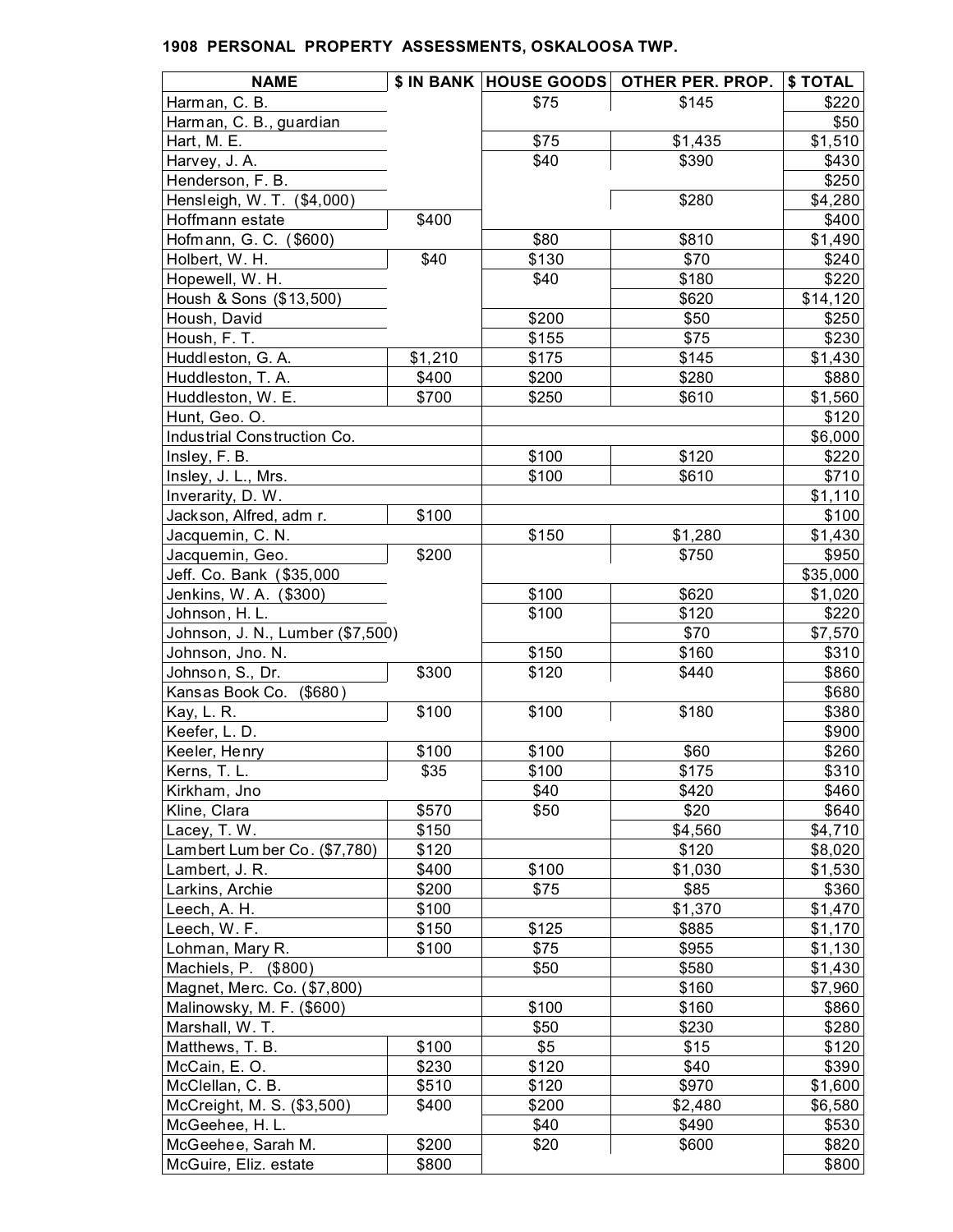| <b>NAME</b>                       |       | \$ IN BANK   HOUSE GOODS | OTHER PER. PROP. | \$TOTAL          |
|-----------------------------------|-------|--------------------------|------------------|------------------|
| McIntosh, A. E., Mrs.             | \$110 | \$30                     | \$110            | \$250            |
| McIntyre, M. L.                   |       | \$150                    | \$4,170          | \$4,320          |
| Metzger, Harry                    |       | \$100                    | \$330            | \$430            |
| Meyer, B. H.                      |       | \$5                      | \$25             | \$30             |
| Miller, Jno. J. H., estate        | \$310 |                          |                  | \$310            |
| Morrison, Mary A.                 | \$20  | \$70                     | \$140            | \$230            |
| Morrison, Neff C.                 | \$10  |                          | \$40             | \$50             |
| Morrow, J. E.                     | \$275 |                          | \$135            | \$410            |
| Morrow, J. H. (\$1,020)           |       | \$120                    | \$550            | \$1,690          |
| Morse, D. H.                      |       | \$150                    | \$70             | \$220            |
| Morse, Will J.                    |       |                          |                  | \$200            |
| Moses, Lucinda                    | \$200 | \$50                     | \$230            | \$480            |
| Nichol, Terry                     |       |                          |                  | \$10             |
| Nickum & Co. (\$400)              |       |                          | \$800            | \$1,200          |
| Nickum, C.                        |       | \$125                    | \$235            | \$360            |
| Nickum, Jas.                      |       | \$125                    | \$135            | \$260            |
| Nincehelser, W. J.                |       | \$150                    | \$1,540          | \$1,690          |
|                                   |       |                          |                  |                  |
| Noble, A. L.                      | \$20  |                          |                  | \$20             |
| Noble, C. S.                      | \$125 |                          | \$425            | \$550            |
| Nothdorf, Henry                   | \$200 | \$125                    | \$201            | \$530            |
| Oskaloosa Cash Clo. Co. (\$7,780) |       |                          | \$530            | \$8,310          |
| Oskaloosa Elec. Light Co.         |       |                          |                  | \$9,000          |
| Oskaloosa Horse Co.               |       |                          |                  | \$300            |
| Oskaloosa State Bank              |       |                          |                  | \$25,100         |
| Patrick, Bert                     | \$500 | \$125                    | \$45             | \$670            |
| Patrick, Curtis                   | \$780 | \$100                    | \$280            | \$1,140          |
| Patterson & Chapm an (\$5,150)    |       |                          | \$110            | \$5,240          |
| Patterson, E. B. (\$2,440)        |       | \$50                     | \$80             | \$2,570          |
| Patterson, Geo. A.                | \$220 | \$75                     | \$175            | \$460            |
| Pennington, J. M.                 | \$120 | \$120                    | \$210            | \$450            |
| Peppard, G. E.                    |       |                          |                  | \$20             |
| Peppard, Samuel                   |       | \$50                     | \$710            | \$760            |
| Phinney, H. T.                    | \$150 | \$100                    | \$930            | \$1,180          |
| Pilcher, J. M.                    | \$35  | \$35                     | \$460            | \$530            |
| Pipher, Chas. D.                  | \$200 | \$50                     | \$590            | \$840            |
| Powell, J. W.                     |       | \$40                     | \$170            | \$210            |
| Raines, Oscar                     | \$80  | \$100                    | \$2,290          | \$2,470          |
| Raines, Retta                     | \$140 |                          | \$1,360          | \$1,500          |
| Renck, Etta                       | \$735 | \$20                     | \$515            | \$1,270          |
| Rice, W. H.                       | \$130 | \$60                     | \$110            | \$300            |
| Riley, G. W.                      | \$150 | \$100                    | \$360            | \$610            |
| Roberts, F. H.                    | \$100 | \$200                    | \$2,550          | \$2,850          |
| Roberts, john W.                  | \$500 |                          | \$20             | \$520            |
| Roberts, Vivian                   |       |                          |                  | \$700            |
| Robinson, S. C., Mrs.             | \$400 | \$60                     |                  | \$460            |
| Ross, J.W.                        |       | \$200                    | \$90             | \$290            |
| Rumbaugh, Hannah J.               | \$150 | \$10                     | \$210            | \$370            |
| Sands, Geo. T.                    | \$50  | \$100                    | \$70             | \$220            |
| Sands, Mary E.                    |       | \$100                    | \$2,100          |                  |
| Schaeffer, H. B.                  |       | \$150                    | \$640            | \$2,200<br>\$790 |
|                                   |       |                          |                  |                  |
| Searls, Alice J.                  | \$150 | \$125                    | \$55             | \$330            |
| Seek, Anna (\$600)                |       |                          | \$20             | \$620            |
| Sharp, Ellen                      | \$750 |                          | \$2,500          | \$3,250          |
| Sharp, F. A. (\$30)               | \$150 | \$120                    | \$140            | \$440            |
| Shewmaker, J. I.                  | \$170 | \$100                    | \$140            | \$310            |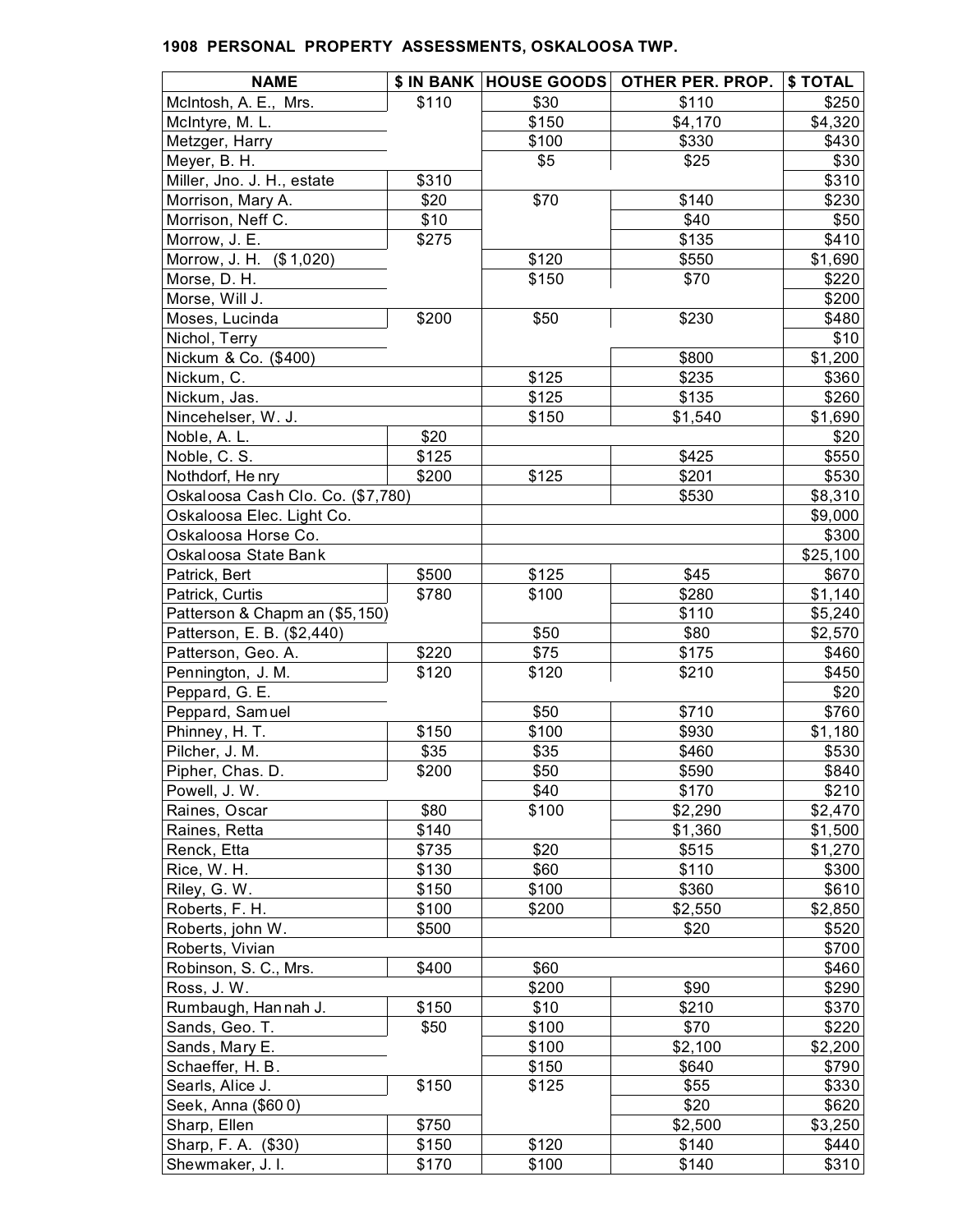| <b>NAME</b>               | \$ IN BANK | <b>HOUSE GOODS</b> | OTHER PER. PROP. | \$ TOTAL |
|---------------------------|------------|--------------------|------------------|----------|
| Shrader, J. W.            | \$300      | \$40               | \$830            | \$1,170  |
| Smith, A. G., Dr.         | \$350      | \$200              | \$2,070          | \$2,620  |
| Smith, Jarrett            | \$170      | \$10               | \$110            | \$290    |
| Stanley, Phoebe H.        | \$1,800    | \$70               | \$410            | \$2,280  |
| Stevens, V. M. (\$20)     | \$525      | \$125              | \$230            | \$1,900  |
| Stewart, America          |            |                    |                  | \$400    |
| Swing, D.T.               | \$160      | \$60               |                  | \$220    |
| Taylor, C. F.             |            | \$100              | \$1,150          | \$1,250  |
| Teetor, C. F.             | \$180      | \$75               | \$985            | \$1,240  |
| Tompkins, J. A.           |            | \$100              | \$390            | \$490    |
| Trapp, Nim                |            | \$15               | \$105            | \$120    |
| Trapp, Ruth               | \$1,000    | \$100              | \$160            | \$1,260  |
| True, S. E.               |            | \$100              | \$140            | \$240    |
| Turner, Am anda J.        | \$100      | \$20               |                  | \$120    |
| Vermillion, R. D.         | \$225      | \$40               | \$445            | \$710    |
| Waggoner, J. H.           | \$250      | \$25               | \$365            | \$640    |
| Weishaar, Foy             |            | \$150              | \$170            | \$320    |
| Williamson, C. W.         | \$75       | \$30               | \$275            | \$380    |
| Williamson, John (\$500)  |            | \$75               | \$1,445          | \$2,020  |
| Wilson, Wm.               | \$900      | \$200              | \$60             | \$1,160  |
| Woods, Neeley             | \$175      | \$15               | \$190            | \$380    |
| Worswick, Alice, Mrs.     | \$400      |                    | \$1,000          | \$1,040  |
| Worswick, Inze            |            |                    |                  | \$500    |
| Worswick, M. R., Mrs.     | \$3,900    | \$75               | \$355            | \$4,330  |
| Worswick, W.O.            | \$450      | \$175              | \$110            | \$740    |
| Wray, J.L.                | \$100      | \$25               | \$145            | \$270    |
| <b>OSKALOOSA TOWNSHIP</b> |            |                    |                  |          |
| Bell, I. C.               |            | \$40               | \$870            | \$910    |
| Beaghen, F. G.            |            |                    |                  | \$150    |
| Bell, C. J.               |            | \$30               | \$940            | \$970    |
| Birdsley, Eugene          |            |                    |                  | \$80     |
| Boles, W.O.               |            | \$20               | \$320            | \$340    |
| Bowman, J. H.             |            | \$75               | \$2,415          | \$2,490  |
| Briner, S. W.             |            | \$50               | \$900            | \$950    |
| Brooks, Rachel            |            | \$20               | \$520            | \$530    |
| Brown, A. H.              |            |                    |                  | \$850    |
| Brown, C. E.              |            | \$20               | \$530            | \$550    |
| Brown, I. W.              | \$200      | \$20               | \$650            | \$870    |
| Brown, J. C.              |            | \$50               | \$3,860          | \$3,910  |
| Brown, J. D.              |            | \$20               | \$740            | \$760    |
| Brown, J. H.              |            | \$25               | \$305            | \$330    |
| Brown, Wm.                | \$150      | \$20               | \$210            | \$380    |
| Burns, S.                 | \$300      | \$30               | \$810            | \$1,140  |
| Capper, Arthur            |            |                    |                  | \$70     |
| Carey, Bert               |            | \$25               | \$415            | \$440    |
| Carson, A. O.             |            | \$50               | \$960            | \$1,010  |
| Carson, Jno               |            | \$25               | \$705            | \$730    |
| Carter, F. M.             |            | \$50               | \$3,700          | \$3,750  |
| Carter, J. F.             |            | \$30               | \$620            | \$650    |
| Carter, L. H.             |            | \$50               | \$1,240          | \$1,290  |
| Casebier, E. E.           | \$600      |                    | \$150            | \$750    |
| Casebier, E. N.           |            |                    |                  | \$120    |
| Casebier, L. B.           |            | \$50               | \$2,550          | \$2,600  |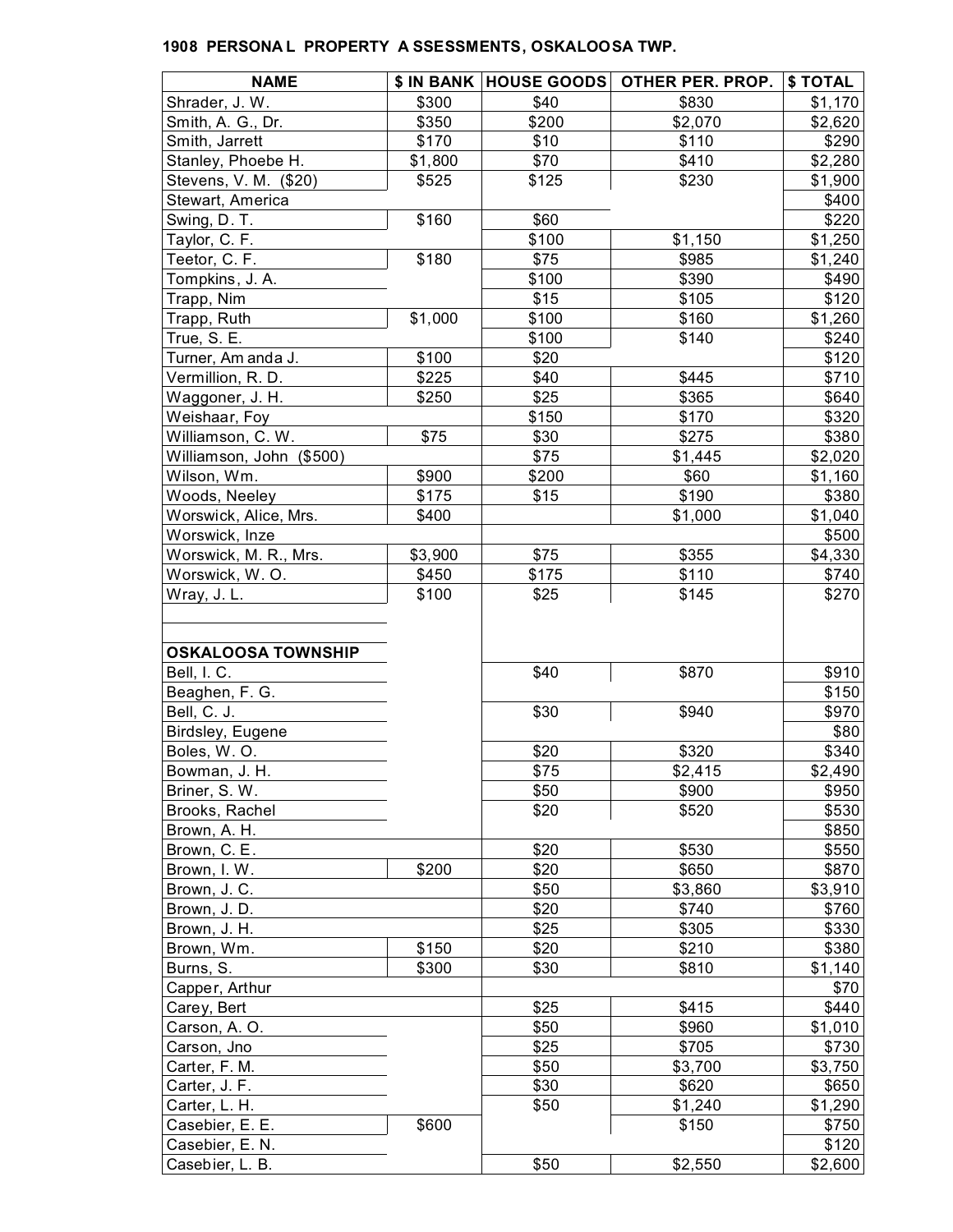| <b>NAME</b>        |       |       | \$ IN BANK HOUSE GOODS OTHER PER. PROP. | \$ TOTAL |
|--------------------|-------|-------|-----------------------------------------|----------|
| Cashatt, Lucinda   |       | \$25  | \$995                                   | \$1,020  |
| Clapper, E. M.     |       | \$40  | \$730                                   | \$770    |
| Clark, J. E.       |       | \$30  | \$220                                   | \$250    |
| Clark, J. T.       |       | \$30  | \$860                                   | \$890    |
| Clark, S. M.       |       | \$20  | \$470                                   | \$490    |
| Clark, W. H.       |       | \$20  | \$280                                   | \$300    |
| Clark, W. P.       |       | \$100 | \$1,890                                 | \$1,990  |
| Clay, Eli          |       | \$75  | \$985                                   | \$1,060  |
| Cochran, F. H      |       | \$75  | \$215                                   | \$290    |
| Cole, A. G.        |       | \$30  | \$1,520                                 | \$1,550  |
| Cook, David        | \$450 |       | \$3,150                                 | \$3,600  |
| Corn, G.A.         |       | \$40  | \$750                                   | \$790    |
| Cotton, Henry      |       | \$5   | \$375                                   | \$380    |
| Coulter, J. F.     | \$20  | \$20  | \$460                                   | \$500    |
| Cox, T. E.         | \$100 | \$40  | \$950                                   | \$1,090  |
| Critchfield, M. L. |       |       |                                         | \$1,740  |
| Cunningham, T. E.  |       | \$30  | \$890                                   | \$920    |
| Curd, O.           |       | \$75  | \$275                                   | \$350    |
| Dailey, Jno        |       | \$35  | \$525                                   | \$560    |
| Daniels, Mary E.   | \$500 | \$10  | \$1,260                                 | \$1,770  |
| Danner, L. A.      |       | \$5   | \$495                                   | \$500    |
| Davis, B. P.       |       | \$50  | \$1,000                                 | \$1,050  |
| Davis, G. G.       | \$50  |       | \$10                                    | \$60     |
| Davis, Geo.        |       | \$25  | \$325                                   | \$350    |
| Davis, J. C. W.    | \$600 | \$60  | \$3,250                                 | \$3,910  |
| Davis, L.          |       | \$25  | \$295                                   | \$320    |
| Davis, L. L.       |       |       |                                         | \$1,850  |
| Davis, Tom D.      | \$200 | \$70  | \$2,750                                 | \$3,020  |
| Denning, Dave      |       | \$10  | \$370                                   | \$380    |
| Dennis, Geo. W.    |       | \$20  | \$270                                   | \$290    |
| Dennis, T. T.      | \$20  | \$50  | \$1,280                                 | \$1,300  |
| Dick, Isaiah       |       | \$25  | \$685                                   | \$710    |
| Dick, T. M.        | \$250 | \$75  | \$1,265                                 | \$1,590  |
| Dick, W. H.        | \$400 | \$30  | \$790                                   | \$1,220  |
| Dill, Jno M.       |       |       |                                         | \$440    |
| Douglass, C. H.    |       | \$15  | \$895                                   | \$910    |
| Doyle, Jno T.      |       | \$20  | \$250                                   | \$270    |
| Dunn, I. M.        |       | \$20  | \$720                                   | \$740    |
| Edwards, H. H.     |       | \$30  | \$440                                   | \$370    |
| Edwards, Mary      |       | \$20  | \$560                                   | \$580    |
| Elliott, C. E.     |       | \$75  | \$1,305                                 | \$1,380  |
| English, Ben       |       | \$10  | \$750                                   | \$760    |
|                    | \$300 | \$30  | \$640                                   | \$970    |
| Erhart, J.W.       |       |       | \$340                                   |          |
| Evans, David       |       | \$20  |                                         | \$360    |
| Fauber, E. E.      |       |       |                                         | \$660    |
| Fletcher, B. W.    | \$975 | \$30  | \$765                                   | \$1,770  |
| Ford, W.B.         |       | \$100 | \$1,500                                 | \$1,600  |
| Gardiner, J. E.    | \$125 | \$200 | \$1,015                                 | \$1,340  |
| Garren, L. A.      | \$45  | \$5   | \$380                                   | \$430    |
| Garren, T. E.      | \$75  | \$10  | \$655                                   | \$740    |
| Gaskill, Ben       |       |       |                                         | \$150    |
| Gaskill, Edwin     |       |       |                                         | \$150    |
| Gaskill, Ray       |       | \$50  | \$350                                   | \$400    |
| Gaskill, S. H.     | \$50  | \$25  | \$515                                   | \$590    |
| Gay, L. O.         |       | \$30  | \$1,140                                 | \$1,170  |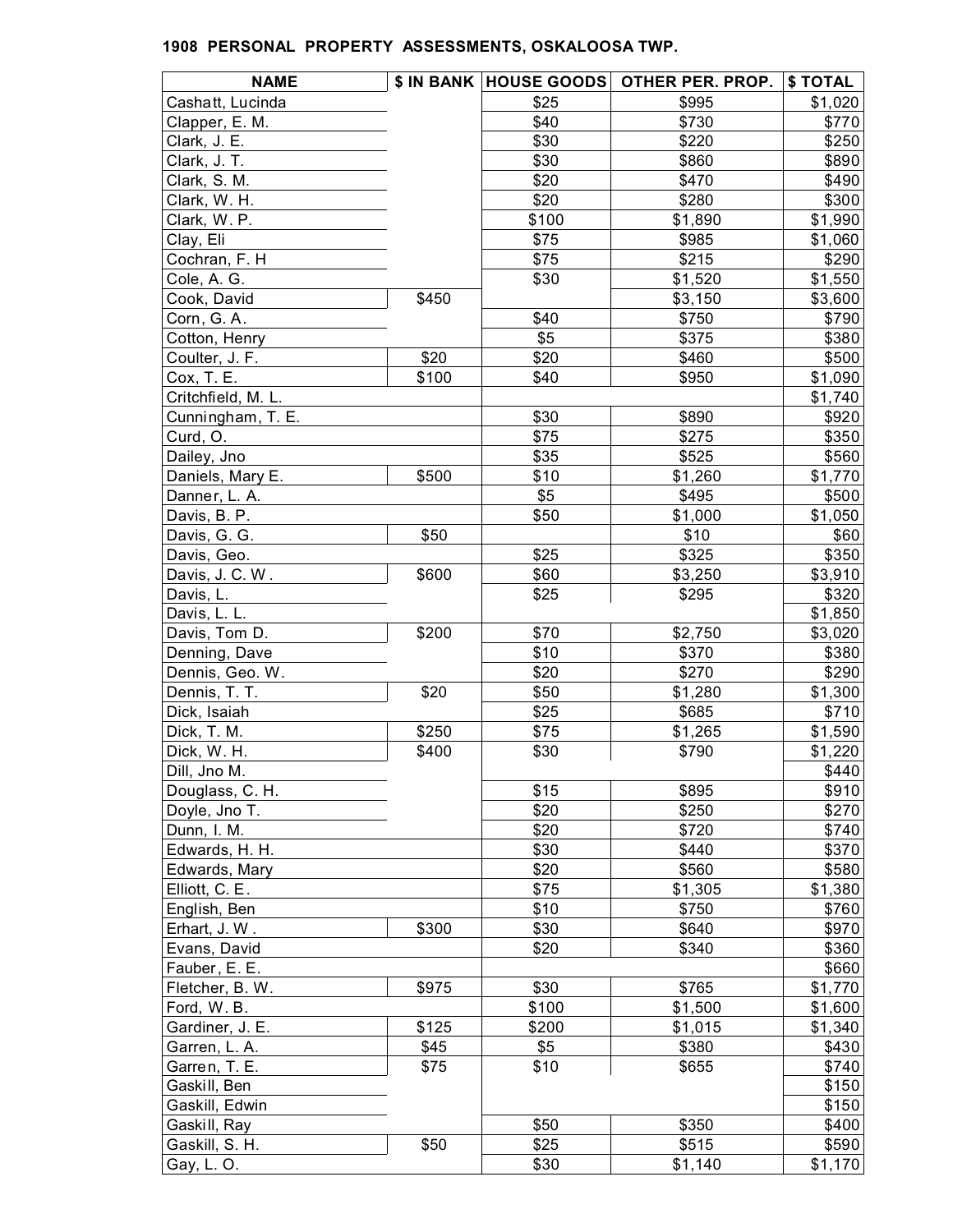| <b>NAME</b>           |         |       | \$ IN BANK HOUSE GOODS OTHER PER. PROP. | \$ TOTAL         |
|-----------------------|---------|-------|-----------------------------------------|------------------|
| Gensler, Oliver       |         | \$30  | \$600                                   | \$630            |
| Gibbs, J. M.          | \$50    | \$75  | \$1,545                                 | \$1,670          |
| Gibbs, R. H.          |         | \$75  | \$435                                   | \$510            |
| Glock, Fred, Jr.      |         | \$50  | \$10,030                                | \$1,080          |
| Gragg, Roxanna        |         | \$30  | \$1,110                                 | \$1,140          |
| Graham, Jas.          |         | \$60  | \$570                                   | \$630            |
| Gramse, Albert        |         | \$50  | \$2,050                                 | \$2,100          |
| Grayson, David        |         | \$50  | \$2,160                                 | \$2,210          |
| Gutschenritter, Chas. |         | \$20  | \$420                                   | \$440            |
| Hackett, Pat          |         | \$25  | \$2,135                                 | \$2,160          |
| Haines, A. C.         |         | \$30  | \$980                                   | \$1,010          |
| Hampton, J. H.        |         | \$5   | \$505                                   | \$510            |
| Hannah, J. C.         | \$475   | \$50  | \$515                                   | \$1,040          |
| Hannah, M.A.          |         | \$50  | \$1,860                                 | \$1,910          |
| Harvey, A. R.         |         | \$30  | \$360                                   | \$390            |
| Harvey, Jno           | \$1,100 | \$10  | \$10                                    | \$1,120          |
| Hatch, V.             |         | \$20  | \$400                                   | \$420            |
| Hatfield, W. G.       |         | \$30  | \$360                                   | \$390            |
| Haw, Chas.            |         | \$80  | \$1,300                                 | \$1,380          |
| Hensleigh, M. M.      |         |       |                                         | \$1,280          |
| Hinden, Fred          | \$150   | \$10  | \$310                                   | \$470            |
| Hoadley, F. M.        |         | \$50  | \$1,340                                 | \$1,390          |
| Hofmann, H.A.         |         | \$50  | \$170                                   | \$220            |
| Holladay, Caleb       |         | \$20  | \$590                                   | \$610            |
| Hopewell, T. N.       | \$25    | \$20  | \$575                                   | \$620            |
| Hopewell, W. H.       |         |       |                                         | \$180            |
| Hudson, W. S.         |         | \$50  | \$1,000                                 | \$1,050          |
| Hull, L. R.           | \$200   | \$30  | \$940                                   | \$1,170          |
| Hunter, A. M.         |         | \$40  | \$610                                   | \$650            |
| Huston, M. R.         |         | \$40  | \$700                                   | \$740            |
| Icks, Fritz           |         | \$45  | \$1,225                                 | \$1,270          |
| Jeffries, J. B.       |         | \$35  | \$1,555                                 | \$1,590          |
| Jenkins, O.A.         |         | \$40  | \$1,100                                 | \$1,140          |
| Johnson, C. F.        |         | \$150 | \$230                                   | \$380            |
| Johnson, C. L.        |         |       |                                         | \$700            |
| Johnson, Chas.        |         |       |                                         | \$100            |
| Johnson, J. H.        | \$1,000 | \$300 | \$16,070                                | \$17,370         |
| Johnson, W. H.        |         | \$40  | \$740                                   | \$780            |
| Jones, C. F.          |         | \$25  | \$245                                   | \$270            |
| Jones, G. W.          | \$150   | \$90  | \$1,530                                 | \$1,770          |
| Jones, R. R.          | \$10    | \$10  | \$250                                   | \$270            |
| Jones, W. H.          | \$50    | \$80  | \$690                                   | \$820            |
| Jones, Z. G.          | \$20    | \$30  | \$610                                   | \$660            |
|                       |         | \$75  | \$1,305                                 |                  |
| Kay, W. G.            | \$300   | \$25  | \$465                                   | \$1,680<br>\$490 |
| Keeling, A. W.        | \$780   | \$40  |                                         |                  |
| Keiffer, E. E.        |         | \$30  | \$2,090                                 | \$2,910          |
| Kenyon, Fred          |         |       | \$240                                   | \$270            |
| Kerns, J.W.           | \$650   | \$40  | \$2,120                                 | \$2,810          |
| Kessinger, J. A.      |         | \$35  | \$955                                   | \$1,090          |
| Kessinger, O.         |         | \$75  | \$3,755                                 | \$3,830          |
| Keys, J. B.           |         | \$40  | \$880                                   | \$920            |
| King, Austin          | \$600   | \$50  | \$840                                   | \$1,490          |
| Kline, R. L.          | \$140   | \$50  | \$270                                   | \$460            |
| Klingensmith, Andrew  |         | \$50  | \$890                                   | \$940            |
| Klingensmith, I. N.   |         | \$30  | \$1,350                                 | \$1,380          |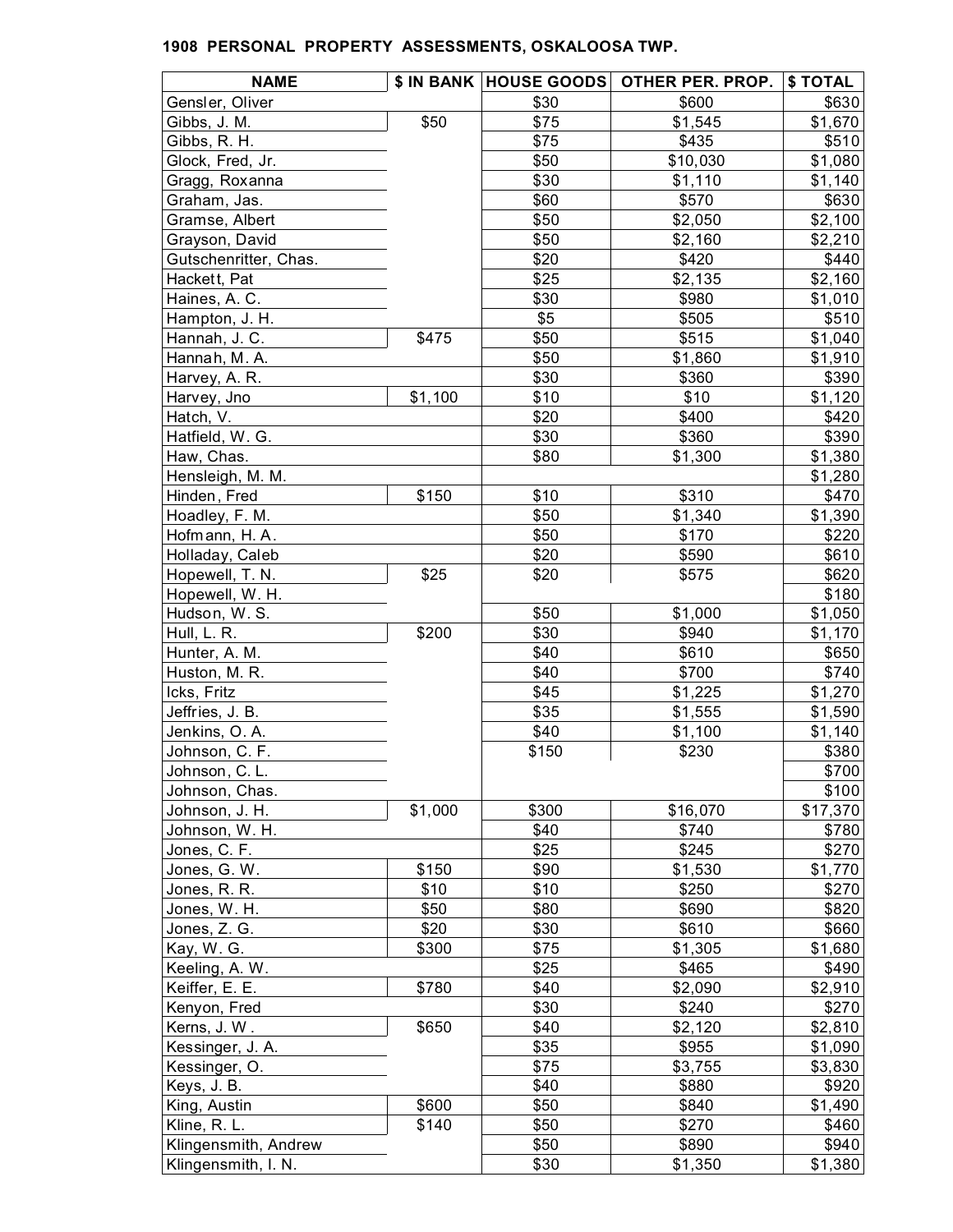| <b>NAME</b>                |         |       | \$ IN BANK HOUSE GOODS OTHER PER. PROP. | \$ TOTAL |
|----------------------------|---------|-------|-----------------------------------------|----------|
| Langley, L. D.             |         | \$10  | \$820                                   | \$830    |
| Larner, M. H.              |         | \$50  | \$1,140                                 | \$1,190  |
| Larner, T. J.              |         | \$35  | \$695                                   | \$730    |
| Leaverton, D. H.           | \$150   | \$40  | \$620                                   | \$810    |
| Leaverton, D. H., guardian | \$200   |       | \$4,000                                 | \$4,200  |
| Leaverton, E. G.           | \$300   |       | \$310                                   | \$610    |
| Long, E.                   | \$430   | \$20  | \$320                                   | \$770    |
| Long, Jno S.               | \$600   | \$25  | \$3,925                                 | \$4,550  |
| Lytton, Jno                |         | \$40  | \$170                                   | \$210    |
| Mackey, R. M.              |         |       |                                         | \$1,560  |
| Mains, Jas.                | \$60    | \$25  | \$1,445                                 | \$1,530  |
| McCreight, J.              |         | \$50  | \$2,200                                 | \$2,250  |
| McEndree, J. A.            |         | \$35  | \$465                                   | \$500    |
| McEndree, J. T.            |         |       |                                         | \$220    |
| McIntosh, C. W.,           |         | \$60  | \$690                                   | \$750    |
| McIntosh, C. W., guardian  |         | \$15  | \$15                                    | \$30     |
| McIntosh, C. W., guardian  | \$290   |       |                                         | \$290    |
| McKemey, W. J.             | \$50    | \$35  | \$1,635                                 | \$1,720  |
| McKendree, G. W.           | \$40    | \$50  | \$640                                   | \$730    |
| Meadowcroft, Chas.         | \$40    | \$30  | \$500                                   | \$570    |
| Meredith, B. F.            | \$250   | \$40  | \$860                                   | \$1,150  |
| Meredith, D. A.            |         | \$20  | \$2,320                                 | \$2,340  |
| Meredith, F. W.            |         | \$50  | \$940                                   | \$990    |
| Montgomery, J. K.          | \$1,815 | \$150 | \$4,265                                 | \$6,230  |
| Nelson, R. H.              |         | \$75  | \$925                                   | \$1,000  |
| Newell, J. F.              |         | \$40  | \$260                                   | \$300    |
| Nichols, Jno               |         | \$40  | \$260                                   |          |
| Noble, C. S.               |         |       |                                         | \$60     |
| Oroke, J. F.               |         | \$40  | \$2,520                                 | \$2,560  |
| Oroke, R. E.               |         | \$20  | \$1,190                                 | \$1,210  |
| Oswald, Jno                |         | \$40  | \$430                                   | \$470    |
| Ottinger, J. C.            |         |       |                                         | \$240    |
| Owens, I. S.               | \$100   | \$25  | \$1,675                                 | \$1,800  |
| Parks, R. A.               |         |       |                                         | \$310    |
| Parsons, H. F.             |         | \$30  | \$300                                   | \$330    |
| Parsons, W.A.              |         | \$60  | \$920                                   | \$980    |
| Paynn, Tim                 |         | \$100 | \$1,500                                 | \$1,600  |
| Pike, Albert               |         | \$35  | \$685                                   | \$720    |
| Pinzon, B. F.              | \$50    | \$50  | \$540                                   | \$640    |
| Pottorf, J. W.             |         | \$20  | \$340                                   | \$360    |
| Pottorf, W. H.             |         | \$30  | \$970                                   | \$1,000  |
| Quackenbush, J. T.         |         | \$25  | \$845                                   | \$870    |
| Repstine, L.               |         | \$50  | \$2,690                                 | \$2,740  |
| Rice, C. E.                | \$50    | \$75  | \$5,165                                 | \$5,290  |
| Rice, Jno                  |         |       |                                         | \$430    |
| Richardson, C. J.          |         | \$25  | \$3,085                                 | \$3,110  |
| Richardson, Eddie          |         | \$30  | \$760                                   | \$790    |
| Richter, Carl              | \$35    | \$50  | \$3,055                                 | \$3,140  |
| Rickman, E.                | \$375   | \$40  | \$355                                   | \$770    |
| Ritchie, J. T.             |         | \$60  | \$930                                   | \$990    |
| Robinson, J. P.            |         | \$25  | \$1,065                                 | \$1,090  |
| Robinson, Wesley           | \$250   | \$25  | \$455                                   | \$730    |
| Robohn, F. S.              |         | \$20  | \$2,690                                 | \$2,740  |
| Ross, J.W.                 |         |       |                                         | \$3,590  |
| Rumbaugh, M. V.            |         | \$15  | \$675                                   |          |
|                            |         |       |                                         | \$690    |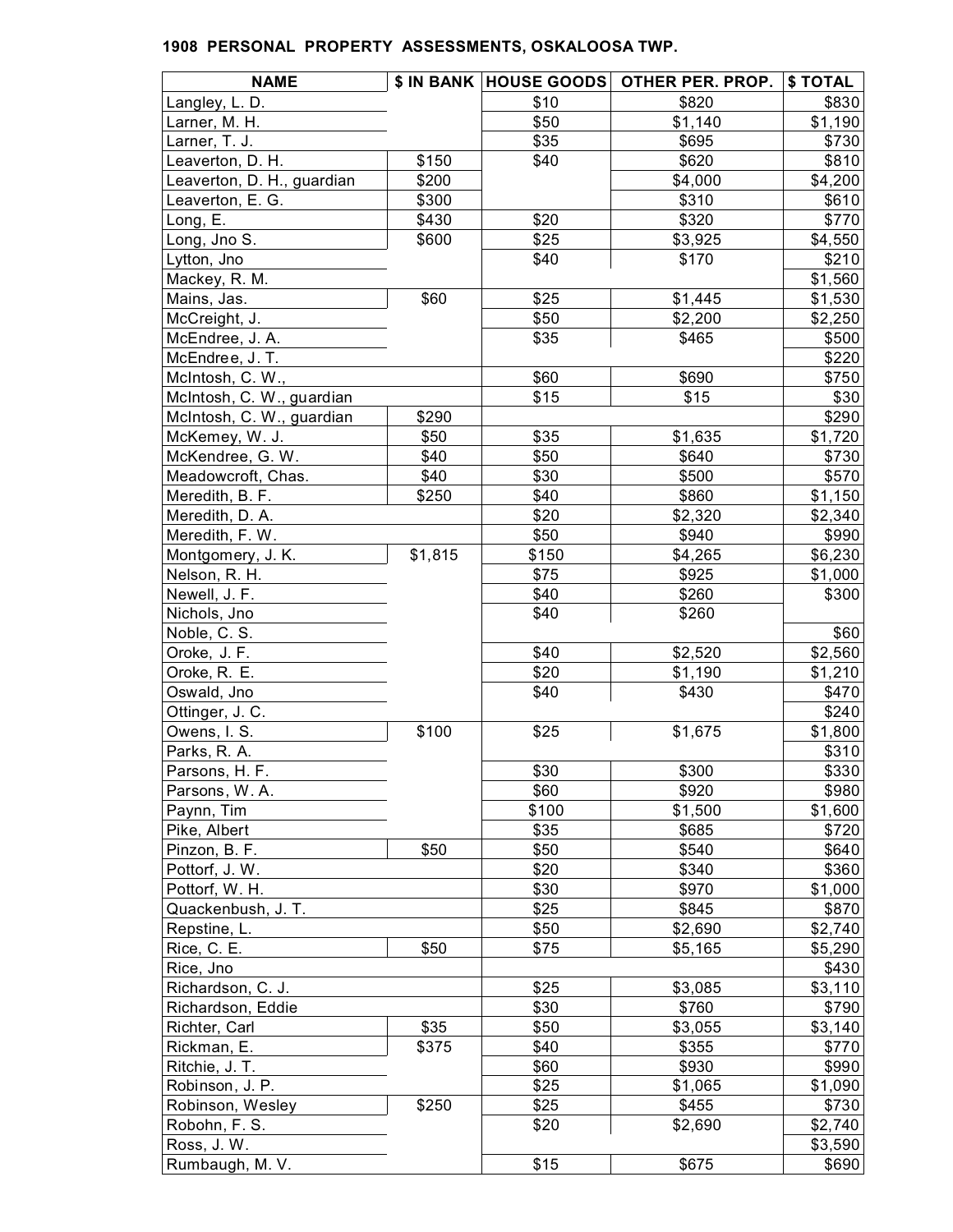| <b>NAME</b>                    |       |       | \$ IN BANK   HOUSE GOODS   OTHER PER. PROP. | \$ TOTAL |
|--------------------------------|-------|-------|---------------------------------------------|----------|
| Schenk, J. B.                  |       | \$20  | \$630                                       | \$650    |
| Schrick, Wm. M.                | \$100 | \$50  | \$4,470                                     | \$4,620  |
| Schuster, S.                   |       | \$25  | \$1,935                                     | \$1,960  |
| Scott, G. T.                   |       | \$25  | \$405                                       | \$430    |
| Scott, T. W.                   |       |       |                                             | \$210    |
| Searle, F. J.                  |       | \$150 | \$1,900                                     | \$2,050  |
| Shaw, Chas.                    |       | \$5   | \$805                                       | \$810    |
| Shaw, Earl                     |       |       |                                             | \$430    |
| Shaw, F. R.                    |       | \$20  | \$440                                       | \$460    |
| Shaw, Robt.                    | \$400 | \$50  | \$1,480                                     | \$1,930  |
| Shaw, Tabitha                  |       | \$15  | \$515                                       | \$530    |
| Sheldon, E. J.                 |       | \$50  | \$1,160                                     | \$1,210  |
| Sheldon, E. J., guardian       |       |       |                                             | \$300    |
| Sheldon, G. J.                 |       | \$75  | \$905                                       | \$980    |
| Shrader, W.W.                  |       | \$20  | \$1,590                                     | \$1,610  |
| Sinnard, J. H.                 |       | \$50  | \$610                                       | \$660    |
| Sloop, Geo.                    |       | \$50  | \$3,790                                     | \$3,840  |
| Smith, Fred J.                 | \$440 | \$20  | \$720                                       | \$1,180  |
| Smith, M. W.                   |       | \$45  | \$2,085                                     | \$2,130  |
| Snellgrove, N. H.              |       | \$30  | \$1,140                                     | \$1,170  |
| Snyder, Edwin                  | \$50  |       | \$3,350                                     | \$4,400  |
| Snyder, Ralph                  | \$35  | \$60  | \$3,565                                     | \$3,660  |
| Snyder, Stanley                |       | \$15  | \$4,985                                     | \$5,000  |
| Soloman, J. G.                 | \$50  | \$15  | \$365                                       | \$430    |
| Spurlock, J. H.                |       | \$40  | \$4,390                                     | \$4,430  |
| Stallons, S. T.                |       | \$25  | \$785                                       | \$810    |
| Starliper, J. A.               |       | \$30  | \$360                                       | \$390    |
| States, C.                     |       | \$60  | \$490                                       | \$550    |
| Stewart, J. W.                 | \$50  | \$20  | \$910                                       | \$980    |
| Stewarts est., C. Hawk, guard. | \$390 |       |                                             | \$390    |
| Stockwell, W.L.                |       | \$20  | \$330                                       | \$350    |
| Stollar, A.                    | \$800 | \$40  | \$360                                       | \$1,200  |
| Sweet, A. J.                   |       | \$30  | \$1,070                                     | \$1,100  |
| Taylor, V. V.                  |       |       |                                             | \$50     |
| Thomas, J., Lumber Co.         |       |       |                                             | \$2,000  |
| Tompkins, J. A.                |       |       |                                             | \$520    |
| Tompkins, Monroe               |       | \$25  | \$765                                       | \$790    |
| Trapp, M. T.                   |       | \$20  | \$210                                       | \$230    |
| Trower, J. W.                  |       | \$25  | \$685                                       | \$710    |
| Truedell, L. M.                | \$150 | \$25  | \$545                                       | \$720    |
| Underwood, C. A.               |       | \$20  | \$370                                       | \$390    |
| Waggoner, J. W.                | \$25  | \$50  | \$495                                       | \$570    |
| Weir, T. C.                    |       | \$60  | \$1,060                                     | \$1,120  |
| West, L. E.                    |       | \$10  | \$260                                       | \$270    |
| Wheeler, J. B.                 |       | \$50  | \$1,310                                     | \$1,360  |
| White, A. J.                   |       |       |                                             | \$910    |
| White, D. A.                   |       | \$80  | \$1,110                                     | \$1,190  |
| Wiley, J. A.                   |       | \$40  | \$1,340                                     | \$1,380  |
| Wilson, T. V.                  | \$50  | \$40  | \$2,590                                     | \$2,680  |
| Wray, T. L.                    |       | \$50  | \$1,150                                     | \$1,200  |
| Yost, W.A.                     | \$90  | \$30  | \$920                                       | \$1,040  |
| Zachariah, Jno                 | \$500 | \$25  | \$1,045                                     | \$1,570  |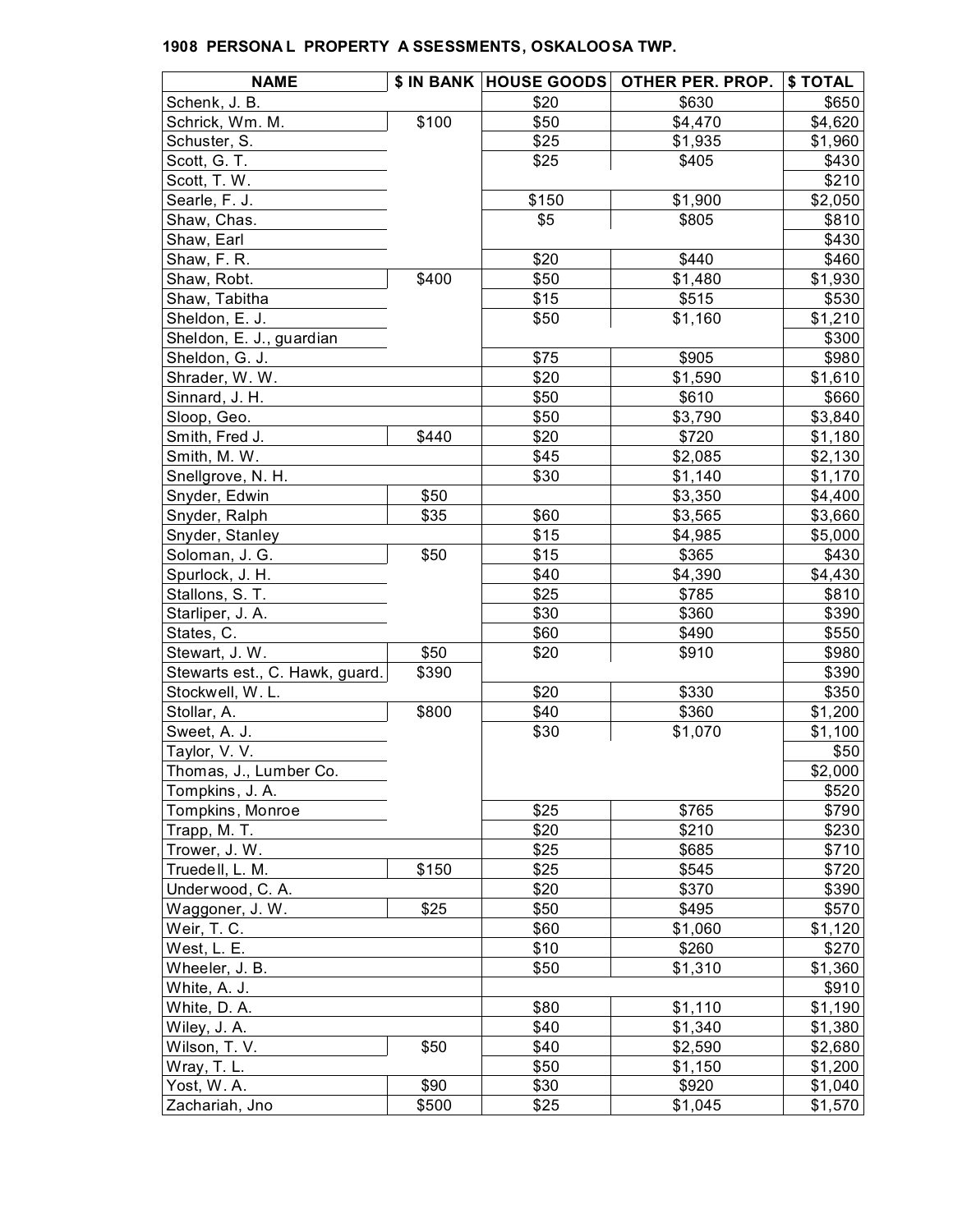# **William J. May, 54<sup>th</sup> Birthday**

*The Meriden Tribune*, 25 May 1894

[EDITOR'S NOTE; It is not common to find the amount of detail given in this birthday celebration report. One can never tell where family information may be hidden.]

 Friday morning about sixty friends and neighbors of Mr. Wm. J. May gathered at his pleasant country home to celebrate his fifty-fourth birthday. It was a surprise, although Mr. May tried to make believe that he knew all about it Thursday, the facts of the case are that he did not like to own up that he could be so surprised, (we may get thrashed when he read this, but he knows it's the truth,) but he surrendered peacefully, because we were all there and had possession of everything when he returned from hauling milk to the creamery, and it was useless to resist.

 The neighbors brought considerable of "grub" in baskets, also ice and freezers and after all had partaken of the bounteous repast, ice cream was served, which was indeed good. We will not try to mention all of the viands that the table contained, but after all had eaten, there was twelve baskets full left.

 The ladies busied themselves in quilting, music, conversation and cooking while the men contented themselves out in the yard by discussing the Coxey and other various movements and telling stories, at which Geo. Richards could excel all the others with the exception of Chris Martin, who came out second best.

 Mr. May is an old soldier and came to this country fifty-four years ago. He with his two brothers went to Leavenworth from Valley Falls and enlisted in Co. I, Eleventh Kansas and was in the Price Raid from Lexington to the Arkansas river besides marching across the plains to fight the Indians and other numerous battles.

 During his three years in the army he was fortunate enough to not receive even a slight wound while many a brave comrade fell by his side. Those who knew him in army life said he made a brave soldier.

 Thirteen years ago, or the time when Mr. May settled there, the farm was raw prairie, and instead of going to Washington to join some army, he rolled up his sleeves and by hard work has made for himself and family a comfortable home and may well be proud of it, just look at his house, barn, cattle, horses, hogs, orchard, his wind-mill a quarter of a mile south which forces water to the barn and house, also a large cistern and other improvements too numerous to mention. This is from being industrious.

 Toward evening the guests departed to their homes wishing Mr. May many such occasions. The following are the names of those present as near as we could tell, if anyone is left out it will not be intentionally.

| Jos. Rogers, wife & Clarence Bowers | Ben Nunley & family   |
|-------------------------------------|-----------------------|
| Tom Bleavens & family               | Chris Martin & family |
| Tom Crites & family                 | Mr. Hessey & wife     |
| Willis Rippetoe $&$ family          | D. H. Fraser & family |
| Wm. Herron, wife & baby             | Mr. Yoakum & family   |
| F. A. Hollingsworth, wife & baby    | Geo. Richards & wife  |

 Mesdams Chubb, Priest, McElroy, Hodges, Hartwell, Martin and Hutchison, of near here and Mesdames Elson, Clark, Geo. Piper and Leaverton of Dunivant.

The Misses Chubb and McElroy

 Messrs Thos. Hodges, Amos Hutchison, Dr. Kendall, Frank Piper, Lige Martin, and Mr. Bass of Valley Falls.

Clyde Hartwell, Harry and Eva Priest.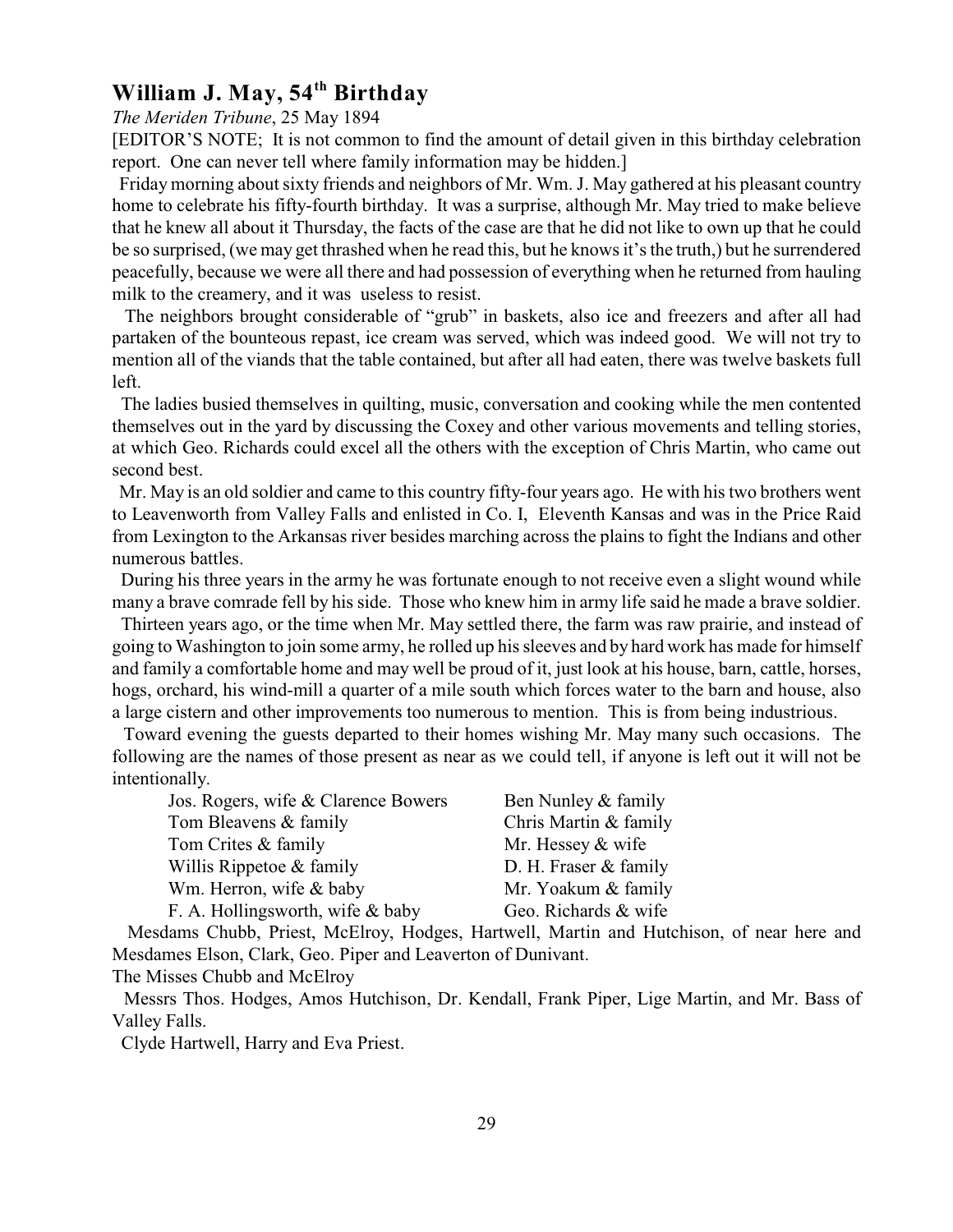### **HOUSE** FAMILY BIBLE

(In the possession of the Jefferson Co. Historical Society at Oskaloosa, KS.)

**MARRIAGE:** This certifies that Ray W. House of Wichita, Kansas, and Jessie E. Williams of Ft. Smith Ark. were united by me in the bonds of holy matrimony at Ft. Smith, Ark., on the 24<sup>th</sup> day of October in the year of our Lord 1900. (Form not actually signed in the Bible.)

(Wedding clipping pasted in Bible, no date or source of clipping)

Yesterday evening at 8 o'clock Mr. R. W. House and Miss Jessie Williams were united in marriage at the home of the bride's parents in Barnes and Sweets Addition.

 The wedding was a quiet one, only relatives and the most intimate friends being present. The bride wore a traveling suit of brown broadcloth, and carried bride roses. After the marriage ceremony the guests were invited to the dining room, where an elegant supper was served. Miss Williams is a daughter of Mr. and Mrs. J. C. Williams, and by her marriage (in) Fort Smith will lose one of her sweet4st and most charming girls. The groom is a business man of Wichita, KS., and most worthy of the lovely girl he has won. The young couple left on the 1 o'clock train for their future home in Wichita, and the best wishes of their many friends go with them.

#### **BIRTH:** (clipping pasted in Bible)

 Mr. and Mrs. Ray House, 636 North Topeka Avenue, are rejoicing over the arrival of a ten pound boy.

#### **DEATHS:** (Clipping pasted in Bible)

#### **IN MEMORIAM**:

 The little floweret that for two weeks has bloomed in and cheered the home of Mr. and Mrs. Ray W. House has been plucked for the crown of Him who said "Suffer little children to come unto me, for of such is the kingdom of heaven." The bright baby boy is no more. But even in his short stay with them he enriched their lives with the love and tenderness they bore for him, and in going thus in his purity to be one of the angel band, unites them closer to the bright shore where he will one day welcome them. Many indeed are the friends who sympathize with father mother and little brother in their sorrow.

IN MEMORIAM:<br>In the home of Mr. and Mrs. Ray W. House, 636 N,. Topeka Ave., grief reigns, where joy has lately been. The beautiful little boy, who came, a passing sunbeam, to shed a ray of brightness of their lives, has gone, leaving no trace but the warmth of love he engendered in their hearts.

 Baby House was born the eighth day of April and was taken in his unstained purity, to the home beautiful fifteen days later.

 Where hope for his physical and worldly well being have existed, there has come a cherished longing to so live that the little family may be reunited, and the white baby soul of the little one may prove a guiding star for purer, better living.

 Many, indeed, are the friends whose hearts go out in sympathy to bereaved parents and little brother, as testified by the numerous and exquisite floral tributes that adorn the little mound beneath which the fragile baby form finds rest.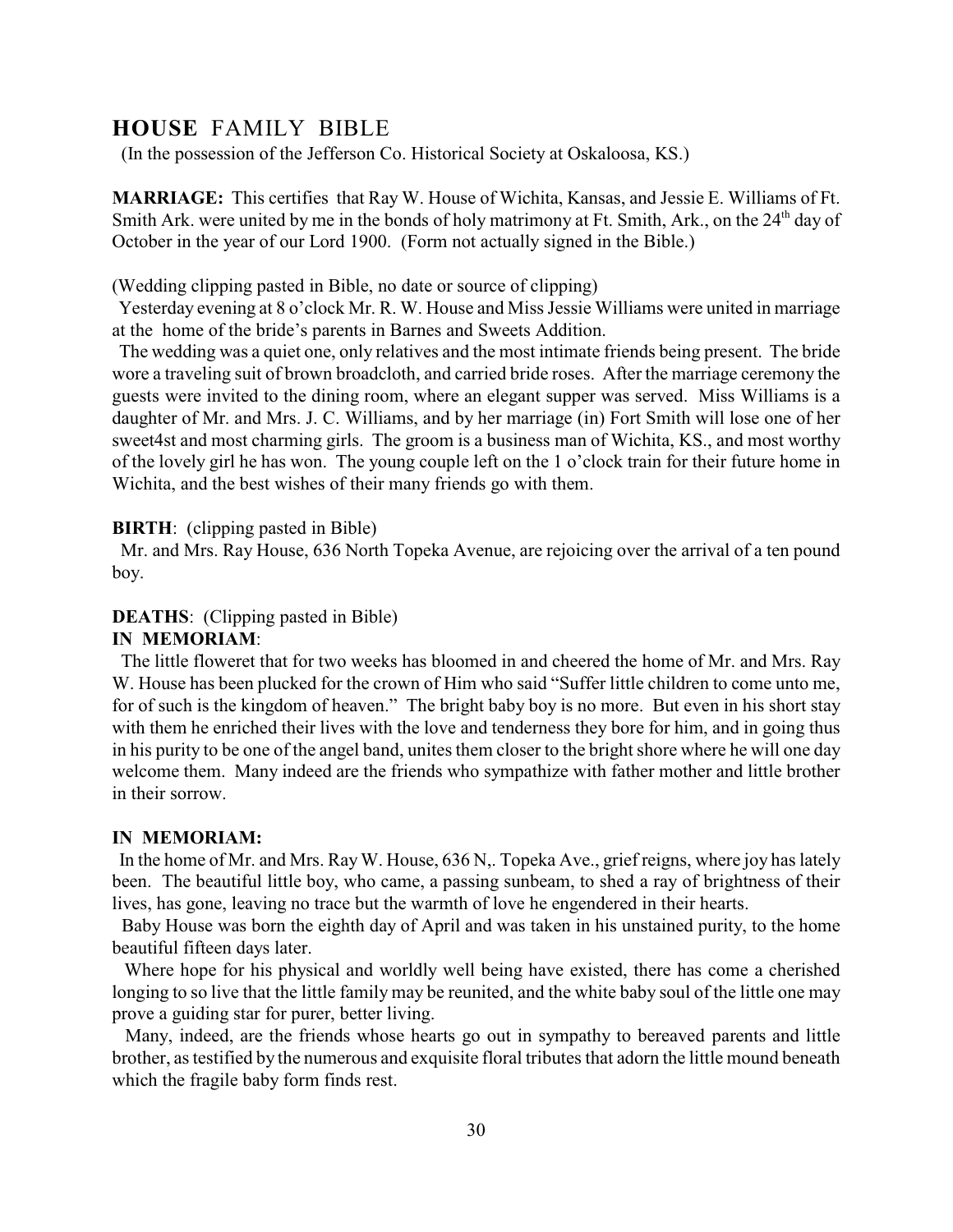#### LIVED BUT FIFTEEN DAYS:

Infant Son of Mr. and Mrs. Ray House Dead

 The infant son of Mr. and Mrs. Ray House died yesterday at the family residence, 636 North Topeka Avenue. The little boy was but fifteen days old.

 The funeral services will be held from the residence, 636 North Topeka Avenue, at 10 o'clock this morning.

**ANNIVERSARY** (This would appear to be the grandparents for Mrs. Jessie Williams House.) A GOLDEN WEDDING

 Mr. and Mrs. J. B. Brinley celebrated their golden wedding Saturday, with a banquet to their numerous descendants and friends.

 Fifty years ago in Bristol, England, Amelia Gilberson and John B. Brinley were married. A year later they started for America, to make in the new country a home for themselves and little daughter, who is now Mrs. S. W. Bailey of this city, two children were born on American soil, Mr. (believe it should be "Mrs.") J. C. Williams of this city, and G. J. Brinley, of Texas City, Texas.

 Mr. Brinley and family lived for some time in Jersey City, but lured by the promises of the great West, went to Indiana, from there to Michigan, and next to Kansas, eventually settling in Fort Smith, here to end their days in peace and plenty. And, as before stated, Saturday celebrated their fiftieth anniversary of their wedding. Many handsome presents were received. Those present were: Messrs. and Mesdames S. W. Bailey, J. C. Williams, P. S. Russell, T. F. Bailey, Robt. Smith, G. W. Smith, E. M. Warren, J. Stough, Walter Barry, Thos. Bailey, G. L. Swope, Mrs. Deiser, Misses Whitworth, Deiser, Nea Deiser, Ella Bailey, Lida Williams, Hetty Barry, Pearl Bailey, Lettie Gatsing, Minnie Warren, Bessie Smith, Margerite Smith, Messrs. Ed Bailey, Earl Bailey, Leon Williams, Ray Williams and Ralph Stough. The out of town guests were Mrs. Susan Russel and Mrs. J. B. Williams and son, of Wichita, Kansas.

#### - - - - - - - - - - - - -

### **THE WILD, WILD WEST IN JEFFERSON COUNTY**

*The Oskaloosa Independent*, 26 Aug. 1865

 MURDER: A case of murder occurred on the Kaw bottom last Sunday, under the following circumstances, as near as we could learn them:

 Robert Higgins started a report that Theodore Bayne was guilty of improper conduct with a young lady. Bayne retorted that Higgins was only a horse thief, and not worth minding. Higgins heard of the remark and said he would kill Bayne if he did not take back the charge. They were both at church on Sabbath, and on the way home Bayne overtook Higgins in front of the latter's home. Some words passed. Neither would take back what they had said. They drew their revolvers and fired. Bayne was killed. Higgins was not hurt . The friends of the latter say Bayne shot three times, Higgins but once. Higgins ran off, and has not been heard of since. Both parties were young men.

# **AUTOMOBILE RIDE, 1908** *The Meriden Ledger*, 7 May 1908

 Dr. Marks, with three ladies and a gentleman, rode out over our roads one evening last week just at dark in his big Rambler automobile, it all lighted up to perfection. Telephone messages ran ahead of them announcing their coming and the farmers were out looking at a nice scene. Now if our horses will only behave themselves, let them speed away.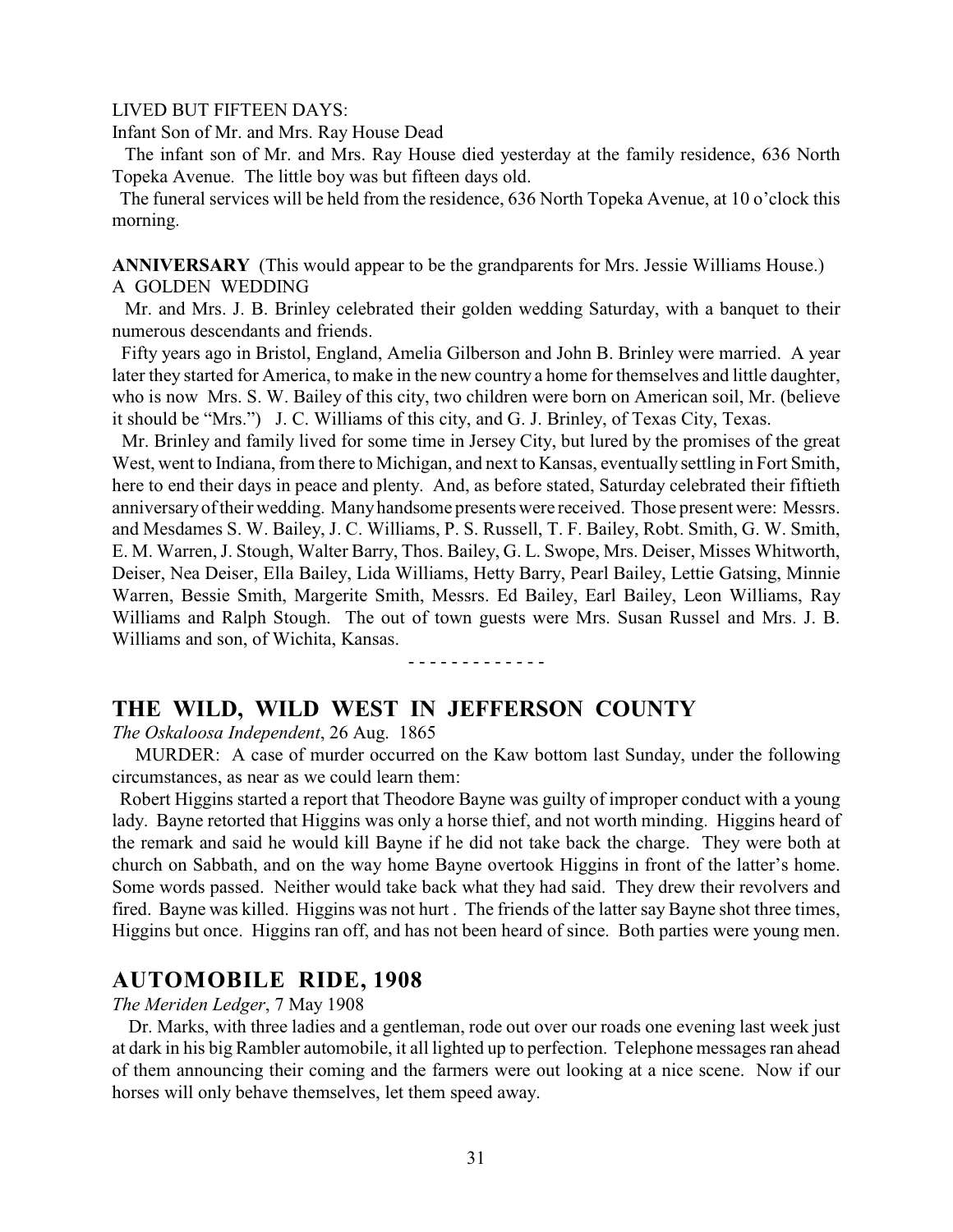# **JEFFERSON COUNTY PROBATE INDEX** (W to Z)

| Whitehouse, W. Thomas   | 1190         |
|-------------------------|--------------|
| Whiteside, Harvey       | 6472         |
| Whitlatch, Harry W.     | 2395         |
| Whitlock, Eva F.        | 6318         |
| Whitmer, John Charles   | 1820         |
| Whitmer, John L.        | 1137         |
| Whitnack, John e.       | 1157         |
| Whitsett, W. H.         | 1136         |
| Wiard, Thomas G.        | 3318         |
| Wible, Chester          | 4004         |
| Wicker, Lottie J. Corr  | 5540         |
| Wieland, Albert         | 1150         |
| Wieland, Everett L.     | 6248         |
| Wigand, Catherine       | 2558         |
| Wilburn, Thomas J.      | 3623         |
| Wilcox, Donna & David   | 3873         |
| Wilcox, James           | 1182         |
| Wilcoxon, Olive         | 2504         |
| Wilcoxon, Olive M. &    |              |
| George W.               | 3075         |
| Wildman, Howard I.      | 6357         |
| Wiley, Charles          | 1133         |
| Wiley, George S.        | 3232         |
| Wiley, J. M.            | 2078         |
| Wiley, Leu.             | 6312         |
| Wiley, Martha C.        | 2322         |
| Wilhelm, John H.        | 1762         |
| Wilhelm, Levi           | 1165         |
| Wilke, Edna M.          | 5597         |
| Wilkerson, Delaney      | 1167         |
| Wilkerson, H. R.        | 1534         |
| Wilkerson, Wallace      | 6215         |
| Wilkins, Di             | 5509         |
| Wilkins, John           | 1983         |
| Wilkins, Wyatt C.       | 6437         |
| Wilkinson, John William | 2102         |
| Willets, Nathan P.      |              |
| Willets, Thomas E.      | 1175         |
|                         | 1180<br>1130 |
| Willets, William F.     |              |
| Williams Amzi f.        | 1156         |
| Williams B. A. C.       | 3522         |
| Williams Leonard        | 6171         |
| Williams, Ada C.        | 3757         |
| Williams, Archie C.     | 4893         |
| Williams, Dorcus        | 1554         |
| Williams, E. L.         | 1617         |
| Williams, Edward        | 5326         |
| Williams, Elizabeth     | 1179         |
| Williams, Emma          | 2201         |
| Williams, F. D. &       |              |
| Mable D.                | 5110         |
| Williams, Frank S.      | 3586         |

| Williams, G. W.                                  | 1118         |
|--------------------------------------------------|--------------|
| Williams, George                                 | 1186         |
| Williams, Isabelle R.                            | 5113         |
| Williams, J. B.                                  | 1170         |
| Williams, John w.                                | 2074         |
| Williams, Joseph Earl                            | 5112         |
| Williams, Martha                                 |              |
| Elherton                                         | 1363         |
| Williams, Marthusa                               | 1151         |
| Williams, Mary                                   | 2213         |
| Williams, Mary L.                                | 2162         |
| Williams, Neil                                   | 4298         |
| Williams, Richard                                | 4983         |
| Williams, Samuel                                 | 1187         |
| Williams, Sarah C.                               | 3337         |
| Williams, Sarah E.                               | 2881         |
| Williams, Susan R.                               | 1189         |
| Williams, William                                | 1310         |
| Williamson, A. M.                                | 1177         |
| Williamson, Ab.                                  | 5331         |
| Williamson, Charles W.                           | 1921         |
| Williamson, J. C.                                | 2066         |
| Williamson, Melinda J.                           | 2848         |
| Williamson, Robert E.                            | 4542         |
| Willis, Esther Louise                            | 4129         |
| Willits, Mahala                                  | 1695         |
| Willits, John F.                                 | 1105         |
| Wilson, A. C.                                    | 2818         |
| Wilson, Agnes D.                                 | 6353         |
| Wilson, Andrew                                   | 1158         |
| Wilson, Ann                                      | 1171         |
| Wilson, Ann                                      | 1120         |
| Wilson, Anthony J.                               | 1188         |
| Wilson, Anthony S.                               | 1145         |
| Wilson, Catharine Elida                          | 1108         |
| Wilson, David D.                                 | 1753         |
| Wilson, Franklin L.                              | 1159         |
| Wilson, Gabrell                                  | 1143         |
|                                                  |              |
| Wilson, James M.                                 | 1125<br>1657 |
| Wilson, Jasper                                   |              |
| Wilson, Jasper R.                                | 5241         |
| Wilson, Jay L.                                   | 2145         |
| Wilson, Mary H.                                  | 2629         |
| Wilson, Sadie V.                                 | 4092         |
| Wilson, Thomas B., trust                         | 5026         |
| Wilson, Thomas B., trust<br>Wilson, Thomas Bayne | 5027         |
|                                                  | 4657         |
| Wilson, William                                  | 1135         |
| Wilson, William &                                |              |
| Patrick Costella                                 | 3920         |
| Wilson, William J.                               | 5540         |
| Wilters, James                                   | 1132         |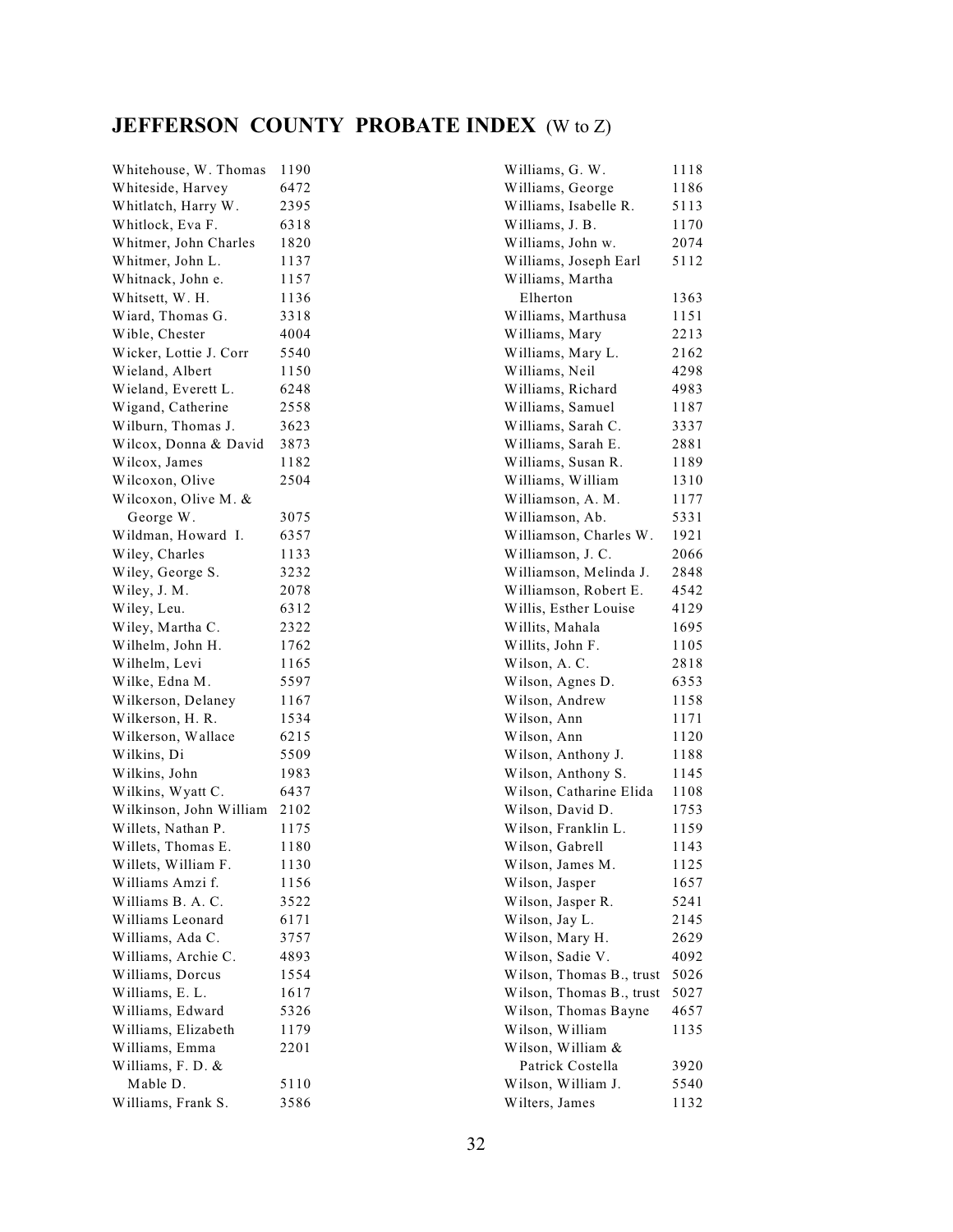| Winans, Charles                     | 3640 |
|-------------------------------------|------|
| Winchester City                     | 1710 |
| Winfrey, Charles                    | 2591 |
| Winfrey, George                     | 5100 |
| Wingert, Martin B.                  | 3557 |
| Winrick, John                       | 2041 |
| Winter, Peter F.                    | 3021 |
| Winters, William                    | 3243 |
| Wirt, Clalyton N.                   | 2794 |
| Wise, Belva                         | 4480 |
| Wise, Frederick                     | 1169 |
| Wisher, Anthony                     | 1192 |
| Wistuba, Anna                       | 5094 |
| Wistuba, Mary F.                    | 6352 |
| Withers, Richard                    | 1129 |
| Witmer, Fannie B.                   | 2807 |
| Witmer, Joseph M.                   | 2199 |
| Witt, Gabriel F.                    | 2118 |
| Witt, Lula Edith                    | 3737 |
| Witt, Lula May                      | 3779 |
| Wix, John                           | 1131 |
| Woerner, Dean A.                    | 3192 |
| Woerner, Harold H.                  | 3193 |
| Wofford, Herchel                    | 6351 |
| Wofford, Homer Frank                | 4285 |
| Wolf, Margaret                      | 1164 |
| Wolff, Margaret                     | 1168 |
| Wood, Caroline                      | 1163 |
| Wood, Charles M.                    | 1398 |
| Wood, Elmer E.                      | 6308 |
| Wood, Harry L.                      | 1600 |
| Wood, Lysanias                      | 1146 |
| Wood, Mary E.                       | 1985 |
| Wood, Milo A.                       | 2305 |
| Wood, Robert                        | 1128 |
| Wood, Sabra                         | 1553 |
| Wood, Thomas                        | 1162 |
| Wood, Thomas S.                     | 2731 |
| Wood, virginia M.                   | 4359 |
| Woodhead, Anna E.                   | 1656 |
| Woodhead, George M.                 | 1393 |
| Woodhead, Grant &                   |      |
| Martha Noel                         | 5175 |
| Woodhead, Joseph                    | 1183 |
| Woodhead, Martha                    | 5136 |
| Woodhead, Martha P. R.              | 5065 |
| Woodhead, Matthew C.                | 4139 |
| Woods, Edna M.                      | 2656 |
| Woods, G. W.                        | 2407 |
| Woods, Vera K.                      | 5572 |
|                                     | 4937 |
| Woodson, O. K.<br>Woodward, Charles | 6055 |
|                                     | 3339 |
| Woolaway, Anna                      |      |
| Woolaway, Robert                    | 3718 |
| Woolf, James<br>Woolf, Louisa       | 1124 |
|                                     | 1121 |

| Worcester, Benjamin P       | 1838 |
|-----------------------------|------|
| Workman, Harvey W.          | 5588 |
| Worley, John E.             | 1173 |
| Worner, Arlie L. Strawn     | 4948 |
| Worner, Florence            | 6002 |
| Worner, Frank               | 3133 |
| Worswick, Henry W.          | 1112 |
| Worswick, Ida I.            | 3527 |
| Worswick, John              | 1119 |
| Worswick, Joseph            |      |
| Edward                      | 2334 |
| Worswick, Mary R.           | 1871 |
| Worswick, William Otis      | 2459 |
| Worthington, J. P.          | 3160 |
|                             | 2441 |
| Worthington, James          |      |
| Worthington, Jesse C.       | 5451 |
| Worthington, Louise A.      | 6053 |
| Worthington, Mary Ann       | 4723 |
| Worthington, Woodard M.5540 |      |
| Wray, Rhoda N.              | 5270 |
| Wright, Charles V.          | 1134 |
| Wright, Charles W.          | 5004 |
| Wright, David               | 1147 |
| Wright, Frank M.            | 3882 |
| Wright, Jane B.             | 1176 |
| Wright, Jonathan            | 1160 |
| Wright, Mary K.             | 5050 |
| Wright, Mary M.             | 6200 |
| Wright, Robert T.           | 3896 |
| Wunder, George              | 3721 |
| Wunder, George              | 1113 |
|                             |      |
| Wunder, John                | 1380 |
| Wunder, Keziah "Lizzie"     | 2036 |
| Wunder, Mary E.             | 5555 |
| Wyatt, Artimicia Wilhite    | 3359 |
| Wyatt, Charles William      | 3910 |
| Wyatt, Mary E.              | 4185 |
| Yardley, George N.          | 1945 |
| Yenkey, Charles C.          | 5280 |
| Yenkey, Lewis               | 3734 |
| Yielky, Lewis               | 1260 |
| Yingling, Dorwin E.         | 6220 |
| Yoakum, Earl C.             | 3169 |
| Yoakum, Georgie             | 5248 |
| Yoders, Eli                 | 1195 |
| York, Elva Goepfert         | 6166 |
| York, John D.               | 1198 |
| Yost, John A.               | 4987 |
| Yost, May E.                | 2571 |
| Young, Francis Duke         | 2399 |
|                             | 1196 |
| Young, John                 |      |
| Young, Peal                 | 5348 |
| Young, Richard C.           | 2017 |
| Young, Susan, Mrs.          | 1259 |
| Young, Thomas L.            | 1199 |
| Young, William              | 1197 |